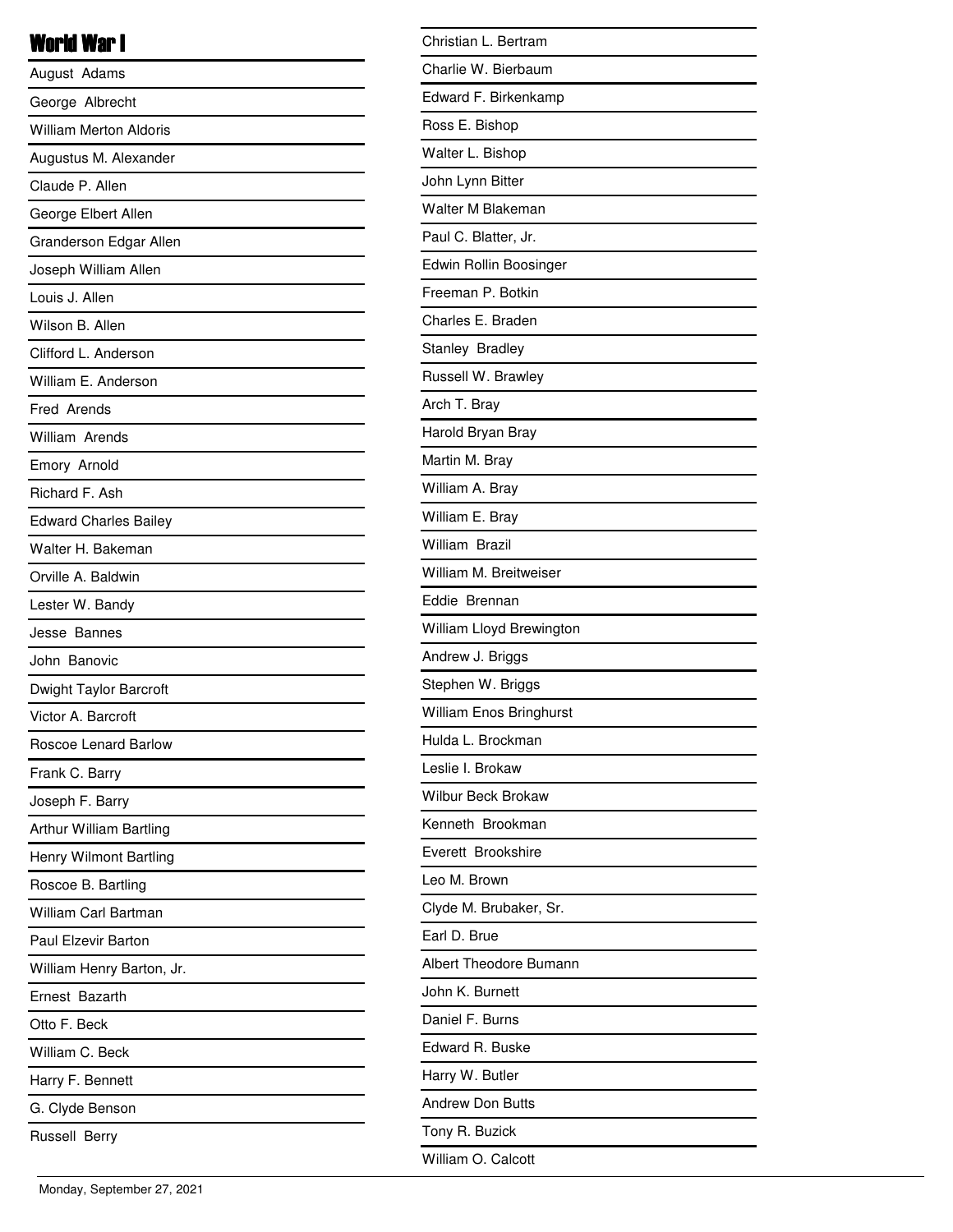| William John Carroll       |
|----------------------------|
| Frank Stanley Carter       |
| Wilmer Cavinder            |
| Ralph C. Cayce             |
| John V. Chamberlin         |
| William H. Chamberlin      |
| Ralph Logan Chambers       |
| Paul F. Chance             |
| Harold W. Charles          |
| Howard L. Christen         |
| Joseph H. Clifton          |
| Cullen A. Cline            |
| Elzya D. Cline             |
| William H. Cline           |
| Orville C. Clinesmith      |
| Charles R. Coatney         |
| Harry Collenberger         |
| Thomas P. Concidine        |
| William Conlon, Sr.        |
| Alva Cooper                |
| Cecil W. Cooper            |
| Harry P. Cooper            |
| Jesse John Corlew          |
| Joseph Harold Corlew       |
| Kenneth E. Corrington      |
| Chester Arthur Covington   |
| George Cox                 |
| James Albert Craig         |
| Cecil H. Cramer            |
| Jesse E. Cress             |
| <b>Clarence Otis Davis</b> |
| <b>Donald Buell Davis</b>  |
| James L. Davis             |
| John Wesley Davis          |
| Lindsay O. Davis           |
| Perl Wayne Davis           |
| Robert H. Davis            |
| Thomas M. Davis            |
| William W. Davis           |
| Henry Adison Dees          |
| Joseph Francis Deitrick    |

| Paul E. DeMonbron              |
|--------------------------------|
| Norris DeWitt                  |
| William E. Dieckman            |
| Martin A. Doll                 |
| Clarence E. Dooley             |
| David D. Dooley                |
| Thomas E. Dooley               |
| Clarence M. Doolin             |
| <b>Clarence Robert Dooling</b> |
| Willis Douglas                 |
| James J. Driscoll              |
| John M. Driscoll               |
| Fred A. Duff                   |
| Mike M. Dukas                  |
| Harry Don Duncan               |
| Ross C. Duncan                 |
| Charles W. Dutton              |
| Otto S. Edwards                |
| Henry W. Eichelroth            |
| Robert A. Eller                |
| Allan R. Elliott               |
| B. J. Ellis                    |
| Roy M. Emmons                  |
| <b>Charles Herbert Ennis</b>   |
| Louis H. Ernst                 |
| Arthur George Faeth            |
| Eugene Falletti                |
| Guy Lewis Farquhar             |
| Harold E. Fasick               |
| George M. Faught               |
| Paul Fedder                    |
| Edward H. Feller               |
| Earle Fellers                  |
| John Joseph Fizzell            |
| John Flitz                     |
| William H. Flitz               |
| George W. Flynn                |
| Arthur L. Fogleman             |
| Carl Putnam Fogleman           |
| Melcher M. Fogleman            |
| Walter Ray Fogleman            |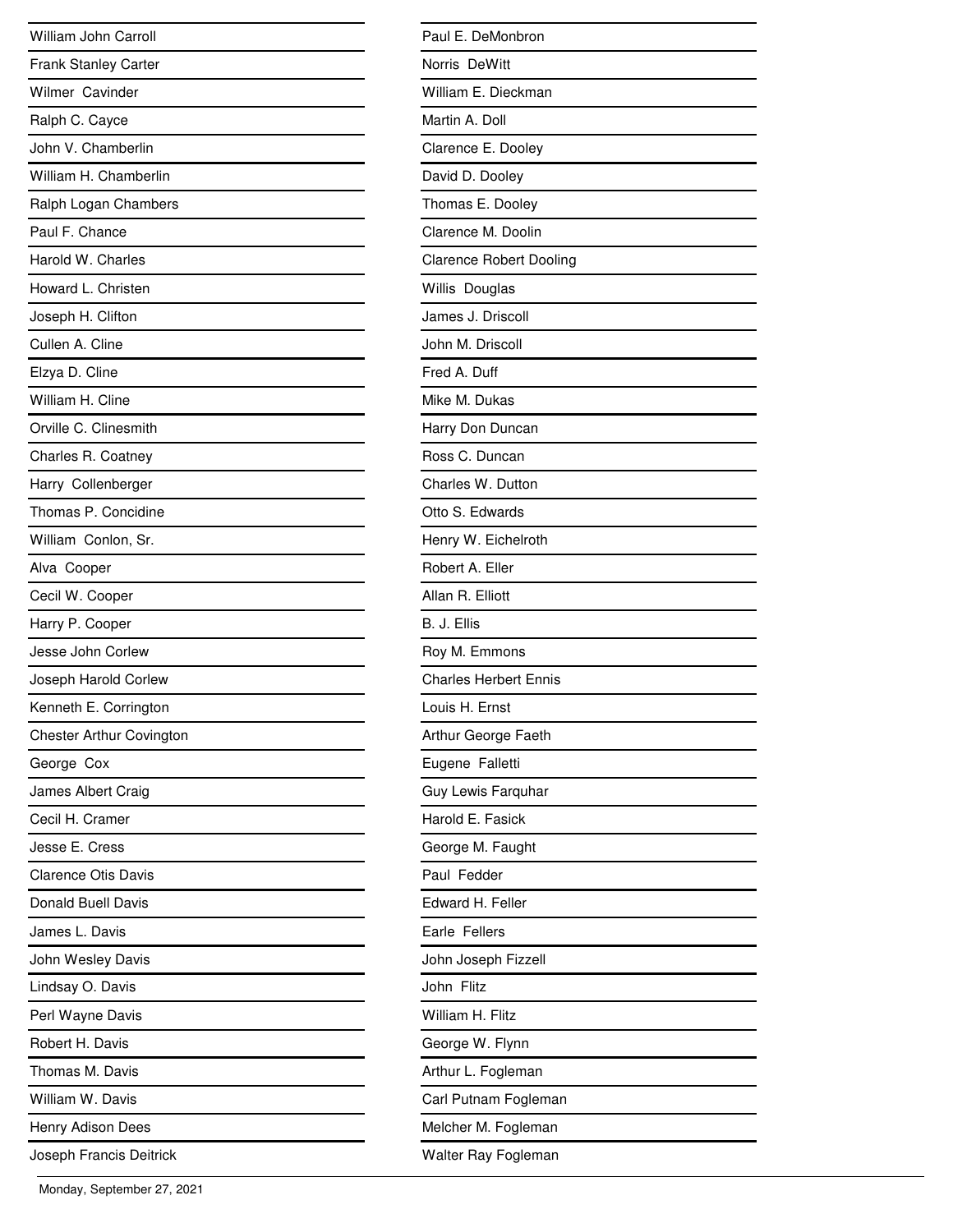| Ben August Fonke           |
|----------------------------|
| Charles W. Fouts           |
| Amos Fox                   |
| James Fox                  |
| Guy T. Friend              |
| Edward H. Fuller           |
| Leslie D. Fuller           |
| V. E. Fuller               |
| Frederick William Gangwish |
| John Gates                 |
| Willard G. Gates           |
| Theodore Gehner            |
| Arnold W. George           |
| Elmer F. George            |
| Everett B. Gerhard         |
| Fred L. Gester             |
| John F. Gester             |
| Lloyd L. Giberson          |
| Ira K. Gonterman           |
| Otto Christopher Gonterman |
| Gordan D. Goodall          |
| William E. Goodall         |
| Peter M. Graham            |
| Ray M. Graham              |
| Clure D. Grassel           |
| Chester J Greer            |
| Leslie A. Gregg            |
| Ward Gregg                 |
| William H. Griffin         |
| Cecil Grimm                |
| Lester Ray Grimm           |
| Thomas Grisham             |
| Ross W. Griswold, Sr.      |
| Edward T. Gronewald        |
| Herman H. Gronewald        |
| <b>Jesse Norton Grooms</b> |
| Edward H. Grosenheider     |
| Otto H. Grosenheider       |
| Edward D. Groves           |
| George A. Hall             |
| William C. Hampton         |

| William Earl Hand         |
|---------------------------|
| <b>William Aaron Hard</b> |
| Aaron W. Hart             |
| Preston C. Harwood        |
| Leon Hauser               |
| Vernon Hauser             |
| Kline V. Hawkins          |
| Arthur F. Heath           |
| Henry A. Heien            |
| <b>Alvin Garnet Heise</b> |
| Charles J. Heise          |
| Frank Heise               |
| Frederick John Heise      |
| Leo A. Heise              |
| Jesse Robert Henderson    |
| Kenneth L. Henderson      |
| John Henshilwood          |
| Andrew J. Herman          |
| Edward B. Hilger          |
| Mae E. Hitchell           |
| Joseph C. Hogsett         |
| Robert Henry Hogsett      |
| Harold C. Hoisington      |
| Eury Alfred Holliday      |
| John Thomas Holliday      |
| Roy Westley Holliday      |
| George Joseph Houlihan    |
| William R. Howard         |
| Everett Hudspeth          |
| George Bernard Hughes     |
| Hugh Hughes               |
| Jim C. Hunt               |
| Robert M. Husband         |
| Harold E. Hussey          |
| Henry G. Immenga          |
| Clinton Homer Jackson     |
| Clyde L. Jackson          |
| Frederick P. James        |
| Roy Jarrard               |
| Pearly W. Jarvis          |
| Orrin Gladys Jenkins      |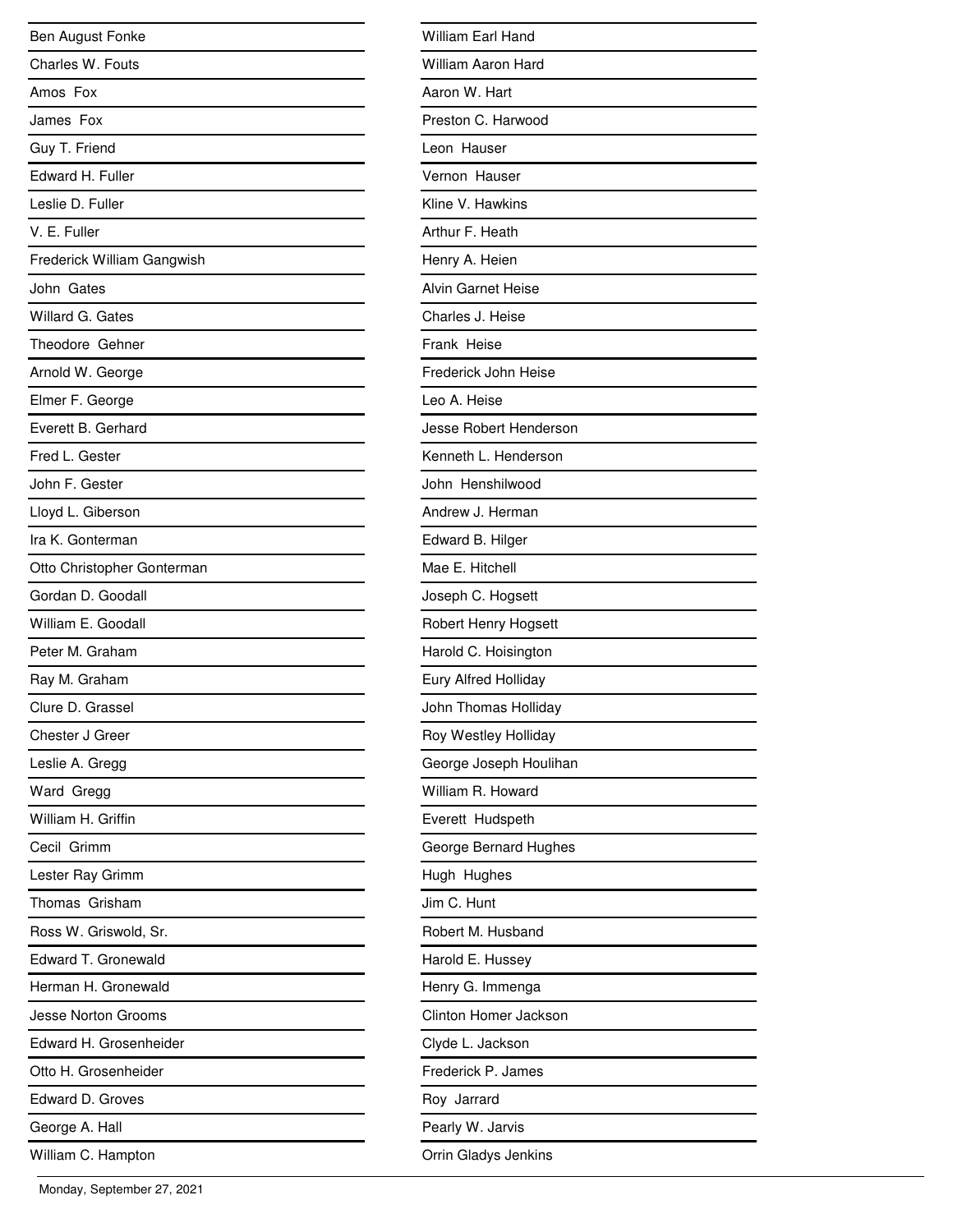| William J. Jett            |
|----------------------------|
| Lloyd M. Johnsey           |
| John M. Johnson            |
| Oscar Johnson              |
| Fred P. Jones              |
| Joseph Lee Jones           |
| Ralph Jones                |
| Willis F. Jones            |
| Martin F. Kalaher          |
| Ur M. Keagy                |
| Herbert R. Keele           |
| Lester B. Keith            |
| Ben Kellenberger           |
| <b>Robert Emmet Kelley</b> |
| David Francis Kennedy      |
| Leslie V. Kiggins          |
| Ralph Lawrence Kiggins     |
| Arch P. Kinder             |
| Jesse Allen Kinder         |
| Lester E. Kinder           |
| Maynard W. Kinder          |
| Russell E. Kinder          |
| Henry Kindler              |
| William Columbus King      |
| Ernest Huey Kitch          |
| John Raymond Kitch         |
| Mary Edna Kitch            |
| Charles Thompson Klein     |
| John C. Kleinbeck          |
| Edward J. Knag             |
| Edward A. Kniery           |
| William E. Knight          |
| John Koniak, Jr.           |
| Roy F. Koontz              |
| Andrew C. Kopp             |
| Raymond C. Kopp            |
| Frank Kuciejcik            |
| Lloyd Newton Kunkel        |
| Wayne Andrew Kunkel        |
| John W. Lambert            |
| Joseph Kenneth Lane        |

| Charles J. Lang                |
|--------------------------------|
| Christian M. Lauber            |
| Frank J. Laurant, Jr.          |
| Jack Laurent                   |
| Jacob M. Law                   |
| Francis J. Lawler              |
| Alvin T. Lee                   |
| John H. Lee                    |
| Robert E. Lee                  |
| Edward L. Leitschuh            |
| Otto J. Leitschuh              |
| Winfred L. Lindley             |
| Charlie Loew                   |
| Joseph Edward Logsdon          |
| James E. Long                  |
| Leonard H. Long                |
| Horace S. Low                  |
| John Luenemann                 |
| Fred Lynn                      |
| Roy M. Lynn                    |
| Thomas W. Lynn                 |
| <b>Francis Patrick Machler</b> |
| Daniel U. Macreiewski          |
| Jesse Maliff                   |
| Joseph Maliff                  |
| Emil W. E. Marburger           |
| George Markos                  |
| Emery F. May                   |
| Wayne McAllister               |
| John McBrain                   |
| Frank P. McBride               |
| Virgil J. McKimmey             |
| Frank O. McMasters             |
| <b>Walter M. McMasters</b>     |
| James W. McPheron              |
| Monell E. McWilliams           |
| August John Mead               |
| Wilber Melton                  |
| Marvel M. Mercer               |
| Murl P. Mitchell               |
| Ruby Mitchell                  |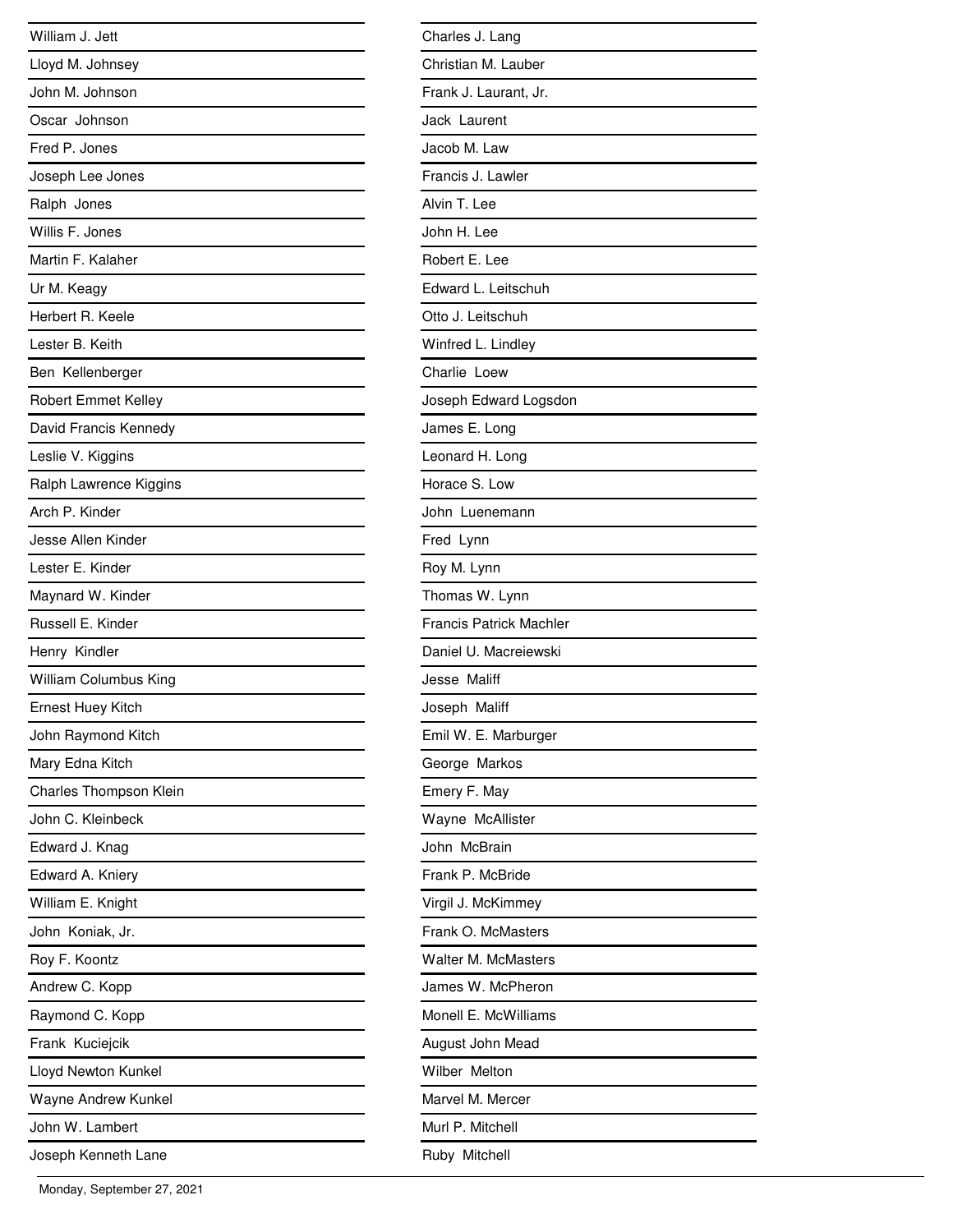| Donald D. Mix                 |
|-------------------------------|
| Arthur R. Monke               |
| <b>Edwin Herman Monke</b>     |
| George Monke                  |
| Otto F. Monke                 |
| James Moore                   |
| Philip J. Moore               |
| Harold Morgan                 |
| William N. Morris             |
| George M. Mumme               |
| Joseph Munday                 |
| Earl H. Myers                 |
| Mayo Myers                    |
| Peter Myers, Jr.              |
| Herbert H. Myers, Sr.         |
| Clarence P. Nail              |
| Charles Alfred Napier, Sr.    |
| Stacey Neal                   |
| Elbert N. Nevins              |
| Clarence A. Newcom            |
| <b>Arthur William Niehaus</b> |
| Herman L. Niehaus             |
| Clarence H. F. Niemann        |
| <b>Robert Emmett O'Brien</b>  |
| William L. O'Brien            |
| Harry A. Olin                 |
| Ralph Orr                     |
| Andrew Owens                  |
| Norman S. Owens               |
| George O. Owings              |
| James Ray Painter             |
| Harold Peck                   |
| Clyde W. Pence                |
| William N. Phillips           |
| Hugo B. Picaman               |
| August A. Plunkett            |
| John W. Pollard               |
| William Pollard               |
| <b>Bennett Potts</b>          |
| Arthur F. Prange              |
| Frank John Prange             |

| Herbert G. Price            |
|-----------------------------|
| Arthur Elliott Price, Sr.   |
| John E. Puckett             |
| Gilbert H. Pugh             |
| Robert Radcliffe            |
| William A. Ramsey           |
| John F. Ratliff             |
| Floyd B. Ray                |
| William D. Ray              |
| Carl Abram Redfield         |
| Dennis J. Reed              |
| William M. Reed             |
| George L. Reents            |
| <b>Guy Thomas Reese</b>     |
| <b>Charles Thomas Reeve</b> |
| Walter F. Reeves            |
| William M. Reeves           |
| <b>William Frank Rents</b>  |
| Claude D. Reubart           |
| Charles J. Riemenschneider  |
| Frank A. Rill               |
| Lloyd Rinker                |
| <b>Will Frank Rinker</b>    |
| Harvey Robbins              |
| Charles C. Roberts          |
| Arthur Clarence Robinson    |
| George E. Rodenbeck         |
| Henry Rodenbeck             |
| T. G. Rodenbeck             |
| Clay Rogers                 |
| Joseph C. Rogers            |
| Joseph Fiefer Rogers        |
| James K. Ronen              |
| Jesse C. Root               |
| Robert C. Root              |
| Victor B. Root              |
| <b>Albert Allen Rule</b>    |
| John Henry Rule             |
| Warner J. Rull              |
| David Saathoff              |
| Henry R. Saathoff           |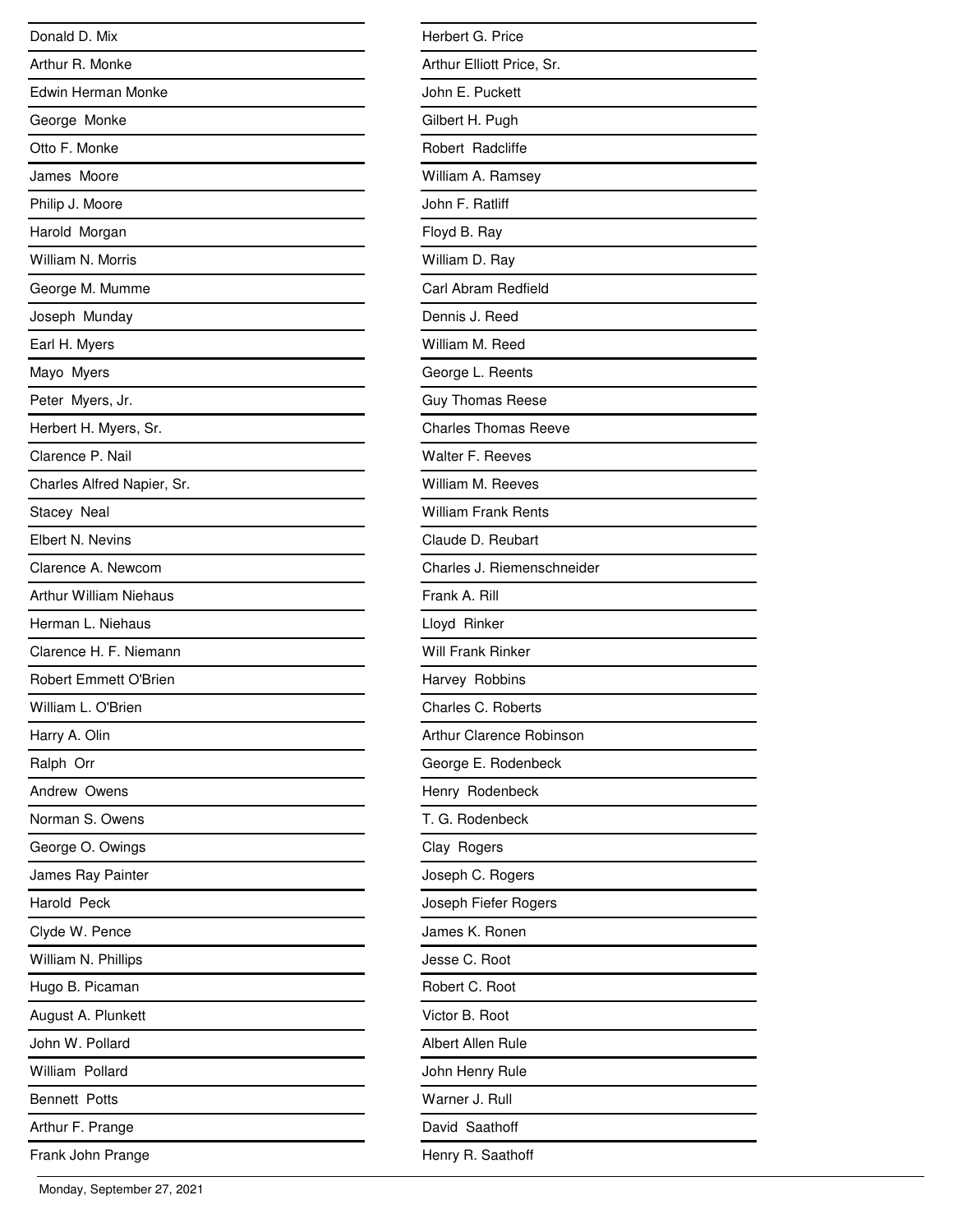| <b>Rheinart Saathoff</b>     |
|------------------------------|
| Peter B. Saathoff, Jr.       |
| August F. Sacha              |
| Frank J. Sacha               |
| Gordon F. Sallee             |
| Vivian C. Sallee             |
| Harold E. Sanderson          |
| Lester E. Sawyer             |
| <b>Walter Carrol Sawyer</b>  |
| Elmer F. Saxby               |
| Paul W. Saxby                |
| Harry O. Scheffel            |
| Milford M. Scher             |
| John H. Schoen               |
| Elmer Schoenewies            |
| Harry S. Schoenewies         |
| John H.O. Schoenewies        |
| Henry Charles Schroeder      |
| Roy E. Schumacher            |
| Joseph J. Schwab             |
| <b>Forrest Elmer Seale</b>   |
| Frank E. Seamon              |
| Walter Semplowski            |
| Paul Revere Sexton           |
| <b>Truman Milton Sexton</b>  |
| Ira J. Shaver                |
| Luke F. Sheahan              |
| <b>Clarence Shears</b>       |
| James W. Shears              |
| Earl B. Shelton              |
| Carl Sherwood                |
| John F. Shields              |
| <b>Harold Allen Shindler</b> |
| Jacob Lee Short              |
| Thomas E. Simmons            |
| James D. Skelton             |
| William O. Skelton           |
| Vernis Ray Skinner           |
| Charles C. Small             |
| Elmer Small                  |
| Leonard H. Smalley, Jr.      |

 $\overline{\phantom{0}}$ 

 $\overline{\phantom{a}}$ 

| Arthur J. Smith               |
|-------------------------------|
| <b>Burrell Reed Smith</b>     |
| Cleo O. Smith                 |
| Earnest B. Smith              |
| James Joseph Smith            |
| Joseph Cecil Smith            |
| Manley R. Smith               |
| Ross A. Smith                 |
| Russell V. Smith              |
| Theodore Floyd Smith          |
| Myron W. Snell                |
| <b>Charles Edward Sommers</b> |
| John Spensberger              |
| Herman F. Stamer              |
| A. R. Stansifer               |
| Martin M. Stenzil             |
| George W. Stewart             |
| Ralph G. Stiefel              |
| Henry L. Stockamp             |
| Walter W. Stockamp            |
| Thomas Stone                  |
| Harold A. Stout               |
| Otto Stout                    |
| George Sturgeon               |
| John Emery Sturgeon           |
| Joseph Edward Sturgeon        |
| Virgil R. Sturgeon            |
| Robert R. Talbert             |
| Elbert Wallace Arnold Taylor  |
| George W. Taylor              |
| George A. Telfer              |
| Thomas J. Telfer              |
| Walter E. Thompson            |
| John Thornton                 |
| George Fred Thunhorst         |
| Herman Henry Thunhorst        |
| Gale R. Tiffin                |
| Joseph D. Tiffin              |
| Oren Titsworth                |
| <b>Frank Theodore Tomsic</b>  |
| Lyman B. Towling              |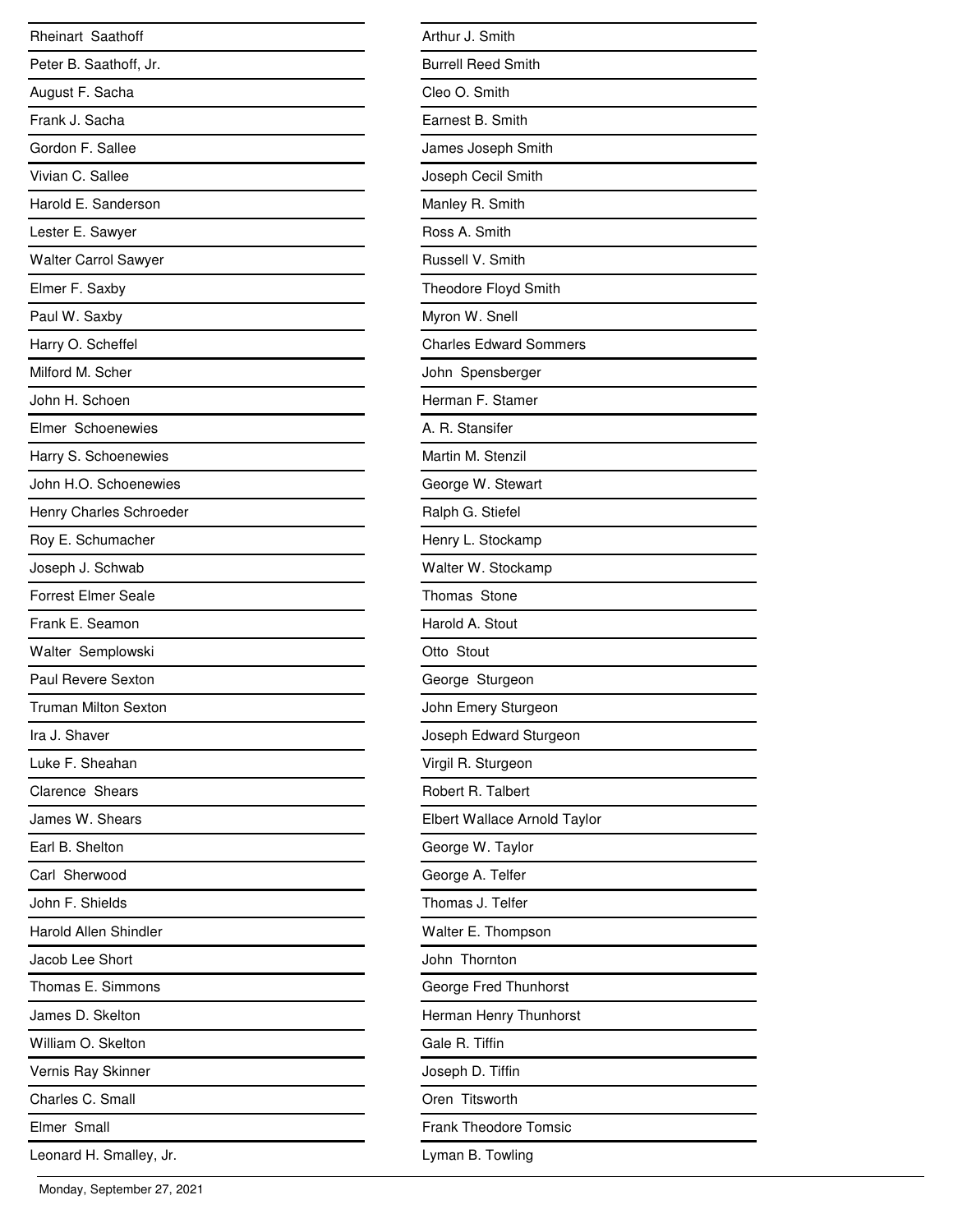| Robert Traylor                   |
|----------------------------------|
| Harold Tunnell                   |
| William Uchtman                  |
| Joseph Vanderburg                |
| Harry Morris VanDoren            |
| Emma A. Vasel                    |
| Jesse Harmon Voiles              |
| <b>Walter Voiles</b>             |
| John A. Wakeman                  |
| <b>Russell William Wallis</b>    |
| Charles Wandling                 |
| Frank Joseph Wandling            |
| George J. Wandling               |
| Otis G. Wandling                 |
| <b>Charles Silas Weatherford</b> |
| Glenn P. Weatherford             |
| Hobart L. Weatherford            |
| Perry E. Weber                   |
| Ray A. Weber                     |
| John Weerts                      |
| Thomas E. Weller                 |
| <b>Edward Welsh</b>              |
| Daniel J. Werner                 |
| Edward A. Westbrook              |
| Charles A. White                 |
| Ira W. White                     |
| Oscar R. White                   |
| Julius E. Wiemers                |
| John William Wilkes              |
| Earl Williams                    |
| Hayden P. Williams               |
| Benjamin Harrison Wilson         |
| Floyd S. Wilson                  |
| Walter L. Wilson                 |
| <b>Fred Gernardt Windels</b>     |
| Clarence W. Winkleblack          |
| Donald Wood                      |
| Lorin Alfred Wood                |
| Louis E. Wood                    |
| Russell H. Wooster               |
| Howard Wright                    |

| Ben I. Yaeger        |  |
|----------------------|--|
| Lewis Dozier Yaeger  |  |
| Russell Yeager       |  |
| Arthur G. Young      |  |
| Corbett D. Young     |  |
| Elmer E. Young       |  |
| Walter H. Zimmerman  |  |
| William H. Zimmerman |  |
| Christian H. Zoller  |  |
| Carl H. Zuber        |  |

Henry J. Zuber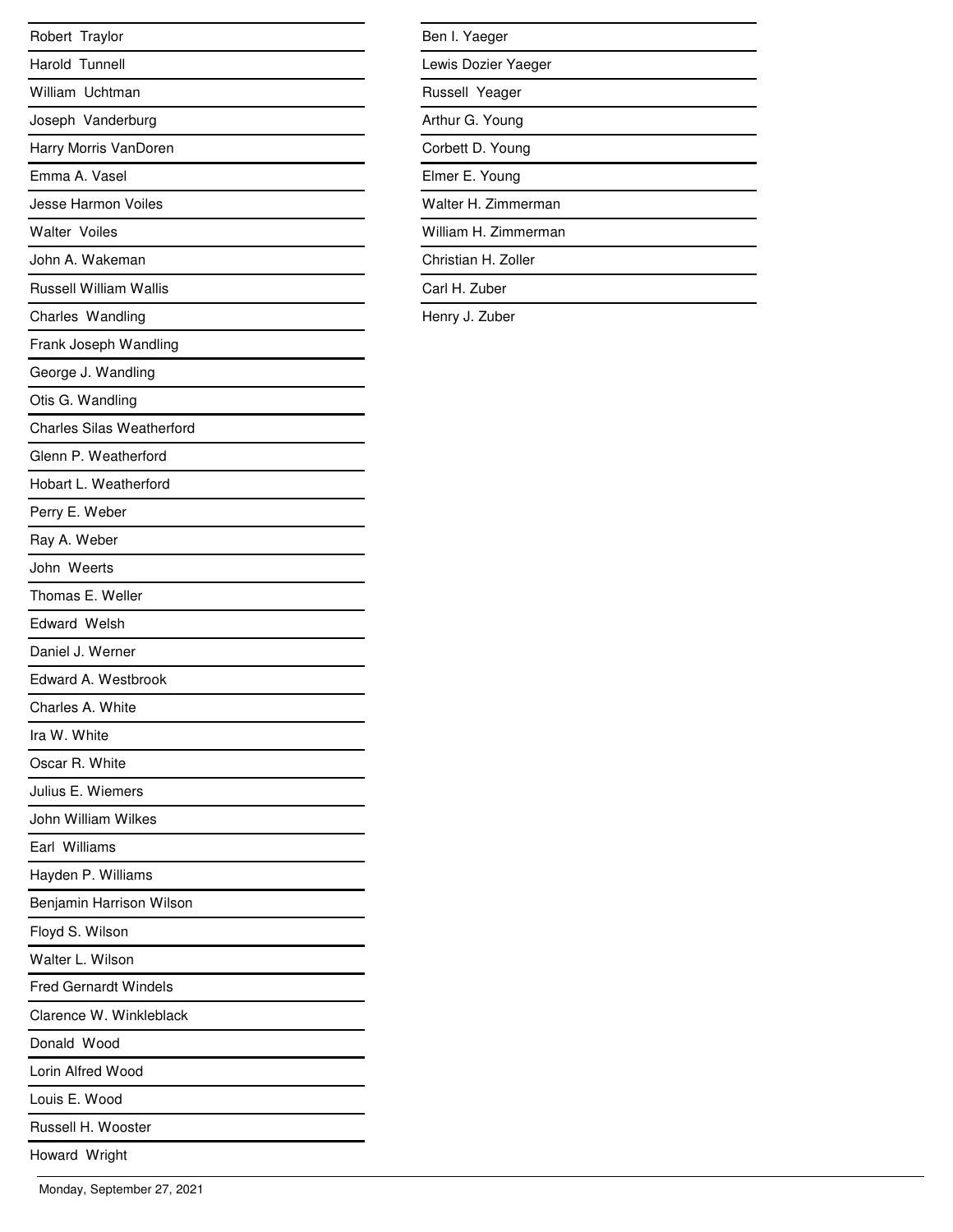## World War II

| Joseph F. Abell                |
|--------------------------------|
| <b>Andrew Fred Adams</b>       |
| Wilbert S. Adams               |
| William Adams                  |
| Charles A. Aikman              |
| Ralph E. Aikman                |
| L. George Allen                |
| Robert Lee Allen               |
| William G. Allen               |
| Stanley Ambo                   |
| Claude Anderson                |
| Fred H. Anderson               |
| Leo G. Anderson                |
| Meredith Dale Anderson         |
| Winfield L. Anderson           |
| Russell A. Andres              |
| William H. Angelo              |
| Robert Nelson Angle            |
| Fred Arends, Jr.               |
| <b>Clarence Clifford Armes</b> |
| Malcolm Ritchie Armstrong      |
| William P. Armstrong           |
| R. Jack Arnett                 |
| Eugene F. Arnett, Jr.          |
| Bert C. Arnold, Jr.            |
| Max Ash                        |
| Harry L. Ashmore               |
| John M. Atteberry              |
| Merl L. Atteberry              |
| Otto Atteberry                 |
| William L. Atteberry           |
| <b>Elmer Charles Attebery</b>  |
| Arthur Leo Bachstein           |
| Daniel C. Bailey               |
| Paul E. Bailey                 |
| Charles Bain                   |
| Wayne E. Bain                  |
| Lewis M. Baines                |
| Donald P. Baker                |
| Josephine J. Baker             |

| Melvin L. Baker            |
|----------------------------|
| Olin L. Baker              |
| Philip D. Baker            |
| Travis S. Baker            |
| Bruce W. Baldwin           |
| Bill L. Bandy              |
| Elmer H. Bandy             |
| Floyd Martin Bandy         |
| Glenn Bandy                |
| James H. Bandy             |
| John G. Bandy              |
| Kenneth D. Bandy           |
| Luie B. Bandy              |
| Willard N. Bandy           |
| William Bandy              |
| Willis Franklin Bandy      |
| Lewis E. Baney             |
| William H. Barefoot        |
| Lewis M. Barnes            |
| Wayne Leonard Barringer    |
| Shirley E. Barrow          |
| Carl W. Bartling           |
| Martin F. Bartman          |
| John M. Barto              |
| Dan Basfield               |
| Joseph Basso, Jr.          |
| Roy A. Bates               |
| <b>William Lee Bates</b>   |
| Donald W. Batty            |
| Gerald O. Batty            |
| Ward Batty                 |
| <b>Wayne Emerson Batty</b> |
| Jesse A. Beanblossom       |
| Lee Beane                  |
| George H. Beasley          |
| James A. Beasley           |
| Orville R. Beasley         |
| William A. Beasley         |
| Arthur W. Beck             |
| Edwin Paul Beck            |
| Leonard R. Beck            |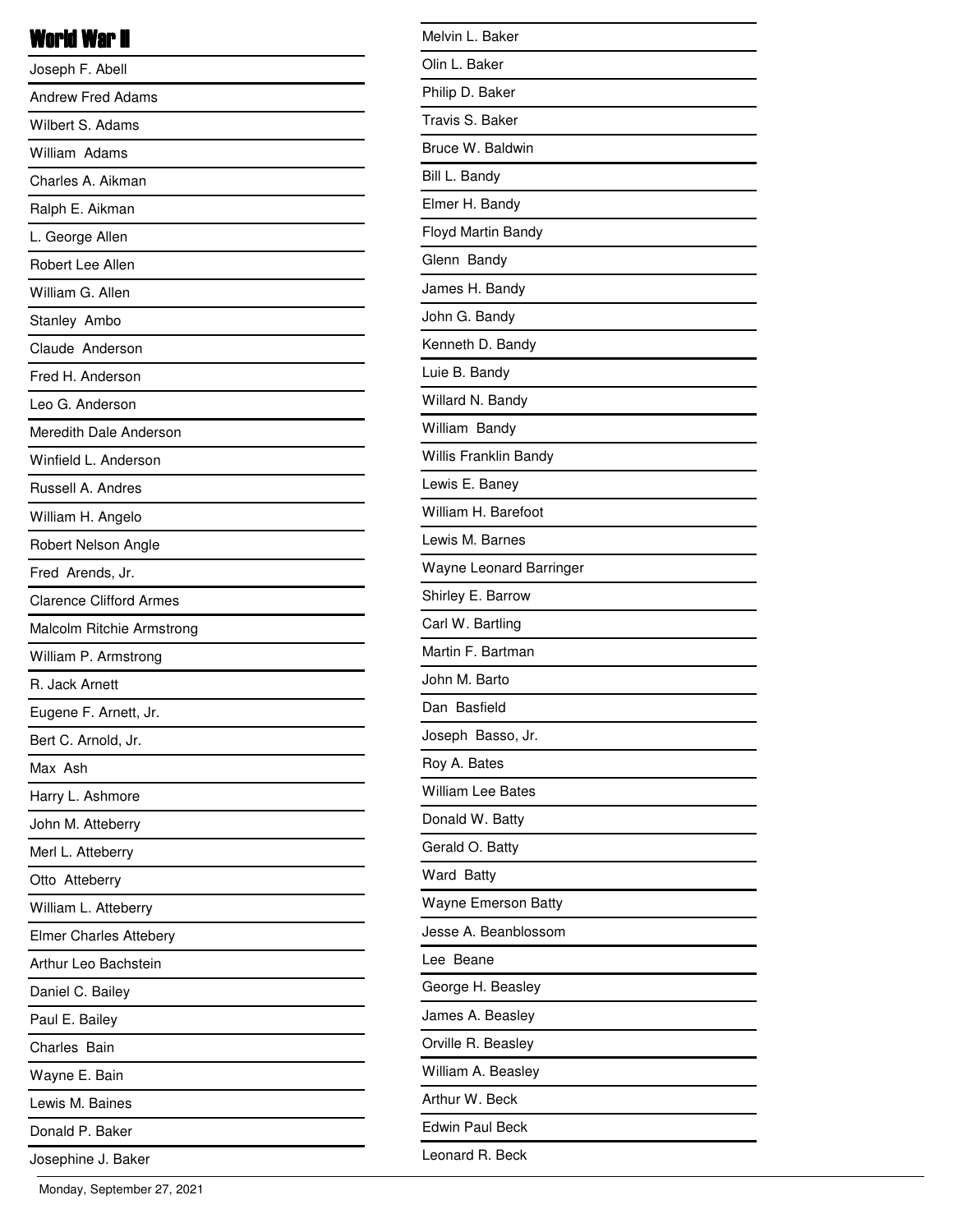| Wayne Beck                     |
|--------------------------------|
| William Ray Beck               |
| Vernon G. Becker               |
| Robert L. Beckham              |
| Vernon Beeler                  |
| Treo Behl                      |
| Robert H. Behrens              |
| Virgil W. Belangee             |
| Charles E. Bennett             |
| <b>Richard F. Bennett</b>      |
| Bernard L. Benson              |
| Clarence H. Bergman            |
| Marvin Ira Bergman             |
| C. Ross Billiter               |
| <b>Everett Estill Billiter</b> |
| Allen A. Birkenkamp            |
| Amos F. Birkenkamp             |
| Arnold Ray Birkenkamp          |
| James Leo Bish                 |
| Bernard D. Bishop              |
| Ross Bishop                    |
| Thomas B. Bishop               |
| Warren E. Bishop               |
| Wayne C. Bishop                |
| Eugene F. Black                |
| James R. Blackburn             |
| <b>Arthur Daniel Blades</b>    |
| Estel Lemar Blades             |
| Eugene E. Blair                |
| Carroll E. Blakeman            |
| Herschel Blakeman              |
| Charles D. Blevins             |
| Ralph E. Blevins               |
| Roy Blevins                    |
| William E. Blevins             |
| Ernie O. Boedecker             |
| Maynard A. Boedecker           |
| Maynard L. Boehme              |
| Robert E. Boettcher            |
| Albert Dale Bohlen             |
| Harold E. Bohlen               |

| William H. Bohlman, Jr.       |
|-------------------------------|
| Paul F. Bollman               |
| Paul W. Bonnington            |
| <b>Charles William Booher</b> |
| Harry L. Booher               |
| Orville Earl Booher           |
| Estell Boone                  |
| George Haydn Booth            |
| Ralph Borman                  |
| Fred Borror                   |
| Raymond August Boucher        |
| Joseph Henry Boucher, Jr.     |
| Clifford A. Bouillon          |
| George M. Bouillon            |
| Willard F. Bouillon           |
| John B. Bowles                |
| Don Boyd                      |
| Elmer R. Boyd                 |
| Eugene A. Boyd                |
| Harold L. Boyd                |
| Harry L. Boyd                 |
| Harry G. Boyd                 |
| Henry O. Boyd                 |
| Leland Claud Boyd             |
| Marquis M. Brackenhoff        |
| Charles D. Braden             |
| Victor W. Brakenhoff          |
| Raymond Brandt                |
| Russell E. Brandt             |
| Wayne Paul Brauer             |
| Leighton Brawley              |
| Rex A. Brawley                |
| Robert Lee Brawley            |
| Theodore A. Brawley           |
| Jack Bray                     |
| <b>Charles Brewer</b>         |
| Cleo T. Brewington            |
| Ira A. Bridges                |
| John Newell Bridges           |
| George Luther Bridgewater     |
| Allen H. Briggs               |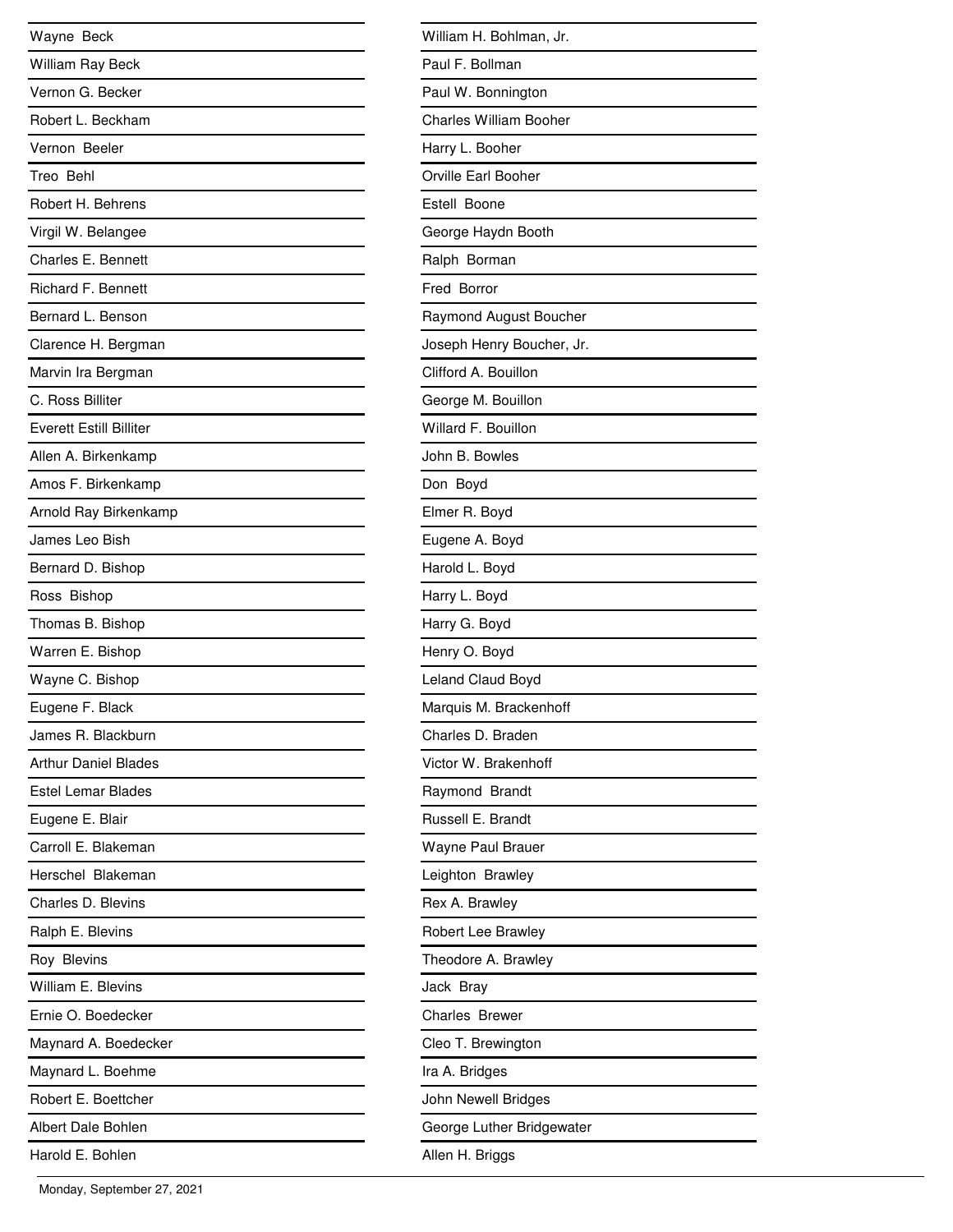| Carrol W. Briggs                   |
|------------------------------------|
| Leland Briggs                      |
| Oliver E. Briggs                   |
| Wayne Briggs                       |
| <b>Charles Franklin Bringhurst</b> |
| Wallace R. Brookshire              |
| Charles A. Brown                   |
| Everett Brown                      |
| Raymond J. Brown                   |
| Don Lee Brubaker                   |
| Donald Larue Brubaker              |
| John D. Brubaker                   |
| Martin E. Brubaker                 |
| Richard B. Brubaker                |
| Clyde M. Brubaker, Jr.             |
| James F. Bryant                    |
| James W. Bryant                    |
| Lee Bryant                         |
| Leonard R. Bryant                  |
| Melvin S. Bryant                   |
| Quinton C. Bryant                  |
| Ralph R. Budd                      |
| Robert F. Buel                     |
| William A. Buel                    |
| Ted Bumann                         |
| Larkin Bundy                       |
| Thomas E. Bundy                    |
| Kenneth Burch                      |
| Harry G. Burdell                   |
| Sylvester Seymour Burdell          |
| Henry Elmer Burge                  |
| Clarence L. Burkhart, Sr.          |
| Clement E. Buscher                 |
| Harold E. Buske                    |
| <b>Harold William Buske</b>        |
| Leroy Edward Buske                 |
| Olga L. Buskohl                    |
| James L. Butler                    |
| Thomas S. Butler                   |
| Frederick G. Butts                 |
| George Kenneth Butts               |

| Virgil Morris Butts           |
|-------------------------------|
| Terrence River Buzick         |
| Tony W. Buzick                |
| Ralph L. Campbell             |
| Chester Wayne Canaday         |
| David A. Canaday              |
| Dayton Wayne Canaday          |
| Earl P. Canaday               |
| Russell Cannon                |
| Donald E. Canter              |
| Milo Alan Carleton            |
| Henry Clifford Carlile        |
| Philip Raymond Carriker       |
| Harley Carroll                |
| Thomas W. Carroll             |
| Charles E. Carter             |
| Clarence E. Carter            |
| Daniel T. Carter              |
| James R. Carter               |
| Paul L. Carter                |
| Thomas N. Carter              |
| Frank S. Carter, Jr.          |
| Charles D. Case               |
| <b>Walter Cason</b>           |
| Dellard Cassity, Jr.          |
| <b>Arthur Edward Caulk</b>    |
| Charles John Cavallo          |
| Paul J. Cavinder              |
| Charles Cayce                 |
| Francis E. Chamberlin         |
| Alexander Chesney             |
| <b>Eugene Edward Childers</b> |
| Joseph A. Childers            |
| Nick Chilovich                |
| Earl E. Christopher           |
| George S. Christopher         |
| Harlan E. Christopher         |
| Harry B. Christy              |
| John S. Chumley               |
| Elvis Clapp                   |
| Paul E. Clark                 |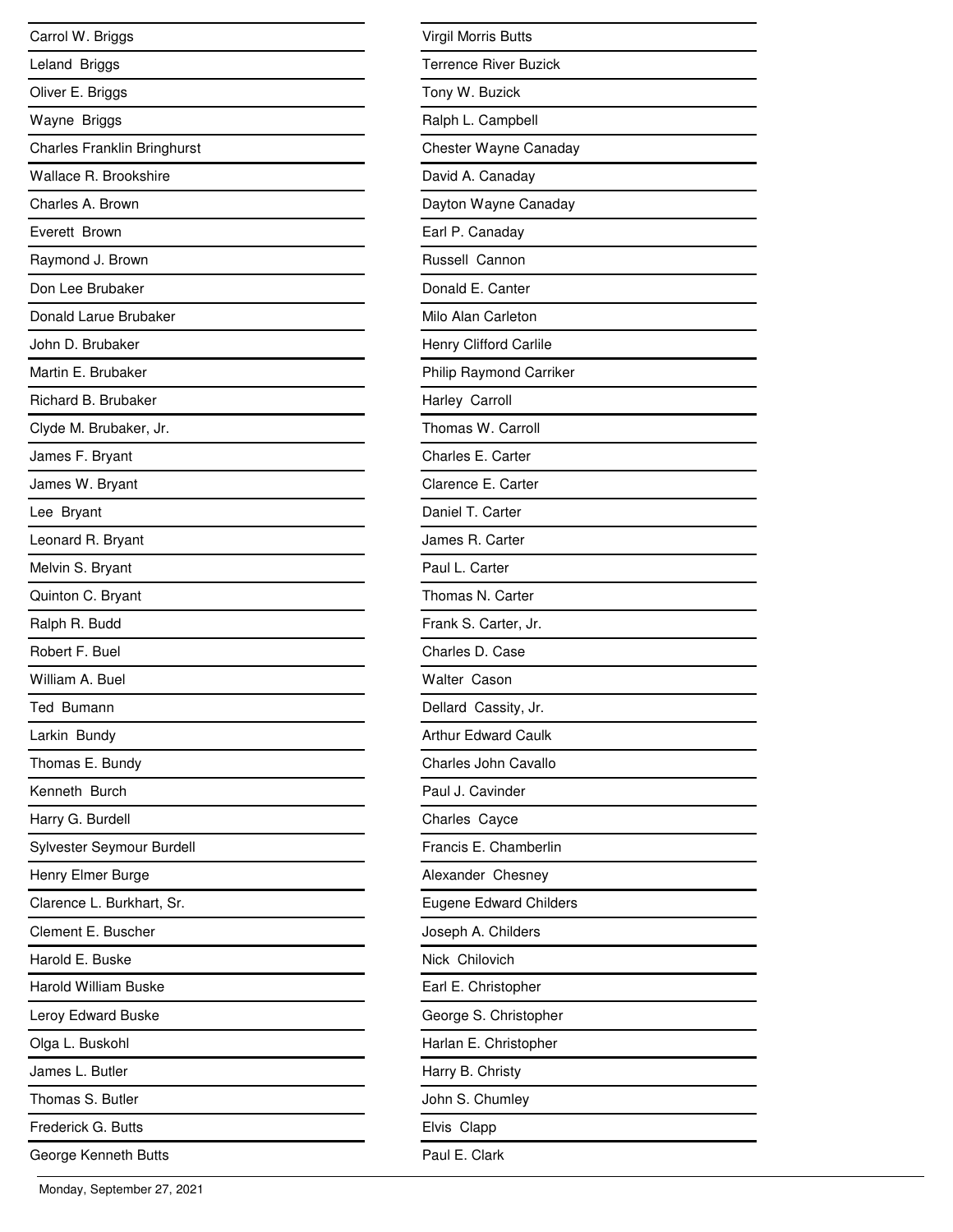| William Russell Claxon, Jr.   |
|-------------------------------|
| Gerald J. Clayton             |
| Kenneth E. Clayton            |
| Eugene Frederick Clearwater   |
| Thomas LeRoy Clearwater       |
| Katherine Ridgely Clewis      |
| Joseph Ross Clifton           |
| <b>Cletis Arthur Cline</b>    |
| William E. Clotfelter         |
| Francis Loren Coate           |
| John Robert Coatney           |
| Sidney Cohen                  |
| Lamar Collenbergen            |
| Edward J. Collins             |
| Marion T. Comer               |
| Fred E. Cook                  |
| Frank W. Cooper               |
| Harry W. Cooper               |
| Roy E. Cooper                 |
| Learner F. Corn               |
| Don H. Cornwell               |
| <b>Robert Michael Corrado</b> |
| Ivan W. Corrington            |
| George Willard Coss           |
| Roy R. Coss                   |
| William L. Costley            |
| Ray W. Cox                    |
| Frank E. Cox, Jr.             |
| <b>Richard Walter Coyle</b>   |
| Forrest E. Crabtree           |
| Claude William Cranford       |
| Ernest D. Cranford            |
| Glenn Edwin Cranford          |
| Ralph Cranford                |
| Robert C. Cranford            |
| <b>Charles Wesley Cress</b>   |
| Kenneth W. Cress              |
| Melvin Cress                  |
| <b>Frank Gilbert Crocks</b>   |
| Lawrence E. Crooks            |
| Thomas A. Crosley             |

| Robert N. Crouch            |
|-----------------------------|
| Elbert F. Cruthis           |
| Harvel C. Cruze             |
| Wayne Culp                  |
| James Daniel Curto          |
| John Curto                  |
| Wayne Louis Curto           |
| George K. Dagon             |
| Robert J. Dagon             |
| <b>Alfred Omer Darte</b>    |
| Frank P. Dasher             |
| William E. Dasher           |
| Alvie K. Davis              |
| Clarence W. Davis           |
| David Arthur Davis          |
| Don Z. Davis                |
| Harlan Wayne Davis          |
| Louis L. Davis              |
| Melvin E. Davis             |
| Orville L. Davis            |
| Ralph Otis Davis            |
| <b>Richard Allen Davis</b>  |
| Walter C. Davis             |
| John W. Davis, Jr.          |
| Ralph Edmund Davis, Jr.     |
| Kenneth A. Day              |
| Vera L. De Sart             |
| Virgil Alfred Dearduff, Jr. |
| Fred Carl DeBarr            |
| Helen B. DeBarr             |
| Roy James DeBarr            |
| Wilma F. DeBarr             |
| Roy W. Dees                 |
| Sanders E. Delaney          |
| James DeMarco               |
| Roy L. Deming               |
| Charles A. DeMoulin         |
| Alberta E. Denny            |
| Charles E. DeWitt           |
| Earl H. Dewitt              |
| Ferdinand Eugene Dey        |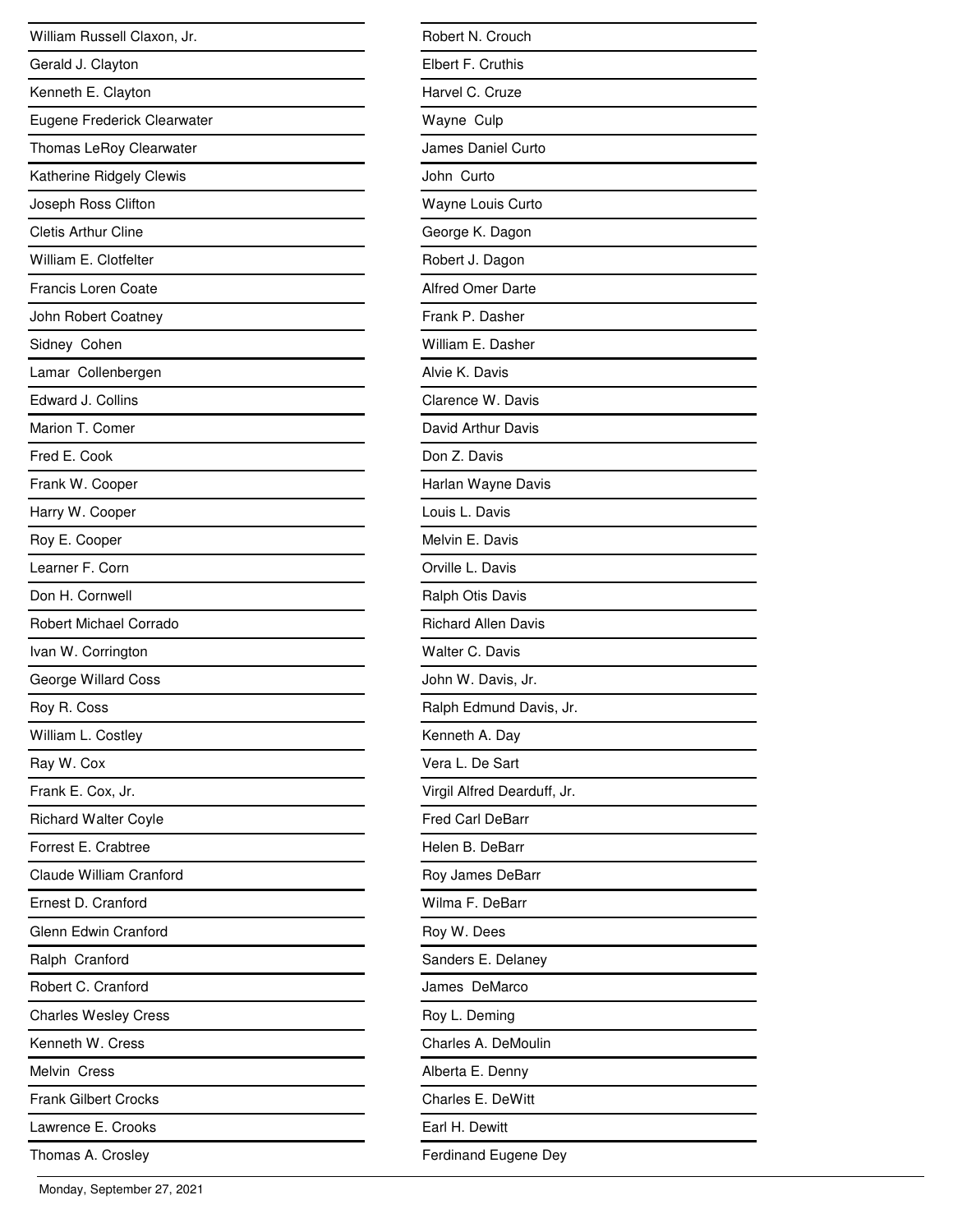| A. Deane Diamond             |
|------------------------------|
| <b>Robert Marion Diamond</b> |
| Wayne Dickson                |
| Bruce L. Dilley              |
| F. Wayne Dixon               |
| Oliver K. Donham             |
| Claude Dooley                |
| Patricia Doolin              |
| <b>Thomas Lamoine Doss</b>   |
| George C. Drake              |
| Holly A. Drake               |
| Lloyd Drake                  |
| Clementine Dressen           |
| Melvin J. H. Drewel          |
| James E. Driskell            |
| Fred E. Droste               |
| Harold N. Droste             |
| James W. Dudley              |
| Owen M. Duff                 |
| Lee G. Dukas                 |
| Charles E. Duncan            |
| Francis Edward Duncan        |
| Clyde James Durbin           |
| James Newton Durbin          |
| Harry J. Durr                |
| <b>William Benton Dutton</b> |
| Charles W. Easley            |
| Everett Easley               |
| <b>Earl Roscoe Easterly</b>  |
| Ellsworth L. Easterly        |
| John W. Easterly             |
| Vernon C. Easterly           |
| Ronald E. Eaton, Sr.         |
| William E. Eberly            |
| Arthur Joseph Edwards, Jr.   |
| John R. Ehret                |
| Edward Eichelberger          |
| Harry L. Eickmeyer           |
| Donald Ray Elam              |
| Jackie Elam                  |
| Warren Earl Elam             |

| Clarence Elledge      |
|-----------------------|
| Edwin C. Elledge      |
| Harry E. Elledge      |
| Frank R. Elliott      |
| Harold L. Ellis       |
| James D. Elvidge      |
| Marie E. Elvidge      |
| Paul J. Elvidge       |
| Charles F. Emery      |
| George W. Emmons      |
| Donald Lee Eppinger   |
| Matthew M. Eppinger   |
| Russell F. Eppinger   |
| George Lee Epps       |
| James W. Epps         |
| George H. Ernst       |
| Roscoe F. Estell      |
| William E Everly      |
| Edward A. Faris       |
| George William Faris  |
| Laurel M. Faris       |
| Ralph O. Faris        |
| Charles E. Farley     |
| Albert E. Farmer      |
| Edward A. Farmer      |
| William H. Farmer     |
| Dolan Farquhar        |
| Rex Farquhar          |
| Merle E. Farrar       |
| Keith L. Fath         |
| Logan W. Fearn        |
| Harold Feldmann       |
| Harry O. Feldmann     |
| W. Bill Feldmann      |
| Richard D. Felkel     |
| John Lewis Feller     |
| Leo Feller            |
| F. Tal Fellers        |
| Estell R. Felts       |
| Allen Dwayne Fenton   |
| Clifford Allen Fenton |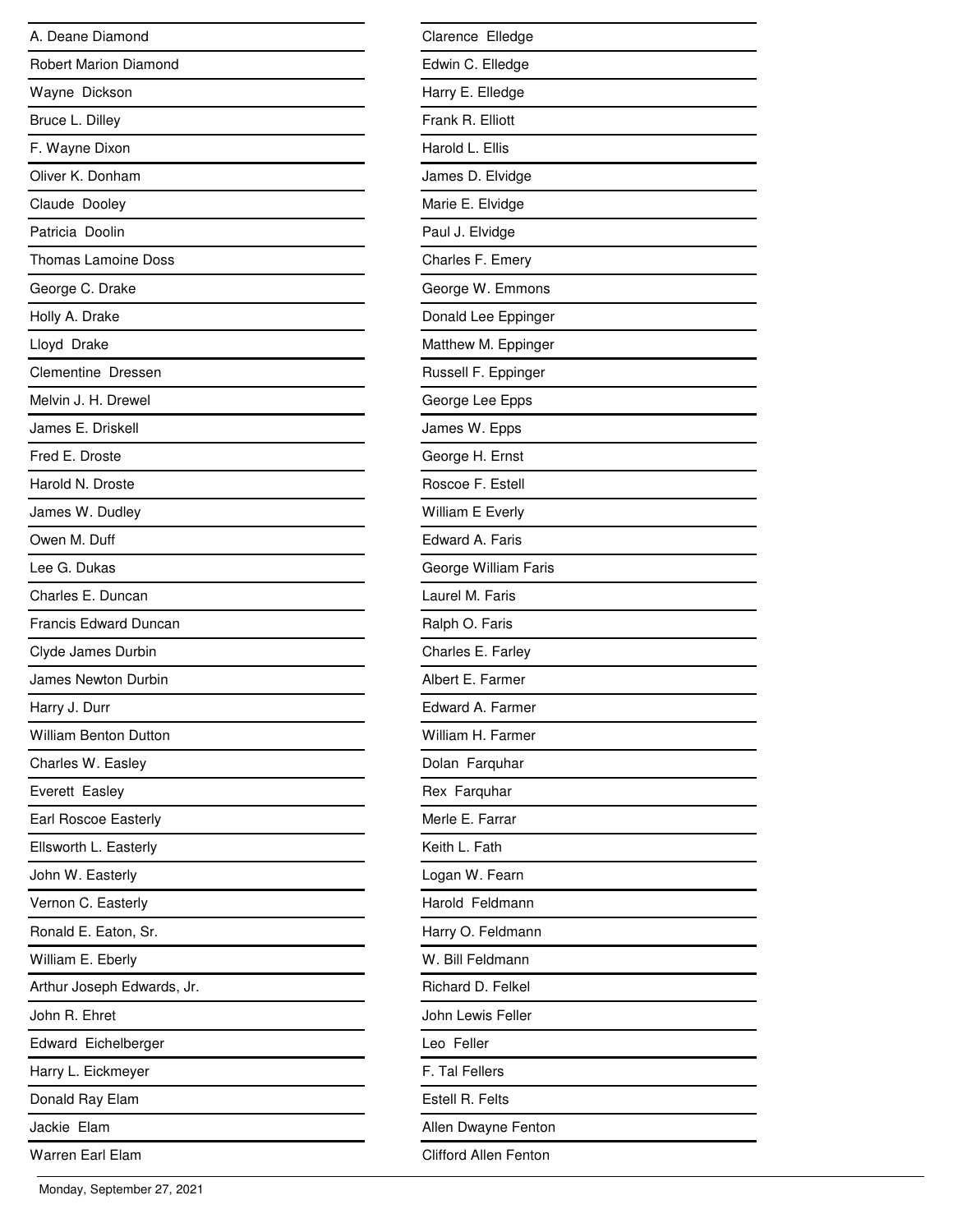| Clinton J. Fenton           |
|-----------------------------|
| <b>Frank Junior Fenton</b>  |
| Jack Coatney Fenton         |
| Norman Lamoine Fenton       |
| Torance Fenton              |
| William H. Fenton           |
| Hal B. Ferguson             |
| Delmo Ferrari               |
| Geno Ferrari                |
| Maurice M. Field            |
| Charles W. File             |
| <b>Emanuel George Finch</b> |
| Archie G. Finke             |
| F. Keith Fisher             |
| <b>Jess Reed Fisher</b>     |
| John Leeroy Fisher          |
| Gerald Fite                 |
| William G. Fite             |
| John J. Fizzell, Jr.        |
| Reuben P. Flack             |
| William F. Flack            |
| John Louis Flack, Jr.       |
| Harold L. Fleming           |
| Ross Fleming                |
| Louis Fletcher              |
| Ross Allen Fletcher         |
| G. Roberta Flitz            |
| <b>Harold Henry Flitz</b>   |
| Victor F. Flitz             |
| Nelson K. Floreth           |
| Brendan John Flynn          |
| Edward J. Flynn             |
| George F. Flynn             |
| John H. Flynn               |
| William D. Flynn            |
| Eugene Fogle                |
| Kenneth Follis Fogleman     |
| David Warren Forehand       |
| Louis H. Fouts              |
| Charles W. Fouts, Jr.       |
| Ernest F. Fraley            |

| Lewis C. Fraley                |
|--------------------------------|
| <b>Warren Curtis Fraley</b>    |
| Edwin Frank                    |
| William G. Franke              |
| Charles D. Frederick           |
| Roxie L. Frederick             |
| <b>Harold William Frerichs</b> |
| Elmer Frey                     |
| Gilbert Frey                   |
| William Robert Frey            |
| Paul H. Fuchs                  |
| <b>Charles Stephen Funk</b>    |
| Walter J. Funk                 |
| Albert Furman                  |
| Harold L. Garard               |
| Henry Garner                   |
| Willis G. Gates                |
| William J. Gates, Jr.          |
| Lois F. Gebhart                |
| Udell J. Geers                 |
| <b>Edward Wayne Gehrig</b>     |
| Mason Edward Gehrig            |
| Albert L. Gelski               |
| Lavon Gelski                   |
| Adolph H. Gerdes               |
| Arthur A. Gerdes               |
| Clifford H. Gerdes             |
| Luther W. Gerdes               |
| Norman T. Gerdes               |
| Frederick J. Gerdes, Jr.       |
| Willard U. Gerl                |
| William B. Giachetti           |
| Walter D. Gilbert              |
| Rex Lee Gilly                  |
| Alex S. Gilmour                |
| Allen A. Gilpin                |
| Calvin C. Gilpin               |
| Wayne Gilpin                   |
| Louis Gene Gladson             |
| Willford B. Godbey             |
| James E. Godfrey               |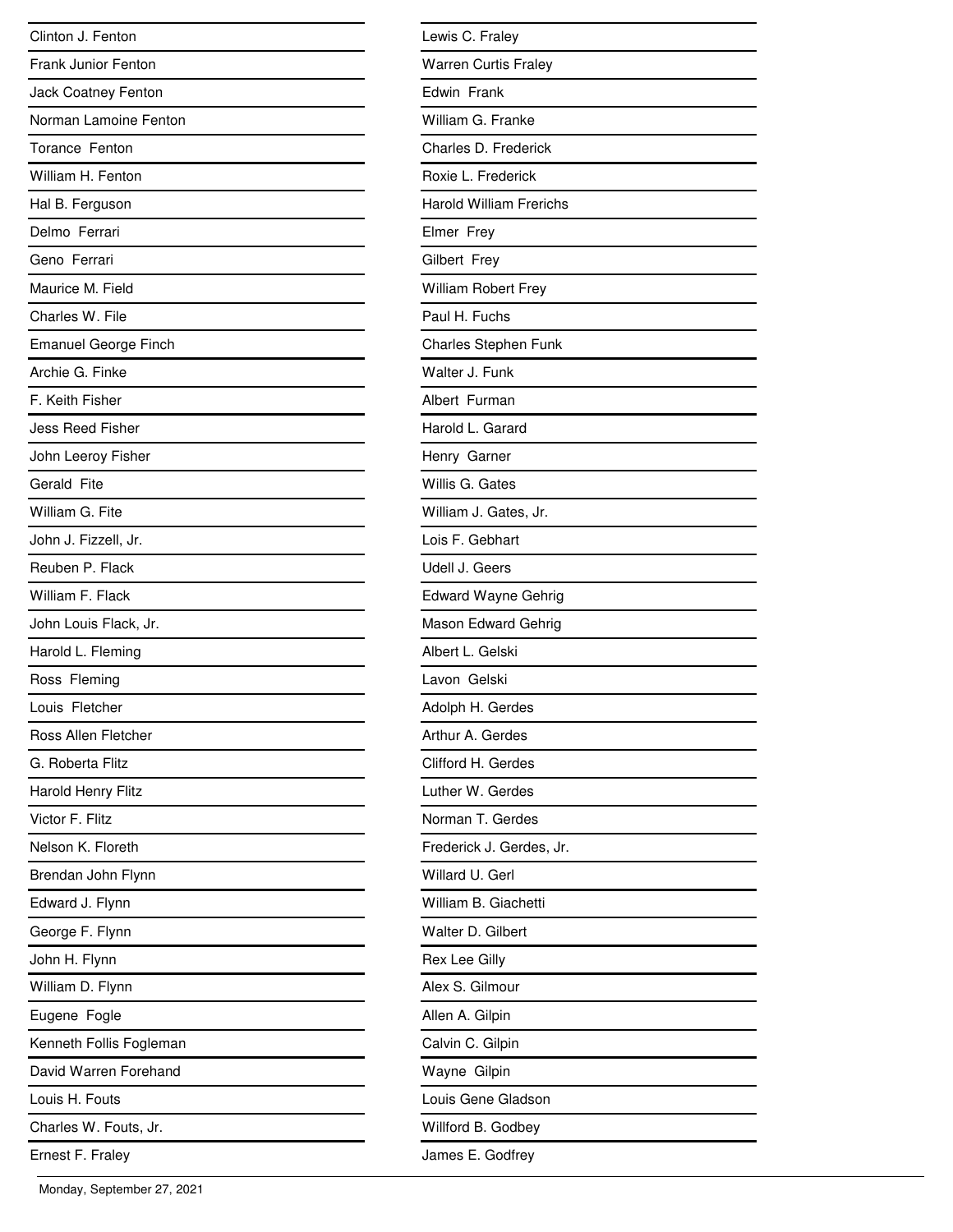| Michael F. Godfrey          |
|-----------------------------|
| Harold E. Goeke             |
| Kenneth D. Gonterman        |
| Maynard C. Gonterman        |
| Doris Pauline Goodson       |
| Allen Gordon                |
| Clinton Gordon              |
| Harry B. Gordon             |
| Elmer E. Gotsch             |
| Maynard Govaia              |
| Richard M. Govaia           |
| James W. Graham             |
| Eugene N. Grammer           |
| Edward R. Granger, Jr.      |
| Grayson Laverne Grassel     |
| Dorice Grauer               |
| Joseph A. Gray              |
| Donald D. Green             |
| Maynard Earl Green          |
| Ralph Junior Green          |
| Shirley Vernon Green        |
| Harry M. Greene             |
| Alan R. Greenwalt           |
| Eugene L. Greenwood         |
| Gerald G. Greenwood         |
| Gerald Allen Gregg          |
| Wilbert V. Gregg            |
| John Gretzer                |
| Cecil Howard Griffin        |
| <b>Frederick Griffith</b>   |
| James R. Griffith           |
| William Harry Griffith, Jr. |
| Ray E. Grimm                |
| Ross W. Griswold, Jr.       |
| Lester M. Gronewald         |
| Arthur A. Grosenheider      |
| Roy H. Grosenheider         |
| Claude F. Grotts            |
| Harry Albert Grove          |
| Earl D. Gruber              |
| <b>Ethel Cleo Gruber</b>    |

| Leland F. Gruber              |
|-------------------------------|
| <b>Russell Werner Gruber</b>  |
| Steve J. Grzner               |
| <b>William Howard Guthrie</b> |
| Joe Halbert Guy               |
| A. L. Guymon                  |
| Maynard H. Gwyn               |
| Lamar Edward Hagen            |
| Herman H. Hagerdorn           |
| Lee Gilbert Hagerdorn         |
| Gilbert B. Hagewood           |
| Vernon R. Halford             |
| Victor W. Halford             |
| Homer Huber Hall              |
| W. Lee Hall                   |
| William E. Haller             |
| Donald Charles Hamblin        |
| Melvin E. Hamby               |
| Steven A. Hamby               |
| <b>Fred Glen Hammond</b>      |
| John L. Hampton               |
| John P. Hanafin               |
| Ross E. Hancock               |
| Arthur Handegan, Jr.          |
| George Wesley Hantla          |
| Robert E. Hantla              |
| Ross Donald Hantla            |
| Clarence W. Hardt             |
| John Russell Harmon           |
| Lloyd C. Harmon               |
| Lyle Jesse Harmon             |
| <b>Harold William Harms</b>   |
| John Henry Harms              |
| Maynard Lamar Harms           |
| Gerald Harris                 |
| Eugene Hart                   |
| Gerald M. Hart                |
| Neil LeRoy Hart               |
| Nelson Eugene Hart            |
| Orlan Ira Hart                |
| Wendell W. Hart               |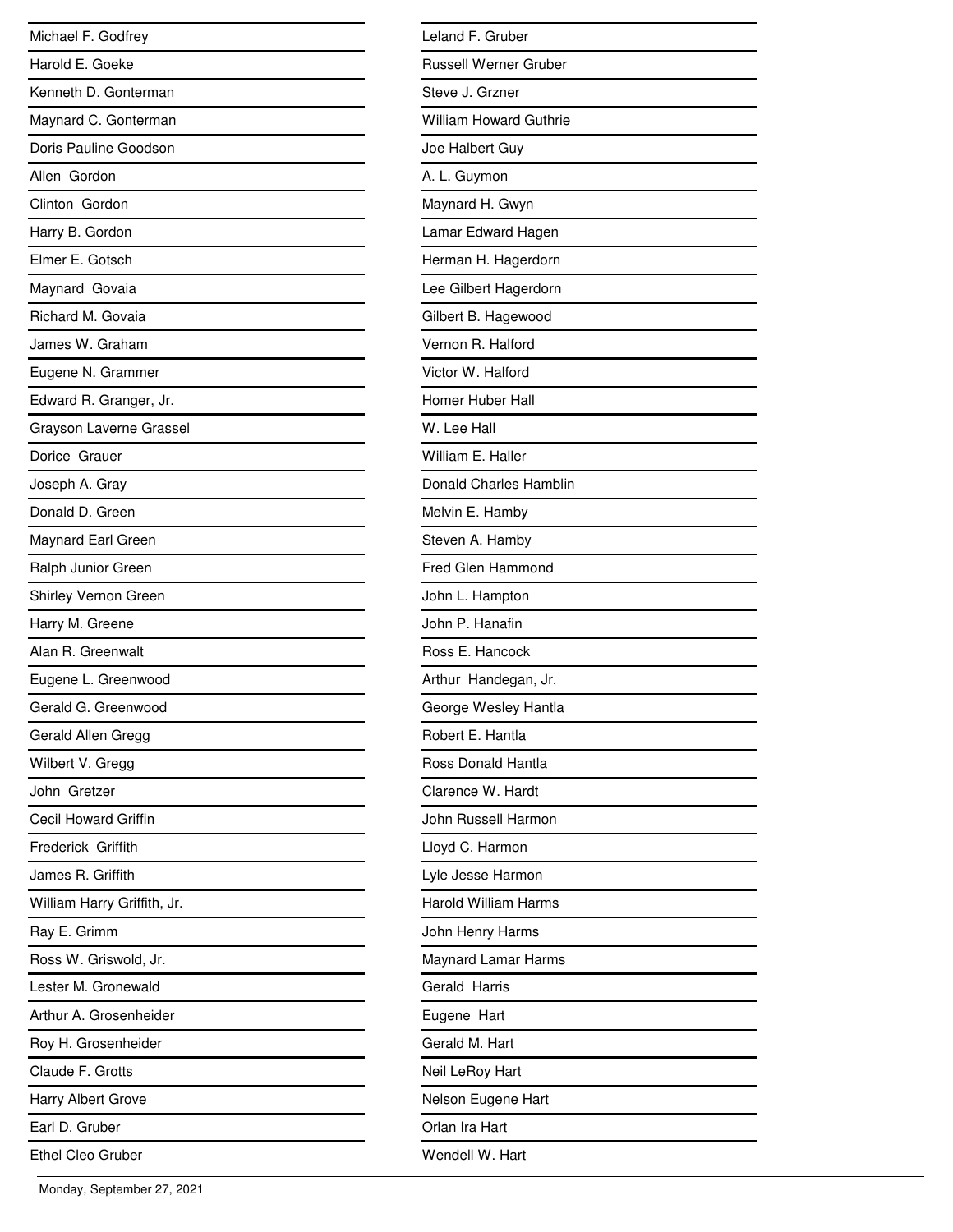| Alwin L. Hartke                |
|--------------------------------|
| Harold C. Hartke               |
| Larry Eugene Harvell           |
| Kenneth Leroy Hauptman         |
| Nelson C. Hauptman             |
| Karl V. Hauser                 |
| Victor M. Hauser               |
| John E. Hawkins                |
| Guy Haycraft                   |
| Louis E. Hayes                 |
| <b>Walter Junior Heaps</b>     |
| William L. Heath               |
| William H. Hefley              |
| <b>Edward Joseph Heise</b>     |
| James A. Heise                 |
| Edward H. Heisman              |
| Carroll K. Heitzman            |
| Norman W. Helfrich             |
| Edward M. Helle                |
| H. Otto Hemken                 |
| Edward P. Hempen               |
| <b>Harold Victor Henderson</b> |
| William A. Henson              |
| Carl A. Hermsmeyer             |
| Ralph Frank Hermsmeyer         |
| James S. Heslop                |
| Marie Josephine Hess           |
| Melville M. Hess               |
| Alfred R. Hesterberg           |
| Albert Hetzel                  |
| Wayne I. Heyen                 |
| Orville Charles Heyen, Jr.     |
| Harry D. Heyenga               |
| Lawrence Heyenga               |
| Robert L. Heyenga              |
| William K. Heyenga             |
| Everett E. Hickerson           |
| Maurice Hickman                |
| James L.A. Hicks               |
| Lawrence Eli Hicks             |
| Robert D. Hicks                |

| John B. Higgins               |
|-------------------------------|
| Lawrence L. Higgins           |
| James C. Hill                 |
| Robert Hines                  |
| Orvil C. Hines, Jr.           |
| Lawrence J. Hires             |
| Ray Hittmeier                 |
| Raymond Hix                   |
| Robert Leo Hobson             |
| Harold Henry Hoefker          |
| Wilbur H. Hofeling            |
| Nelson Carrol Hoffman         |
| Robert Hoffman                |
| Earl Hogsett                  |
| Robert Lee Hogsett            |
| William D. Hogsett            |
| Gale R. Hohnadell             |
| F. Everett Hoisington         |
| Fred J. Holderread            |
| Robert Holderread             |
| David J. Holeman              |
| Donald C. Holeman             |
| John C. Hollers               |
| Ross Holliday                 |
| Oliver A. Hollo, Sr.          |
| Edward D. Hoog                |
| Joseph T. Hoog                |
| Leo C. Hopper                 |
| <b>Charles Melvin Horn</b>    |
| Darield W. Horn               |
| Floyd Rodell Horn             |
| Sterling Hoskins              |
| Kenneth G. Hosto              |
| Donald Guy Howard             |
| John Edward Howard            |
| Joseph Lee Howard             |
| Katherine Elizabeth Howard    |
| T. Albert Howard              |
| <b>William Bernard Howard</b> |
| John Frederick Hribar         |
| Doyle Huber                   |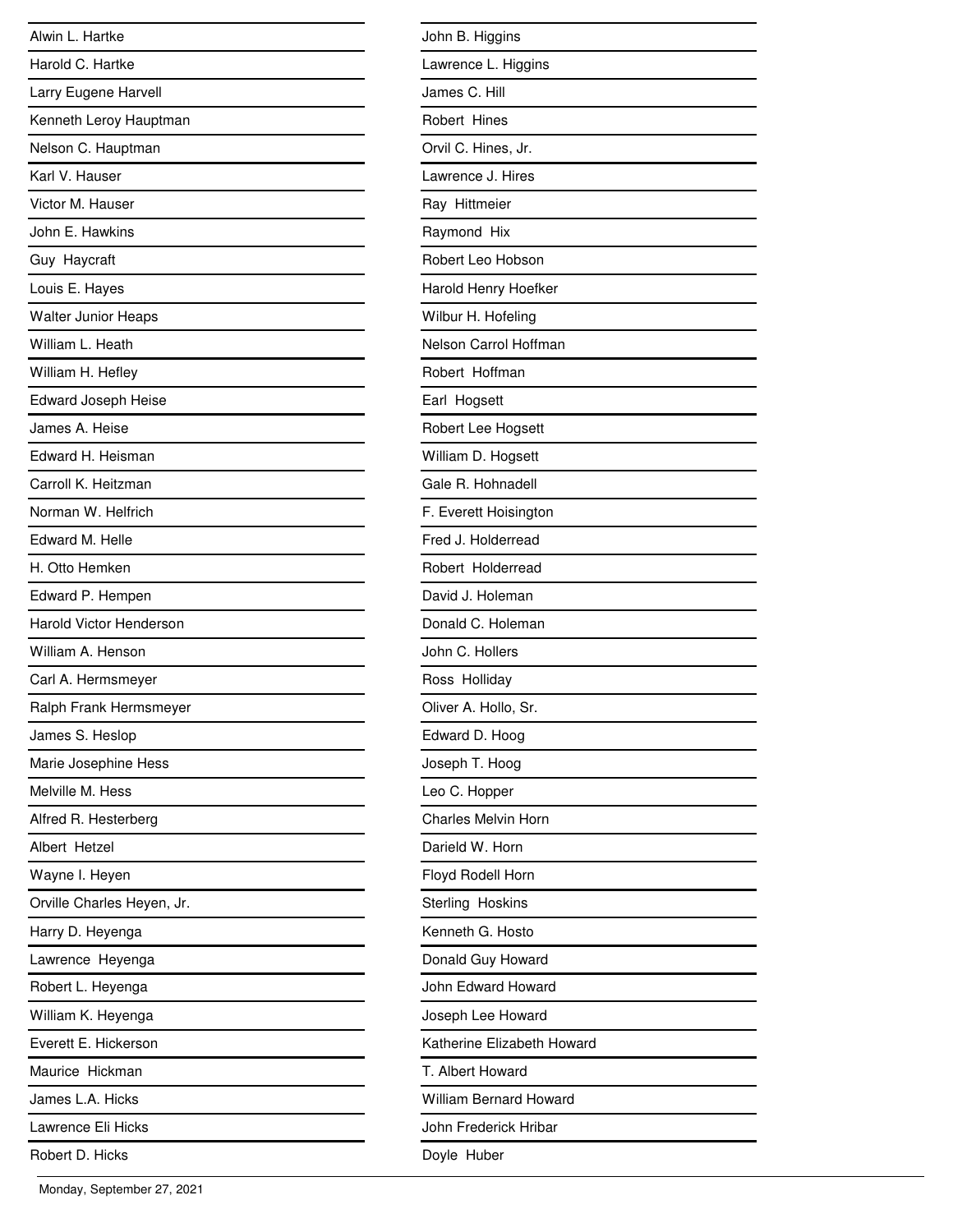| Richard W. Huber             |
|------------------------------|
| Virgil A. Huber              |
| Albert J. Hudson             |
| Charles Hudson               |
| Henry Hudson                 |
| Neil A. Huffman              |
| Henry A. Hughes              |
| Charles M. Hull              |
| Mary Kathryn Humphreys       |
| William John Hundley         |
| Allen J. Hunt                |
| Leland F. Husman             |
| Melvin Husman                |
| Wilmer H. Husman             |
| Charles W. Hussey            |
| <b>James Edward Hutchins</b> |
| William R. Hutchinson        |
| Clifford R. Hutson           |
| Curtis C. Hutson             |
| George R. Hutton             |
| John Wm. Verdell Ingle       |
| Melvin Irvine                |
| Wayne Irvine                 |
| Carl F. Jackson              |
| David A. Jackson             |
| Floyd O. Jackson             |
| Harvey M. Jackson            |
| Robert E. Jacobs             |
| Oliver A. Janssen            |
| John W. Jarman               |
| Sylvester N. Jarman          |
| Earl M. Jett                 |
| Kenneth James Jett           |
| Ray E. Jett                  |
| Ross Johns                   |
| Earl George Johnson          |
| Everett V. Johnson           |
| Harold Johnson               |
| Harold E. Johnson            |
| Harwell C. Johnson           |
| Karl F. Johnson              |

| Leslie Leroy Johnson          |
|-------------------------------|
| Marshall Johnson              |
| Roy V. Johnson                |
| Carl Eugene Johnston          |
| John L. Jolley                |
| Adolph A. Jones               |
| Albert Lee Jones              |
| <b>Arthur Dale Jones</b>      |
| Bobbie B. Jones               |
| Charles R. Jones              |
| <b>Clarence Gale Jones</b>    |
| Dean Jones                    |
| Donald L. Jones               |
| Earl J. Jones                 |
| Elbert F. Jones               |
| <b>Ernest Herbert Jones</b>   |
| Everett William Jones         |
| <b>Gerald Dean Jones</b>      |
| Howard Jones                  |
| James E. Jones                |
| Max Hiram Jones               |
| Russell Lloyd. Jones          |
| Vergil Jones                  |
| William R. Jones              |
| William J. Jones, Sr.         |
| William W. Jordan             |
| Dale Martin Kahle             |
| John H. Kahle                 |
| Martin L. Kalaher             |
| Everett Karrick               |
| George Karrick                |
| <b>Robert Dale Karrick</b>    |
| William A. Kasich             |
| Albert W. Kayser              |
| <b>Clayton Searles Kayser</b> |
| Wayne Kayser                  |
| Carl Calvin Keele             |
| Roy E. Keele                  |
| Thomas Bright Keene, Jr.      |
| Lester H. Keiser              |
| Glenn B. Keith                |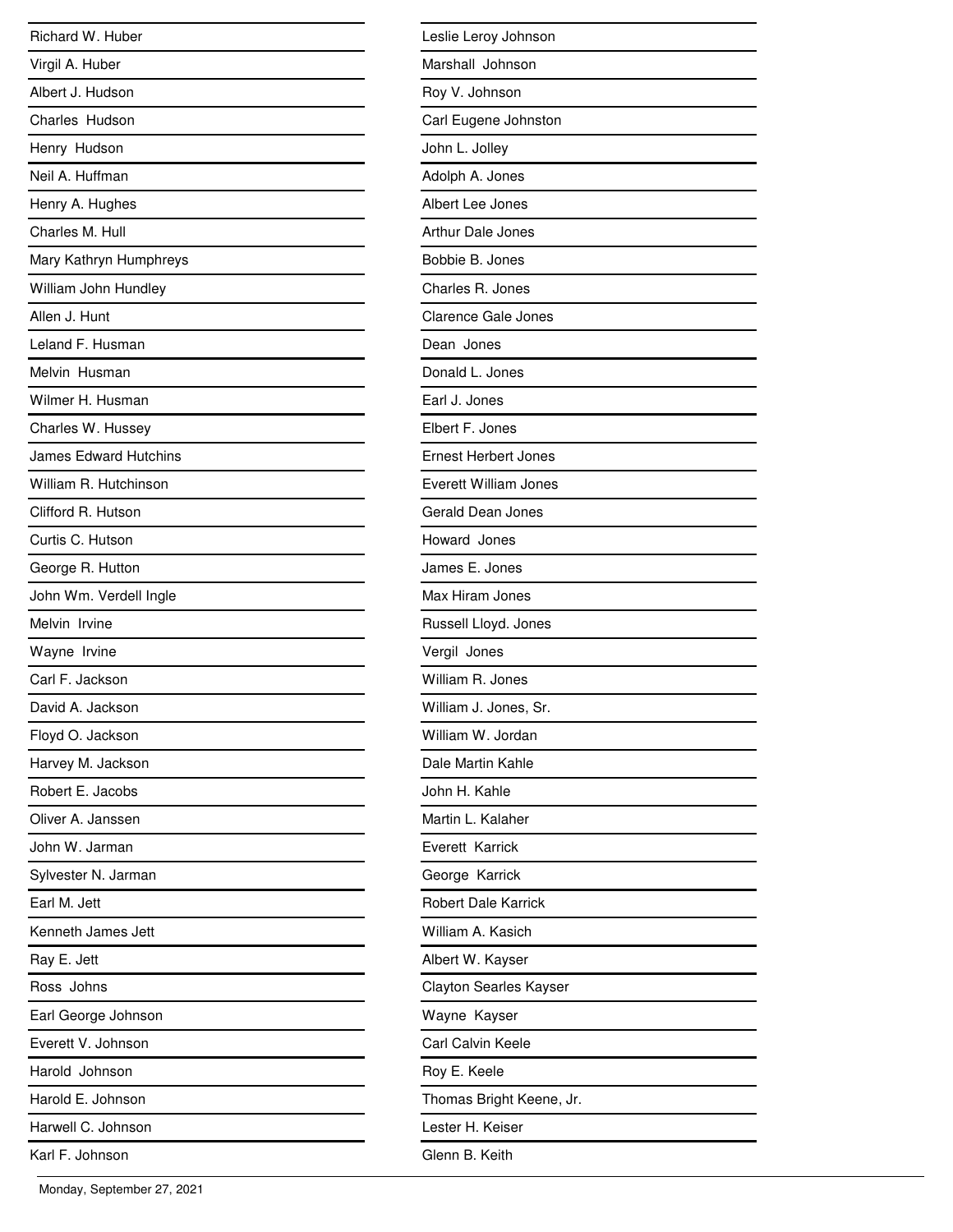| Francis Charles Kellenberger |
|------------------------------|
| Melvin L. Kellenberger       |
| Raymond Frank Kellenberger   |
| Walter J. Kellenberger       |
| Bernard Kelley               |
| Betty Ann Kelly              |
| William B. Kelly             |
| Eugene H. Kennedy            |
| Frank R. Kennedy             |
| Leo Kerzep                   |
| J. Nelson Kessinger          |
| Joe M. Kessinger             |
| James W. Kessler             |
| Dwight R. Kinder             |
| Earnest L. Kinder            |
| Harold F. Kinder             |
| Paul M. Kinder               |
| Winston C. Kindle            |
| Charles W. King              |
| Donovan F. King              |
| John Wayne King              |
| Kenneth R. King              |
| Verrol C. King               |
| Ernest Kirbach               |
| Ralph J. Kirbach             |
| Robert Leroy Kistler         |
| Harlen John Henry Klekamp    |
| Harry O. Klepper             |
| Asa E. Kline                 |
| <b>Harold William Klocke</b> |
| Edward R. Knaggs             |
| Ed Knetzer                   |
| Ken H. Knutson               |
| Frank C. Komor               |
| Allen Koonce                 |
| Lee Herman Koonce            |
| William A. Koonce            |
| Lee Ross Koontz              |
| Rollin H. Koontz             |
| <b>Roy Everett Koontz</b>    |
| Harry Edward Koshenski       |

| Andrew Edward Krawczyk      |
|-----------------------------|
| Stanley Krawczyk            |
| Andrew Kreebich             |
| Alton E. Krisinger          |
| William F. Krueger          |
| James Parrott Kruse         |
| John Allen Kruse            |
| Paul J. Kuhl                |
| Allen Kutter                |
| Earl E. Kutter              |
| Harold R. Kutter            |
| Virgil Wayne Lane           |
| Raymond J. Lange            |
| John M. Lansing             |
| <b>Robert Oscar Lansing</b> |
| William J. Lansing          |
| Clarence M. Large           |
| Marion Everett Largent      |
| Arthur D. Laughlin          |
| William A. Laurent          |
| Clarence D. Law             |
| Earl W. Law                 |
| Gerald A. Law               |
| Melbourne E. Law            |
| Rauly Anthony Law           |
| Kenneth E. Lawrence         |
| John DeForst Lazenby        |
| Herman D. Leach             |
| Reid Leach                  |
| Thorton J. Leatherby        |
| Tom Leeper                  |
| Virgil L. Leetham           |
| Harold R. Lehnert           |
| James L. Leitschuh          |
| Joseph F. Leitschuh         |
| Ohren Frank Leitschuh       |
| Mark E. Leitschuh, Sr.      |
| Christopher J. Leonard      |
| Fielding H. Leonard         |
| Walter Leonard              |
| Warren Leonard              |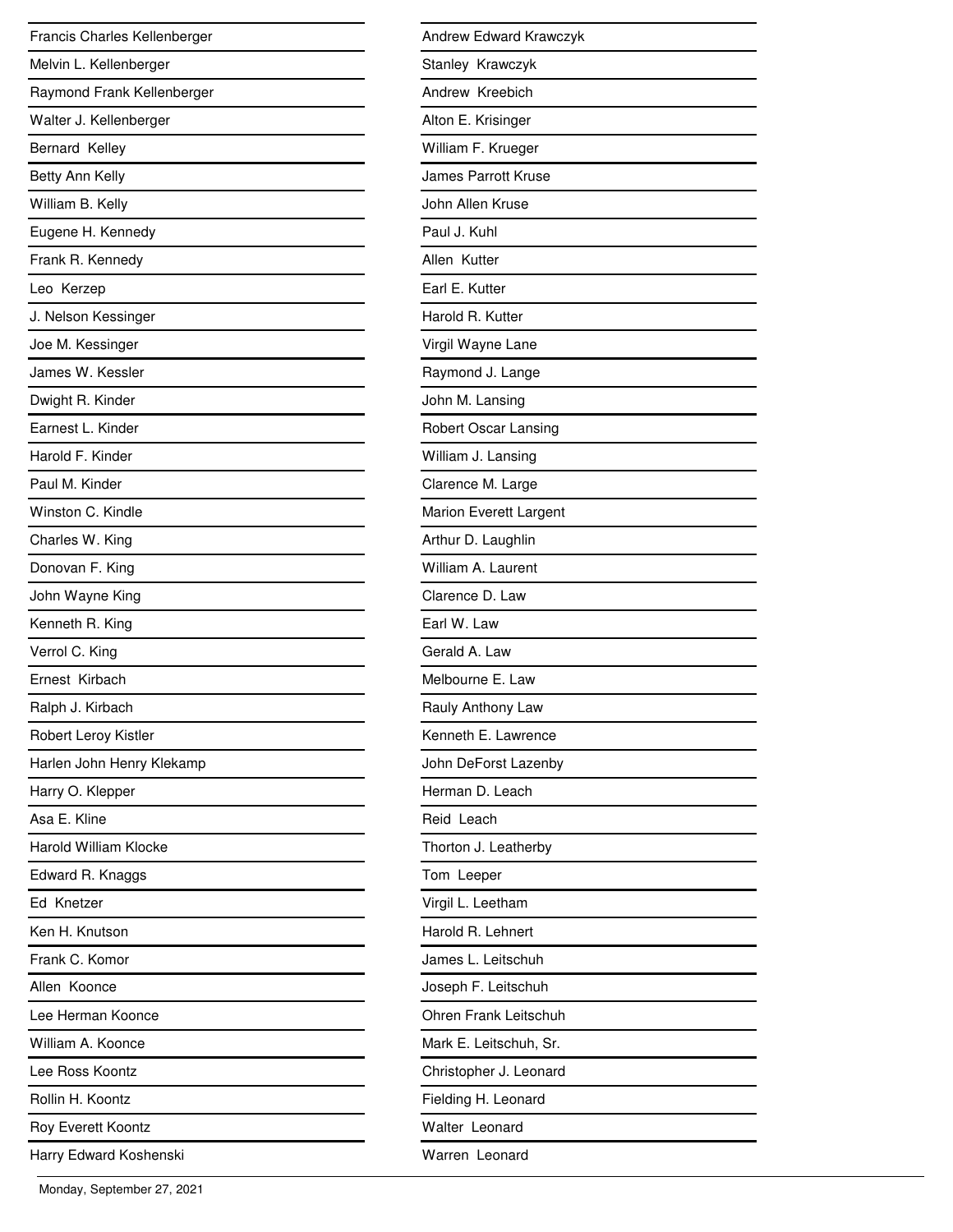| George R. Lewis            |
|----------------------------|
| William V. Lewis, Sr.      |
| Elmer O. Lindly            |
| Lester F. Link             |
| George G. List             |
| <b>Gerald Charles List</b> |
| Virgil J. List             |
| Merle A. Lockyer           |
| Wilfred George Loew        |
| Alva Leon Logsdon          |
| Earl R. Logsdon            |
| Jesse V. Logsdon           |
| Roy T. Logsdon             |
| William E. Logsdon         |
| Ralph Long                 |
| Alvin Clarence Lopinot     |
| George Lovejoy             |
| Roy G. Lovejoy             |
| Maynard L. Lovely          |
| Earl Allen Lowe            |
| Eddie B. Lowe              |
| Emmett K. Lowe             |
| Blake W. Lowry             |
| Harold S. Loyd             |
| Carl Lucas                 |
| Herbert A. Lucas           |
| Herbert Luenemann          |
| Richard H. Luenemann       |
| Roy W. Luenemann           |
| Victor H. Luenemann        |
| Lee Lynn                   |
| Maurice T. Macy            |
| Leverne M. Mahlandt        |
| Robert Malicoat            |
| Dale E. Mancell            |
| Primo Daniel Mancini       |
| Frank S. Mansfield         |
| Elmer F. Marburger         |
| William Oelrichs Marburger |
| Kenneth Maricle            |
| Frank Marit                |

| C. E. Markham                   |
|---------------------------------|
| Harold G. Markos                |
| Clyde E. Marsh                  |
| Dale Addison Marsh              |
| Henry R. Marsh                  |
| Herbert E. Marsh                |
| Kenneth K. Marsh                |
| William Karl Marshall           |
| Bernard J. Marten               |
| Lee R. Marten                   |
| Charles Byron Martin            |
| Everett A. Martin               |
| Harold L. Martin                |
| James Leslie Martin             |
| Leo O. Martin                   |
| Marion J. Martin                |
| Ralph P. Martin                 |
| <b>Warren Lee Martin</b>        |
| Benjamin Edward Mathis          |
| William C. Matthis              |
| C. Calvin Mattice               |
| Frank J. Mattioda               |
| Joseph F. Mattioda              |
| Ira T. Maupin, Jr.              |
| Bernard Allen May               |
| Harry E. May                    |
| Henry E. Maynard                |
| Edward P. Mazenko               |
| Leonard T. Mazenko              |
| <b>William Crothers McCance</b> |
| James W. McCart                 |
| Albert J. McCarthy              |
| Harold McCracken                |
| Victor Allen McCracken          |
| William M. McCracken            |
| <b>Robert Earl McCrellias</b>   |
| Edward D. McGown                |
| Earl Floyd McKimmey             |
| Lynn LeRoy McKimmey             |
| Seymour Sihler McNail           |
| Philip R. McNamara              |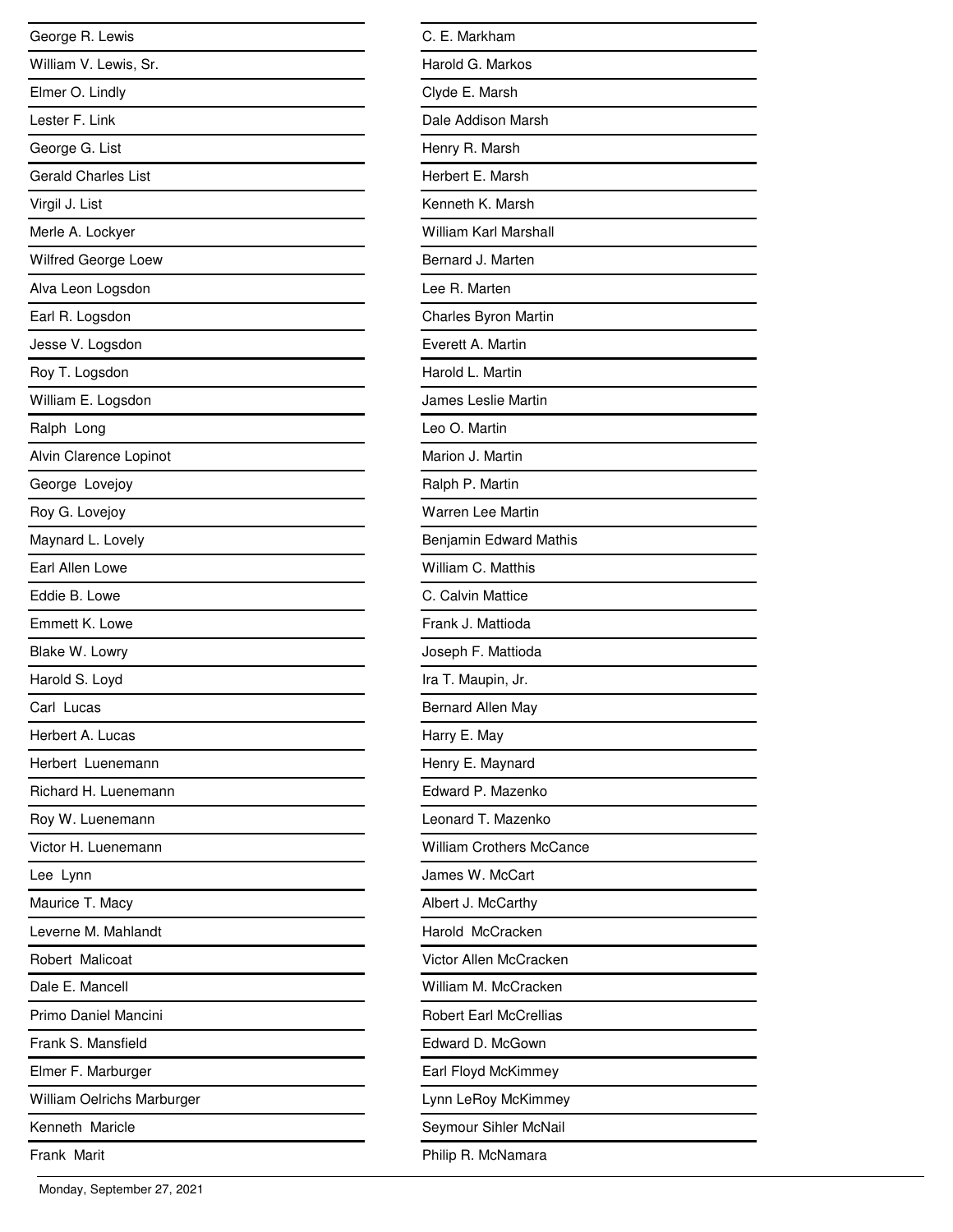| Richard S. McNeill             |
|--------------------------------|
| Truman L. McPhail              |
| Charles L. McPherson           |
| Douglas A. McPherson           |
| Mary E. McPherson              |
| Olind L. McPherson             |
| Ross McPherson                 |
| J. Bert McWilliams             |
| Paul McWilliams, Jr.           |
| John Meckles                   |
| Norman W. Medley               |
| Emmit W. Meichenheimer         |
| Clarence J. Meier              |
| <b>Theodore Martin Meier</b>   |
| George R. Melton               |
| John Alfred Mercer             |
| Melvin A. Mercer               |
| Delmar W. Meyer                |
| Paul Francis Meyer             |
| Constantino Michele            |
| Clarence Mierkowski            |
| James Nicholas Milanos         |
| James W. Millburg              |
| <b>Harold Irvin Miller</b>     |
| Joseph Miller                  |
| Paul Miller                    |
| Raymond G. Miller              |
| Reynolds G. Miller             |
| Roy Martin Miller              |
| Walter E. Miller               |
| Willard L. Miller              |
| <b>Edward Chester Millhorn</b> |
| Myron A. Millhorn              |
| Michael Millick                |
| Arlyn H. Mindrup               |
| <b>Wilbur Mirus</b>            |
| Glenn Missimore                |
| <b>Charles Arch Mitchell</b>   |
| John Dale Mitchell             |
| Mary Anne Mitchell             |
| Maurice R. Mitchell            |

| <b>Bruce Mix</b>               |
|--------------------------------|
| Hugh M. Mix                    |
| John M. Mix                    |
| Donald Dean Moberly            |
| Ross A. Moehle                 |
| Delmar Eugene Moler            |
| Ray Mondhink                   |
| <b>Frederick Arthur Monke</b>  |
| Roy L Monke                    |
| Victor Monke                   |
| Walter A. Monke                |
| Kenyon F. Montgomery           |
| Wooster Montgomery             |
| John P. Moore                  |
| Maynard Franklin Moore         |
| <b>Ross Elbert Moore</b>       |
| Byron D. Morehead              |
| Carl W. Morehead               |
| Charles L. Morehead            |
| Dean J. Morehead               |
| William E. Morehead            |
| <b>Charles Henry Morehouse</b> |
| Robert Eugene Morgan           |
| Daniel Lee Morgan, Sr.         |
| John R. Morris                 |
| Carol D. Morrison              |
| William Frank Morton           |
| Frank Motika                   |
| Raymond E. Mulrooney           |
| Edgar K. Mumbower              |
| Walter O. Mumbower             |
| Agnes Mumme                    |
| Robert Munday                  |
| James M. Murphy                |
| Richard M. Murphy              |
| Thomas Murray                  |
| Carl L. Myers                  |
| James Myers                    |
| Taylor L. Myers                |
| Herbert H. Myers, Jr.          |
| Bernard C. Nagle               |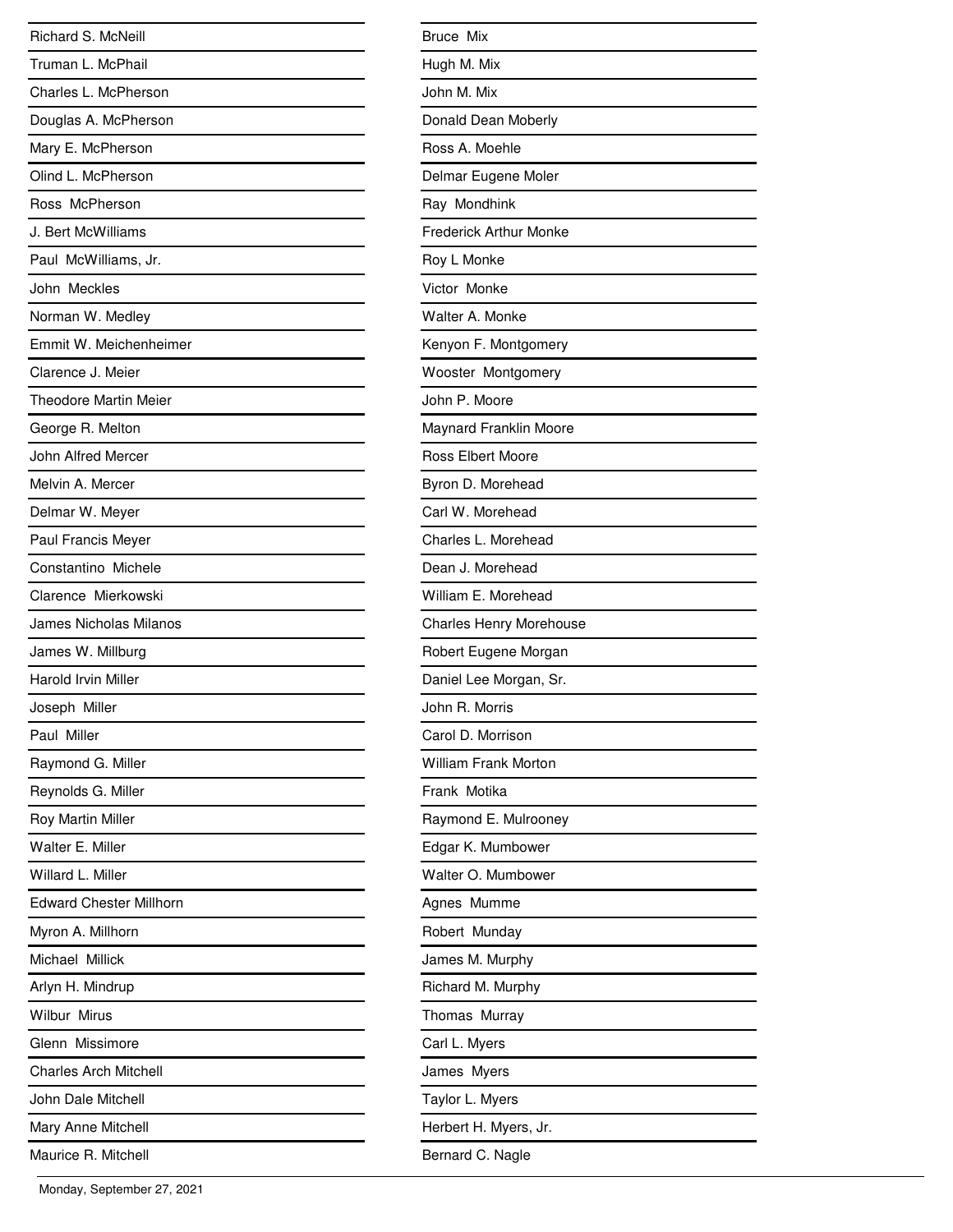| William H. Nagle            |
|-----------------------------|
| Lee E. Nail                 |
| Charles Alfred Napier, Jr.  |
| Giles R. Nash               |
| Irving Nathanson            |
| Donald C. Neff              |
| George Z. Neldon            |
| Robert A. Newport           |
| Kenneth H. Niehaus          |
| Leroy A. Niehaus            |
| Lynis Earl Niehaus          |
| Byron J. Nimmons            |
| Harry Nimmons               |
| Howard E. Nimmons           |
| <b>James Leslie Nimmons</b> |
| Ralph Joseph Nimmons        |
| Ross J. Nimmons             |
| Warren A. Nimmons           |
| Karl Louis Nobbe            |
| William J. Nobbe            |
| Maynard Lawrence Norvell    |
| Robert O. O'Bannon          |
| Elbert O'Connell            |
| Melbourne Earl Odem         |
| Clarence N. Odle            |
| Everett E. Odle             |
| <b>Harold Elmer Odle</b>    |
| Vernon Leroy Odle           |
| George Roscoe Ogden         |
| Arley Elbird Oller          |
| Charles E. Oller            |
| Everett M. Oller            |
| Robert A. Oller             |
| Robert William Oller        |
| Roy Lee Oller               |
| Elroy H. Olroyd             |
| George J. Orblish           |
| Joseph J. Orblish           |
| Manuel G. Ortega            |
| Charles Orzel               |
| Harold Orzel                |

| Steven J. Orzel                     |
|-------------------------------------|
| Walter J. Orzel                     |
| Arthur G. Osborne                   |
| Charles L. Osburn                   |
| William Owens                       |
| Henry L. Page                       |
| Raymond D. Page                     |
| Herman Pahlmeyer                    |
| Bernard L. Painter                  |
| Frank Painter                       |
| Glenn W. Painter                    |
| Paul W. Painter                     |
| <b>Richard Painter</b>              |
| Carl Dean Parker                    |
| <b>Melvin Howard Parker</b>         |
| Donald L. Parnell                   |
| George A. Parnell                   |
| Maynard V. Parnell                  |
| Aubrey Parrish                      |
| Melvin K. Parrott                   |
| John M. Patton                      |
| Dale M. Pence                       |
| Harold W. Pence                     |
| John Edward Pence                   |
| Russell K. Pence                    |
| Herbert L. Perkins, Jr.             |
| Darrell J. Personette               |
| Allen W. Peters                     |
| Darald W. Peters                    |
| <b>Eugene Ernest Peters</b>         |
| <b>William Junior Luther Peters</b> |
| Carl Alfred Pettijohn               |
| Lester Harold Pettijohn             |
| William Pettijohn                   |
| Willard E. (Tony) Pfolsgrof         |
| <b>Billy Phillips</b>               |
| Frank A. Picaman                    |
| Charles H. Pickerill                |
| Russell Virgil Pickerill            |
| Charles Joseph Pier                 |
| Orren Wayne Pierce                  |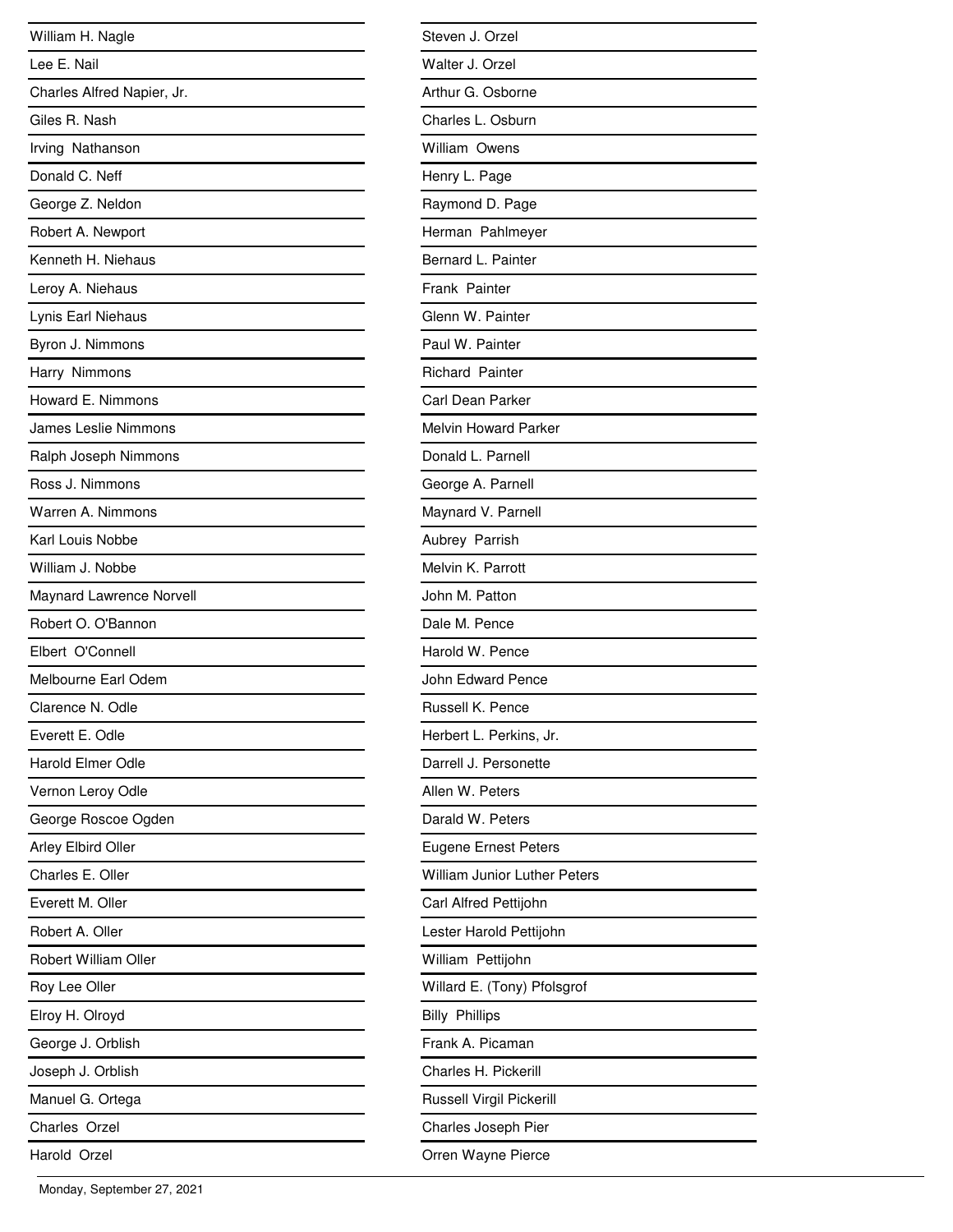| Otis Pilger                     |
|---------------------------------|
| Ross C. Pilger                  |
| John William Pipkin             |
| Jake L. Plain                   |
| William H. Plowman              |
| August J. Plozizka              |
| William O. Plozizka             |
| John A. Plummer                 |
| William B. Plummer              |
| Lloyd Plunkett                  |
| Arthur W. Pollard               |
| William W. Pollard              |
| <b>Edward Cleve Poppenhouse</b> |
| Owen W. Porterfield             |
| John T. Potts                   |
| Floyd F. Powden                 |
| Lawrence O. Powden              |
| Erhardt John Prange             |
| Henry J. Prange                 |
| Ralph J. Prange                 |
| Ray Prange                      |
| Roy Meyer Prange                |
| Gilbert L. Prather              |
| Calvin S. Price                 |
| <b>William Dean Price</b>       |
| Guy W. Price, Jr.               |
| George H. Priddle               |
| John E. Priddle                 |
| Thomas W. Priddle               |
| Wyndham Priddle                 |
| Harold Pringle                  |
| Raymond D. Pritchett            |
| Bobby W. Prose                  |
| Loren A. Prose                  |
| Wayne E. Prose                  |
| William H. Pruitt               |
| John R. Puckett                 |
| Richard C. Puckett              |
| Don Pugh                        |
| <b>Darrell Seward Quarton</b>   |
| Henry J. Rademacher             |

| Herbert R. Rademacher  |
|------------------------|
| Philip Rainey          |
| Dale C. Ramey          |
| Harold W. Ramey        |
| James A. Ramey         |
| Ollen W. Ramey         |
| William Ramsay         |
| Carl C. Randle         |
| Donald R. Randle       |
| Glenn Lamar Randle     |
| Robert W. Randle       |
| Philip L. Rapsavage    |
| Kermit L. Ray          |
| Margaret Ray           |
| James L. Rayphole      |
| John Weston Rea        |
| George W. Rean         |
| Joseph Robert Rebillot |
| Duane Wesley Reed      |
| Walter A. Reed         |
| <b>Baird Reeder</b>    |
| Oscar B. Reeder        |
| James F. Reents        |
| William J Reeves       |
| William Joseph Reeves  |
| Warren Reeves, Jr.     |
| Gus Rentz              |
| Frederick L. Reubart   |
| George D. Reubart      |
| Leonard E. Reymer      |
| Gerald W. Reynolds     |
| Harold W. Rhodes       |
| Russell F. Rich        |
| John S. Richards       |
| Dale Thomas Richardson |
| William C. Richardson  |
| Jack Rill, Jr.         |
| Charles E. Rinker      |
| Victor B. Rister       |
| John Wilbur Ritchie    |
| Lawrence Ritchie       |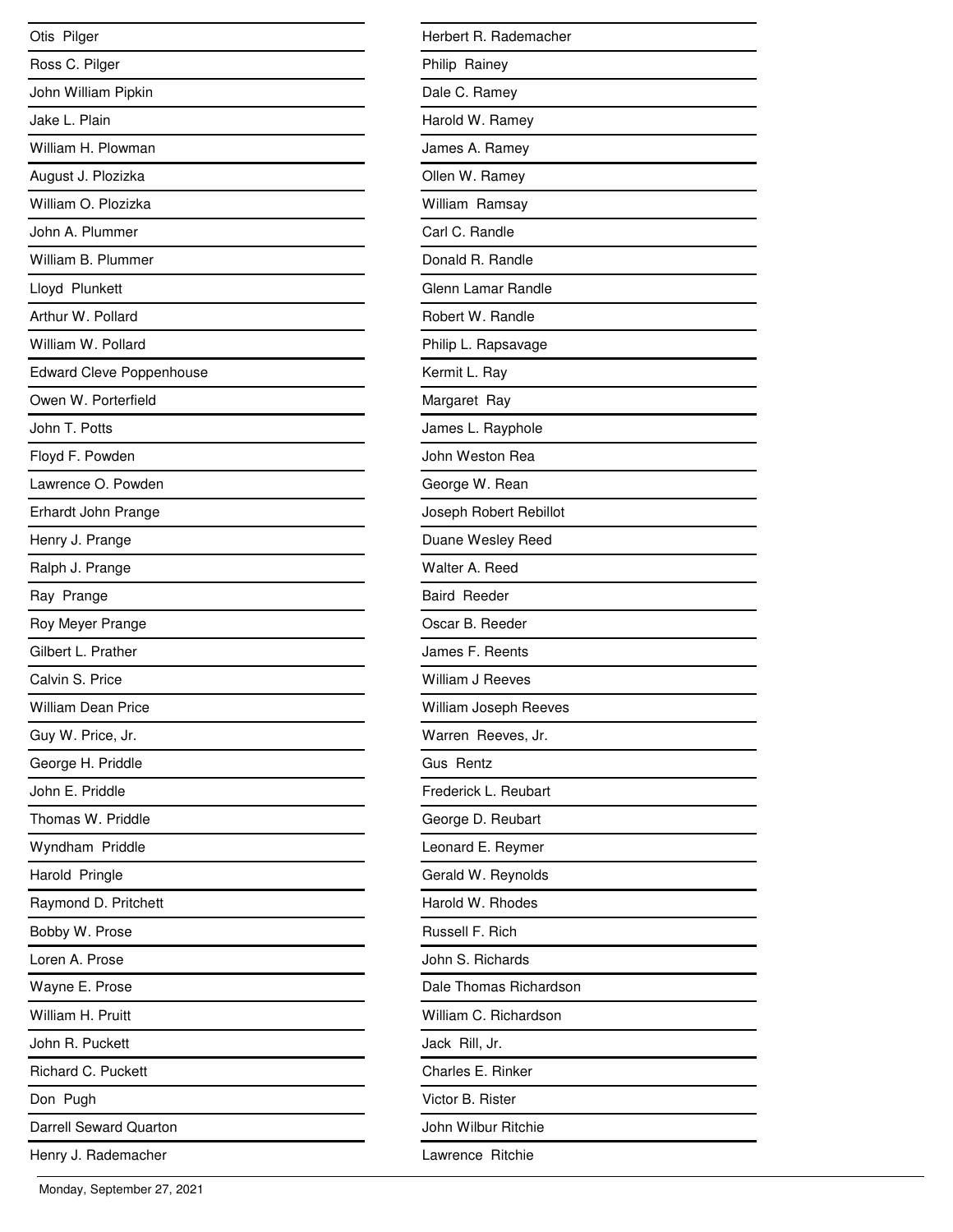| Mack L. Ritchie              |
|------------------------------|
| William L. Ritchie           |
| Billy H. Roach               |
| Bobby G. Roach               |
| Clifford Roach               |
| Donald Keith Roach           |
| Frank Roach                  |
| Fred A. Roach                |
| Harold L. Roach              |
| Ivan B. Roach                |
| James A. Roach               |
| Raymond Laymon Roach         |
| Robert L. Roach              |
| Roy E. Roach                 |
| Russell S. Roach             |
| Alvie Roach, Jr.             |
| Virgil L. Robbins            |
| Franklin Roberts             |
| Luther H. Robertson          |
| Robert L. Rodegast           |
| Richard B. Roeslein          |
| <b>Billie Lee Rogers</b>     |
| <b>Gerald Rolland Rogers</b> |
| Harold P. Rogers             |
| <b>Harold William Rogers</b> |
| <b>Otwell Harlow Rogers</b>  |
| Wynter Wood Rogers           |
| Theodore Rohlfind            |
| Verino Roland                |
| Daniel Vernon Ronen          |
| Michael Ronen                |
| Kenneth Rose                 |
| Darwin Charles Rosenthal     |
| John S. Ross                 |
| Harold W. Rottinghaus        |
| William H. Rottinghaus       |
| Amos H. Rovey                |
| H. Dale Rowland              |
| Harry H. W. Ruecking         |
| <b>Arthur Dewitt Rundle</b>  |
| Truman Rundle                |

| <b>Wilbur Ray Rundle</b>         |
|----------------------------------|
| Earl M. Ruth                     |
| Francis Morgan Ryan              |
| Marvin Kenneth Ryan              |
| Maynard Henry Ryan               |
| Michael F. Ryan                  |
| Woodbur Darold Ryan              |
| Adrian Saathoff                  |
| David George Saathoff            |
| Henry F. Saathoff                |
| Richard Saathoff                 |
| John R. Sacha                    |
| Dwaine J. Sackett                |
| Frank Sadowski                   |
| George Sage                      |
| Ralph H. Saling                  |
| Raymond G. Sallee                |
| John R. Sammons                  |
| Paul P. Sammons                  |
| John E. Sanders                  |
| Leslie Ernest Sanderson          |
| Harley L. Sandner                |
| Harold Sanvi                     |
| Howard L. Satterlee              |
| Jackie Satterlee                 |
| Marion F. Savage                 |
| Richard O. Savage                |
| <b>Wilbur Robert Saxby</b>       |
| August Abraham Schack            |
| August M. Schakle                |
| Edward F. Scharf                 |
| Frank Byron Scheffel             |
| Walter W. Scheffel               |
| Elmer Scheldt                    |
| Kenneth E. Scherer               |
| Hans R. Schmidt                  |
| Harold L. Schmidt                |
| Joseph Paul Schmuck              |
| Eugene Stanley Schneider         |
| George Richard Schneider         |
| <b>Theodore Oliver Schneider</b> |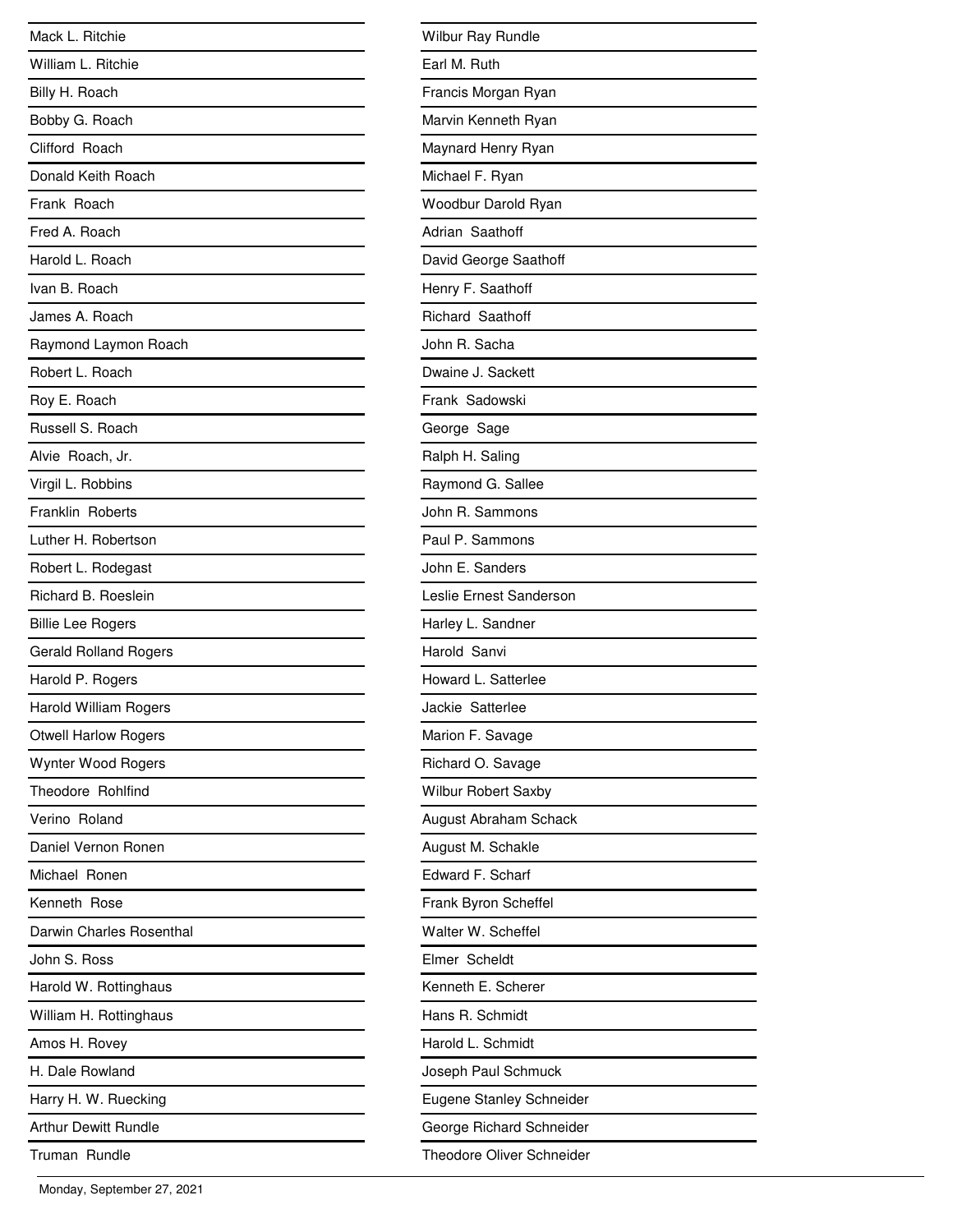| Albert Walter Schoen           |
|--------------------------------|
| Eugene J. Schoen               |
| Harold G. Schoen               |
| John E. Schoen                 |
| Victor H. Schoen               |
| Carl Henry Schroeder           |
| Harold C. Schroeder            |
| Lorraine H. Schroeder          |
| William P. Schultz             |
| <b>Carl Frederick Schuster</b> |
| Mary Schutt                    |
| William Schutt                 |
| Barney Schwab                  |
| Edward Schwab                  |
| G. Eugene Schwab               |
| <b>Riley Sebastian Schwab</b>  |
| Robert P. Schwab               |
| Stephen Patrick Schwab         |
| Robert E. Schwabe              |
| Charles E. Scollard            |
| Lyle W. Scott                  |
| Michael Sebeschak              |
| Eugene G. Seeger               |
| <b>Edward Henry Sewing</b>     |
| William Sewing                 |
| Milton Sexton                  |
| Dorothy L. Sharp               |
| John R. Sharp                  |
| Robert B. Sharp                |
| Dewey B. Shaver                |
| Morris L. Shaver               |
| James Harrison Shea            |
| Lee H. Shears                  |
| Floyd E. Sheppard              |
| George William Sheppard        |
| Harold Sheppard                |
| Robert Sheppard                |
| Leon Sherman                   |
| <b>Willard Robert Shermer</b>  |
| James N. Sherrick              |
| C. Clifford Shields            |

| Elbert L. Shields            |
|------------------------------|
| Paul H. Shields              |
| Robert Owen Shields          |
| George Short, Jr.            |
| Murray Shrader               |
| Maynard George Simmons       |
| Ray Simmons                  |
| Thomas Edward Simmons, Jr.   |
| Harold M. Simpson            |
| Cecil Sims                   |
| Clay Sims                    |
| Howard W. Sims               |
| Robert Lee Sipes, Jr.        |
| Helen Lucille Skaggs         |
| James Skeadas                |
| Ralph M. Skinner             |
| Gerald D. Slightom           |
| Gordon Dwayne Slightom       |
| Lloyd D. Slightom            |
| Edward William Slightom, Sr. |
| Allen Lee Slusser            |
| John Elmer Slusser           |
| William C. Slusser           |
| George A. Small              |
| Lee D. Small                 |
| William Youell Small         |
| Alan R. Smith                |
| Cleo Ottwell Smith           |
| Floyd Smith                  |
| Homer Lynn Smith             |
| Howard Smith                 |
| Joseph Smith                 |
| Lowell Smith                 |
| Lyle J. Smith                |
| Solomon Floyd Smith          |
| Elbert H. Smith, Sr.         |
| Elvon Ellis Sparkman         |
| Grover C. Spears             |
| Archibald Speed              |
| George Speed                 |
| Thomas L. Speed              |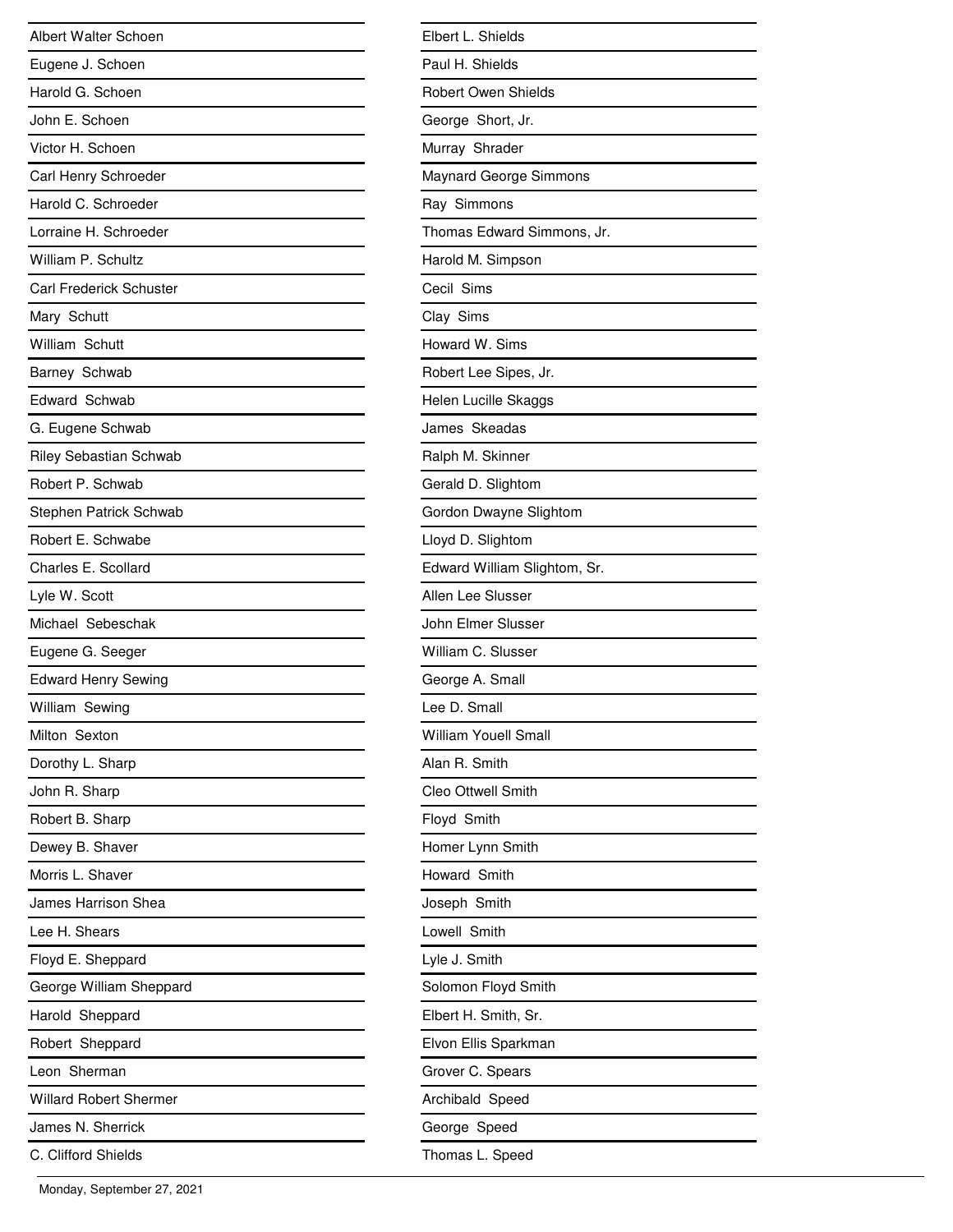| William E. Speed                 |
|----------------------------------|
| Clifton Sperry                   |
| Frank Springgate                 |
| Denson N. Sprouse                |
| Floyd Stephens, Jr.              |
| Charles J. Stephenson            |
| <b>Edward Kenneth Stephenson</b> |
| Harold Stevenson                 |
| <b>Paul James Stewart</b>        |
| Andrew J. Stewart, Jr.           |
| Vera B. Stivers                  |
| Loren William Stockamp           |
| Robert T. Stockamp               |
| Cecil J. Stockstill              |
| Harry Wilson Stockstill          |
| Robert W. Stockstill             |
| Wilbert H. Stoecker              |
| Harold W. Stokes                 |
| Harold F. Stolle                 |
| Charles Edward Stoneburner, Sr.  |
| Delbert H. Storer                |
| James R. Stowe                   |
| Warren L. Stowe                  |
| O. L. Strader                    |
| Ernest H. Stratmeyer             |
| Franklin Street                  |
| Lee G. Street                    |
| Melvin E. Street                 |
| Russel D. Street                 |
| William R. Street                |
| Edmund T. Strelow                |
| James F. Striplin                |
| Kenneth L. Striplin              |
| Paul B. Suhling                  |
| Christopher C. Suits             |
| <b>Fred Suits</b>                |
| Sherman Suits                    |
| George Sutton                    |
| Lloyd Swank                      |
| William Swartz                   |
| Dick Symmes                      |

| Harold Dean Symmes          |
|-----------------------------|
| Steve V. Szczepanski        |
| Bernard J. Tabaka           |
| Walter Joseph Tabaka        |
| William R. Tackaberry       |
| Hayward L. Talley           |
| Florian L. Tarter           |
| George J. Taylor            |
| Oscar D. Taylor             |
| <b>Alvin Richard Tester</b> |
| William L. Tester           |
| Maynard Eugene Thacker      |
| Ralph R. Thacker            |
| Alwin W. Thomack            |
| John Thomas Thompson        |
| Wilbur W. Thompson          |
| Omer W. Thomsen             |
| James E. Thornton           |
| John N. Thornton            |
| Elmer J. Thunhorst          |
| George Samuel Thunhorst     |
| Lee V. Thunhorst            |
| Lester L. Thurber           |
| Virgil Tibbs                |
| Arthur Tiemann              |
| Maynard Henry Tiemann       |
| Clarence H. Tilley          |
| Darrel F. Timmons           |
| Donald M. Timmons           |
| Inez Timmons                |
| Allen Addison Tinsman       |
| Albert A. Titcomb           |
| Kenneth H. Titcomb          |
| Jesse Gordon Titsworth      |
| John W. Titsworth           |
| George L. Todt              |
| William H. Todt, Jr.        |
| Kenneth F. Towell           |
| Lester Louis Towell         |
| Edward Russell Towner, Jr.  |
| Dale Travis                 |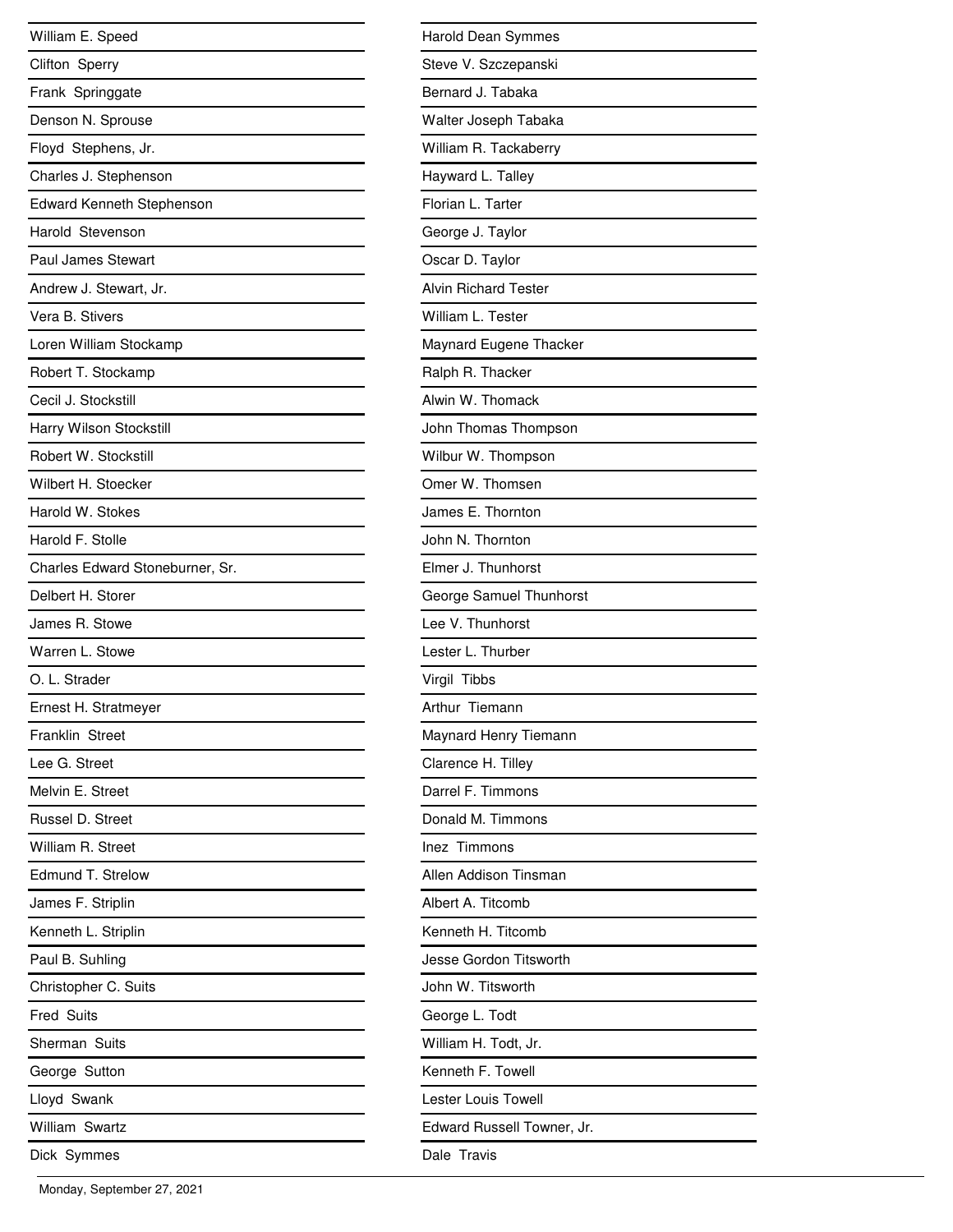| Dale Laverne Traylor       |
|----------------------------|
| George R. Traylor          |
| Robert Reese Traylor, Jr.  |
| Gerald D. Trimble          |
| Claude Tritt               |
| Ammor H. Trunk             |
| Lester E. Tschannen        |
| Roger H. Tunnell           |
| Harold G. Uchtman          |
| Wilbert Uchtman            |
| Gerald Uhlenhop            |
| Jack Uhlenhop              |
| Paul C. Uhlenhop           |
| John L. Underwood          |
| Alfred Upton               |
| Edwin L. Upton             |
| Lee Upton                  |
| Maynard T. Upton           |
| Cecil E. Van Sandt         |
| Eldon Van Sandt            |
| Alberic Vancauwelaert, Jr. |
| John A. Vanderhoek         |
| Charles C. Varner          |
| David Lee Varner           |
| Earl R. Varner             |
| John Frank Varner          |
| Melvin Harold Varner       |
| William R. Varner          |
| William M. Vasel           |
| Phillip J. Vath            |
| Vincent William Vath, Sr.  |
| George Robert Vaughn       |
| David Vega                 |
| Carl Henry Veit            |
| Joseph E. Vignos           |
| Lawrence K. Vincent        |
| Earl R. Vollintine         |
| Kenneth V. Vollintine      |
| Lamoin M. Vollintine       |
| Arthur J. Volsen           |
| Arthur Voyles              |

| David S. Voyles             |
|-----------------------------|
| Kenneth A. Voyles           |
| Laurel A. Voyles            |
| <b>Marion Roland Voyles</b> |
| Verl Victor Voyles          |
| Roy P. Wagahoff             |
| John J. Wagner              |
| Ray A. Walch                |
| Edwin Leroy Walker          |
| Harry L. Walker             |
| Ivan Walker                 |
| Marshall G. Walker          |
| Leo L. Wall                 |
| Arnold Wallace              |
| Edward A. Wallace           |
| Presley C. Wallis           |
| Ralph Walls                 |
| John Walsh                  |
| Joseph E. Walz              |
| Melvin L. Walz              |
| Lawrence E. Wand            |
| Gene Wandling               |
| Roy B. Wandling             |
| John Burnham Ward           |
| Vernon Washburn             |
| William S. Washburn         |
| Charles A. Watkins          |
| Dale Watkins                |
| David M. Watkins            |
| George M. Watkins           |
| Jess A. Watkins             |
| Maynard Watkins             |
| Rudolph Watkins             |
| <b>William Lee Watkins</b>  |
| Claytus E. Watters          |
| <b>Charles Edwin Watts</b>  |
| Chester Wayne               |
| Clyde R. Weatherford        |
| Glenn E. Weatherford        |
| Ira E. Weatherford          |
| William Thomas Weatherford  |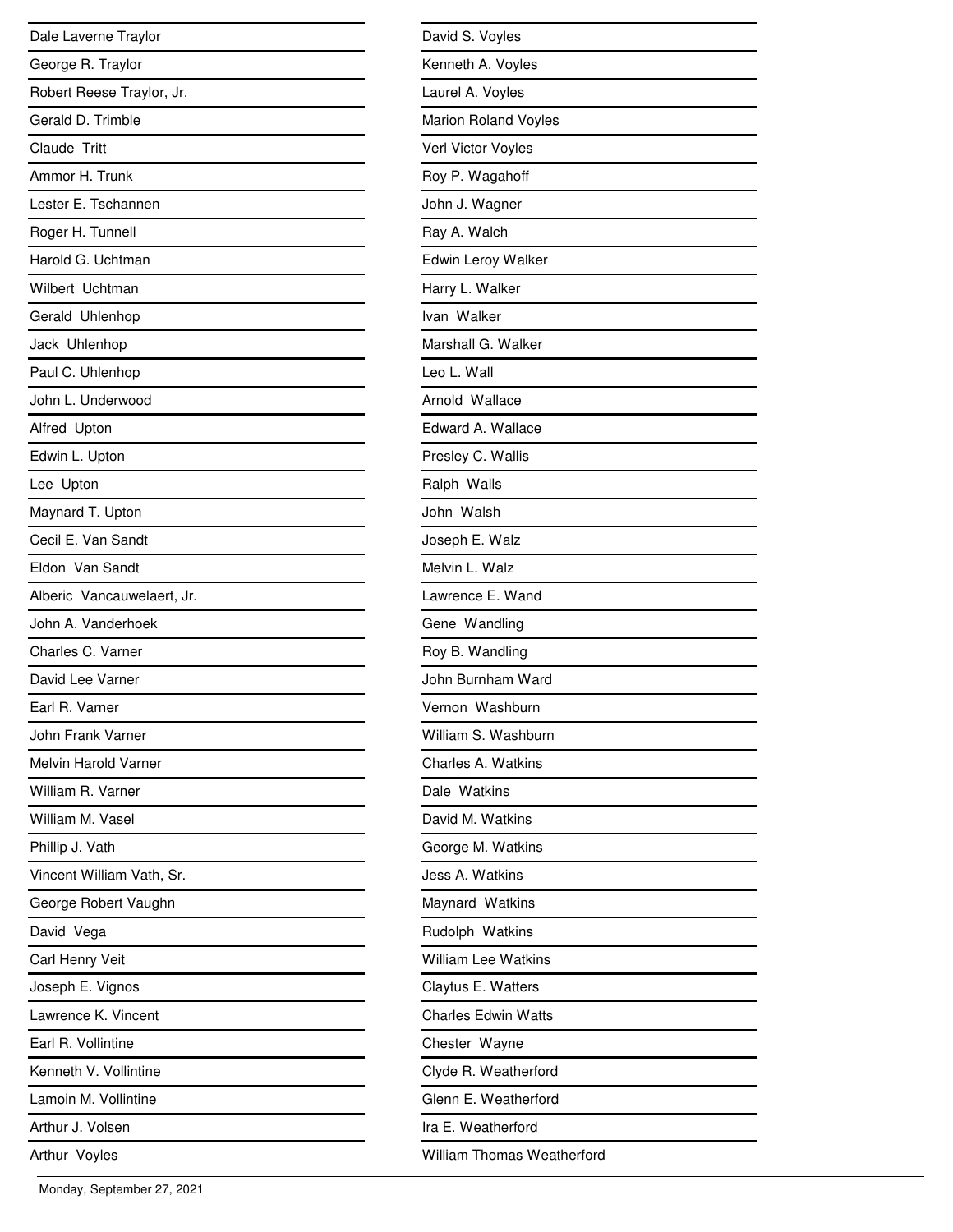| William D. Weatherford     |
|----------------------------|
| Oscar C. Webb              |
| Calvin Arthur Weber        |
| Carl F. Weber              |
| Daniel Webster             |
| Leroy Alexander Webster    |
| Wallace H. Weerts          |
| Floyd F. Weidler           |
| Joseph S. Weir             |
| Marvin A. Weir             |
| William Weir, Jr.          |
| Dick Weiss                 |
| Glenister Weiss            |
| Olin Vernon Weiss          |
| Pete Welch                 |
| Earl W. Welge              |
| <b>Arthur Carl Weller</b>  |
| Dale Eugene Weller         |
| Joseph Howard Weller       |
| Robert D. Weller           |
| George A. Wells            |
| Howard C. Wernsing         |
| George Frederick West      |
| Orville Owen West          |
| Glen J. Westbrook          |
| Kenneth E. Westbrook       |
| Marvin W. Westbrook        |
| George A. Westhoff         |
| <b>Harold Lee Westhoff</b> |
| <b>Bill Maynard Wey</b>    |
| Frank A. Wey               |
| Harold B. Wey              |
| Gilbert F. White           |
| Howard B. White            |
| Lane White                 |
| Dallas E. Whitley          |
| William I. Whitley         |
| Marion L. Whitlock         |
| William E. Whitlock        |
| John T. Whitmore           |
| Harry Elvis Whitten        |

| Clem G. Wiedman                |
|--------------------------------|
| <b>William Wieties</b>         |
| Don J. Wiggers                 |
| Eldon Wikoff                   |
| <b>Roland Harold Wilder</b>    |
| Robert L. Wilkinson            |
| Albert Ross Williams           |
| <b>Bennett James Williams</b>  |
| George Shirley Williams        |
| Glen D. Williams               |
| <b>Harold Russell Williams</b> |
| Jack J. Williams               |
| Loy E. Williams                |
| Nathan Hale Williams           |
| Willis B. Williams             |
| Charles Williams, Jr.          |
| Ralph V. Williamson            |
| Clyde C. Wilson                |
| George Walter Wilson           |
| Harry L. Wilson                |
| Herbert W. Wilson              |
| Kenneth R. Wilson              |
| Lloyd Earl Wilson              |
| Russell R. Wilson              |
| Warren Lee Wilson              |
| William T. Wilson              |
| Woodrow W. Wilson              |
| Louis Wimberly                 |
| Clifford M. Wirt               |
| Frank S. Wojciechowski         |
| George Wolfe                   |
| Harry A. Wolfe                 |
| James Beekman Wood             |
| Robert Worth Wood              |
| Warren H. Wood                 |
| Dale Ray Woodland              |
| Dorvin E. Woods                |
| Roy E. Woods                   |
| Francis R. Woolard             |
| <b>Billy James Wright</b>      |
| Eddie J. C. Wright             |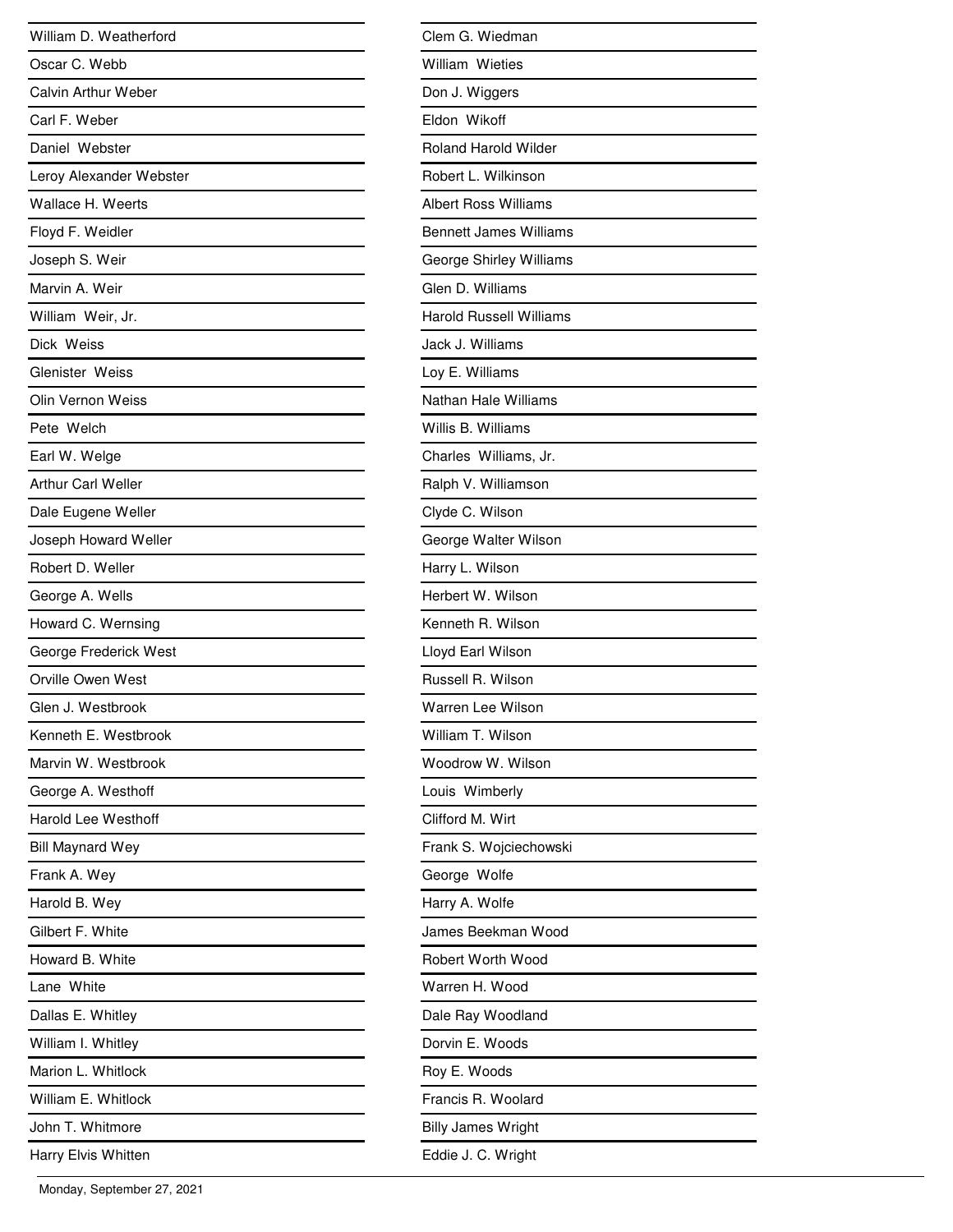| Gilbert F. Wright            |
|------------------------------|
| Cledis Wyman                 |
| Harlow A. Yaeger             |
| Harry A. Yaeger              |
| Carl S. Yates                |
| Kathryn G. Yellowley         |
| Jesse Perkins Yellowley, Jr. |
| Lloyd Yemm                   |
| Carl Elmer Young             |
| Edward Young                 |
| Otto W. Young                |
| Ralph E. Young               |
| David W. Young, Sr.          |
| Robert E. Zimmerman          |
| Arthur J. Zuber              |
| Fdward J. Zumwalt            |
|                              |

| Korean War                      |
|---------------------------------|
| Donald L. Adams                 |
| David Roy Allen                 |
| Harold L. Allen                 |
| John Thomas Allen               |
| Roy Lee Allen                   |
| William A. Allen                |
| <b>Ernest Harold Altevogt</b>   |
| Gary Lorton Anderson            |
| Stephen Lee Anderson            |
| Donald Lee Angle                |
| James Lester Archer             |
| Charles Arends                  |
| Alvis Arnold                    |
| Fred A. Baker                   |
| Lee Evans Baker, Sr.            |
| Harold Lee Ballinger            |
| Shirley Delmar Ballinger        |
| Larry Bandy                     |
| Thomas Frederick Bandy          |
| William Harley Banning          |
| John J. Banovic                 |
| Gene Barenholtz                 |
| Charles G. Barlow               |
| Kenneth R. Barlow               |
| Randall A. Barrish              |
| Marion Clarence Basso, Jr.      |
| Charles Otis Belangee           |
| Raymond G. Benton, Sr.          |
| Ronald Lee Bergmann             |
| Larry Eugene Bess               |
| Carl Ray Bierbaum               |
| <b>Charles Richard Bierbaum</b> |
| Leon David Bierbaum             |
| Leroy Bierbaum                  |
| Frank Fred Birkenkamp           |
| Leonard T. Birkenkamp           |
| James W. Biscan                 |
| Walter Lawrence Bishop, Jr.     |
| Gary Lee Blankenship            |
| <b>Arthur Paul Blatter</b>      |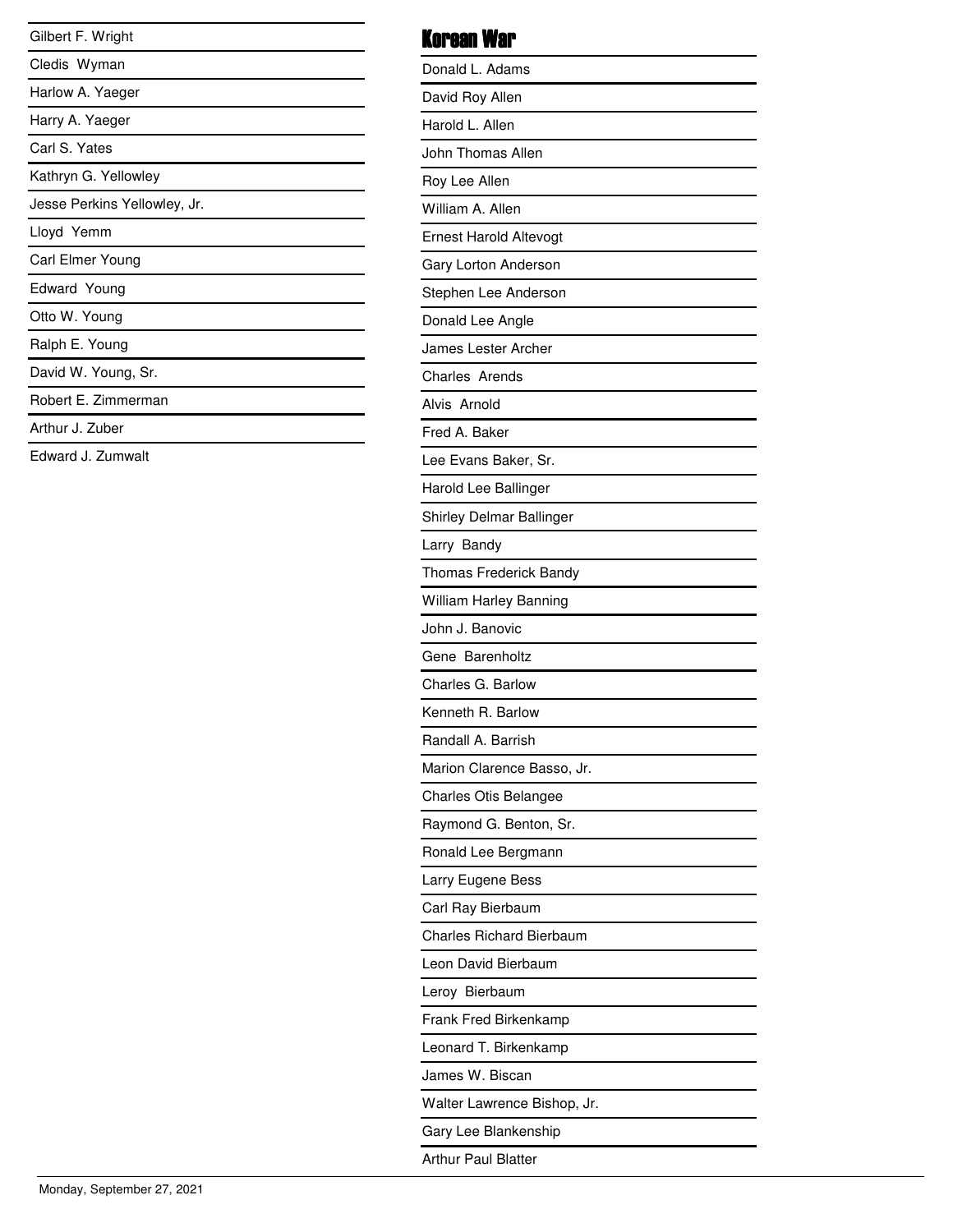| Paul D. Blevins                |
|--------------------------------|
| Keith Dale Boehme              |
| Kenneth O. Boehme              |
| Ronald E. Boehme               |
| James Boekhout                 |
| Jerald John Bohlen             |
| Robert M. Borror               |
| Elizabeth L. Bouillon-Norvell  |
| Derald Wesley Bowles           |
| John W. Bowles                 |
| Lester Byron Bowles            |
| James Willis Brackney          |
| <b>Rex Allen Bramel</b>        |
| William Kenneth Brookman       |
| Robert Harry Brotherlin, Jr.   |
| Alan Dale Bruce                |
| Maurice B. Bruce               |
| Verne L. Bryant                |
| Ronald F. Buehrer              |
| Robert E. Bundy                |
| <b>Charles William Burdell</b> |
| Fred Allen Burdell             |
| <b>Richard Lee Burdell</b>     |
| Sylvester William Burdell      |
| Eddie D. Burleson              |
| Donald L. Buscher              |
| Donald Ray Buske               |
| <b>Howard Herman Buske</b>     |
| <b>Richard Lee Buske</b>       |
| <b>Allen Patrick Butler</b>    |
| <b>Marvin Lee Butts</b>        |
| Richard E. Butts               |
| <b>Wayne Ray Butts</b>         |
| Jerry J. Cahill                |
| James P. Calcott               |
| Thomas F. Calcott              |
| <b>Charles Clark Calhoun</b>   |
| <b>Charles William Camp</b>    |
| Clarke James Campbell          |
| Robert Thomas Campbell         |
| <b>William Edward Carleton</b> |

| Frederick Jerome Carll          |
|---------------------------------|
| Ronald Ray Carney               |
| James A. Carroll                |
| <b>Steve Junior Carter</b>      |
| Sherman Clifford Cash           |
| Allan Ross Caulk                |
| Joseph E. Caveny                |
| Everett D. Cearlock             |
| William Wilson Chamberlin       |
| Donald Eugene Chaplin           |
| <b>Charles Millard Chapman</b>  |
| <b>Charles Edward Chenoweth</b> |
| Robert Alen Christopher         |
| Glenn M. Clark                  |
| Robert Leroy Clark              |
| Arthur Dean Cline               |
| Carl Elmer Cline                |
| David E. Compton                |
| Donald L. Compton               |
| William Conlon, Jr.             |
| <b>William Dean Cornman</b>     |
| Thomas David Cory               |
| Ivan Coss                       |
| Charles Couch                   |
| James William Cranford          |
| Alvin Lee Crawford              |
| Harold E. Crawford              |
| Kenneth L. Crawford             |
| Henry Hugh Cress                |
| Charles Wesley Cress, Jr.       |
| Daniel Burchard Crocks          |
| Robert Duane Crouch             |
| Harry D. Croxton                |
| <b>Rex Melvin Culberson</b>     |
| Carl Junior Curto               |
| Donald Lamoine Daggett          |
| William Michael Dagon           |
| <b>Russell Lee Darrah</b>       |
| Dale McClellan Davidson         |
| David Lee Davis                 |
| Donald Lee Davis                |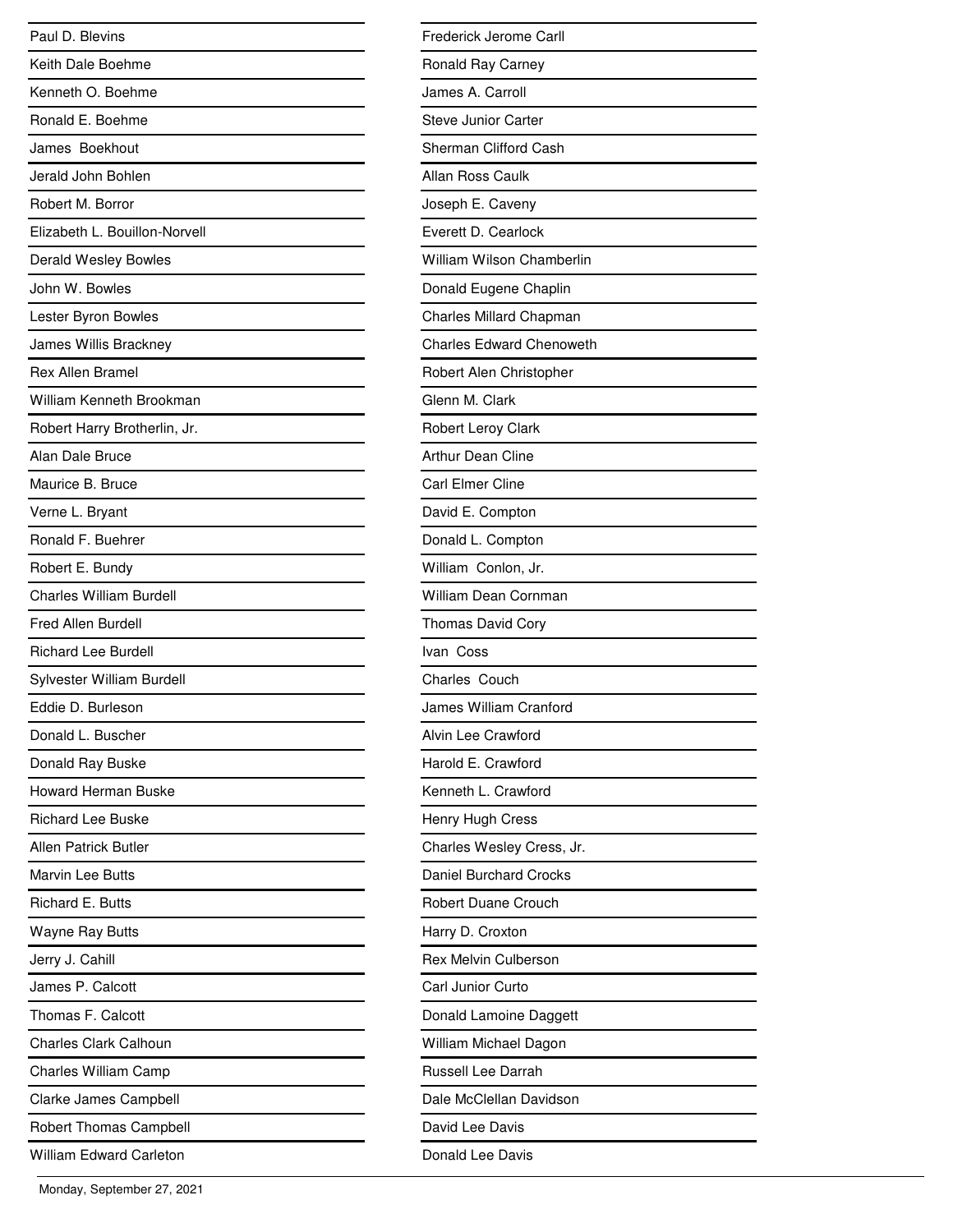| Ray Arthur Davis               |
|--------------------------------|
| Robert Lynn Davis              |
| <b>Ronald Gerald Davis</b>     |
| <b>Robert Andrew Dealey</b>    |
| Jerry Lee Dever                |
| <b>Russell Allen DeWitt</b>    |
| Charles J. Doll                |
| Thomas Norris Dooley           |
| Robert L. K. Dressen           |
| <b>William Kenneth Dressen</b> |
| Daniel Edward Driscoll, Jr.    |
| Merle Allen Duff               |
| John M. Durbin                 |
| Paul E. Durbin                 |
| <b>Richard Joseph Durbin</b>   |
| Robert F. Durbin               |
| <b>Harold Elmer Dworsack</b>   |
| Jerome William Eades           |
| Carl Theodore Ebeling          |
| Donald Eckhoff                 |
| <b>Edwin Paul Eckhoff</b>      |
| Darrell Leon Egelhoff          |
| Irvin Eickmeyer                |
| <b>Hinrich Helmut Eilers</b>   |
| Ivan Orville Elam              |
| Donald L. Elledge              |
| William Clinton Elledge        |
| John Robert Lydick Ellis       |
| David Ross Emerick             |
| Gilbert Wayne Entrikin         |
| Robert Lee Eppinger            |
| <b>Walter Charles Eppinger</b> |
| Franklin Lee Epps              |
| John Thomas Epps               |
| Raymond E. Epps                |
| Harvey Lee Ernst               |
| Donald W. Estell               |
| <b>Everette Earl Ewing</b>     |
| Ernest G. Felkel, Jr.          |
| <b>Guy David Fenton</b>        |
| Ronald Lee Fisher              |

| Frank L. Fleming             |
|------------------------------|
| Ted L. Fleming               |
| Raymond Fletcher             |
| Gerald Kay Flinn             |
| Henry Earl Flitz             |
| Leon Herman Flitz            |
| Charles Otho Fogleman        |
| Jack Folkerts                |
| Thomas A. Forehand           |
| Robert Foster                |
| Irva R. Fouts                |
| <b>Robert Lee Fraser</b>     |
| Gerald Eugene Friend         |
| Raymond Ronald Friend        |
| Donald Lewis Froman          |
| Lawrence Edward Fuchs        |
| John Sylvester Funderburk    |
| Joseph Edward Funk           |
| Michael John Funk            |
| Donald Lee Garst             |
| Joseph Theodore Gasser       |
| Enos Parmy Gill              |
| James Donald Goldasich       |
| George G. Gorin, Jr.         |
| Thomas Edwin Gorman          |
| Wayne Richard Graff          |
| Marvin Leon Green            |
| G. Dale Greenwalt            |
| James Byrle Greenwood        |
| William R. Gress II          |
| John A. Grewe, Jr.           |
| <b>Earl Allen Grimes</b>     |
| <b>Gerald Allison Grimes</b> |
| Jimmie N. Grimes             |
| Ronald L. Gruber             |
| Paul Gail Grummons           |
| <b>Charles Fred Gundlach</b> |
| Lamoine Gurick               |
| Myrl Lloyd Gurley            |
| Lester Guthrie, Jr.          |
| <b>Richard Nichols Guyan</b> |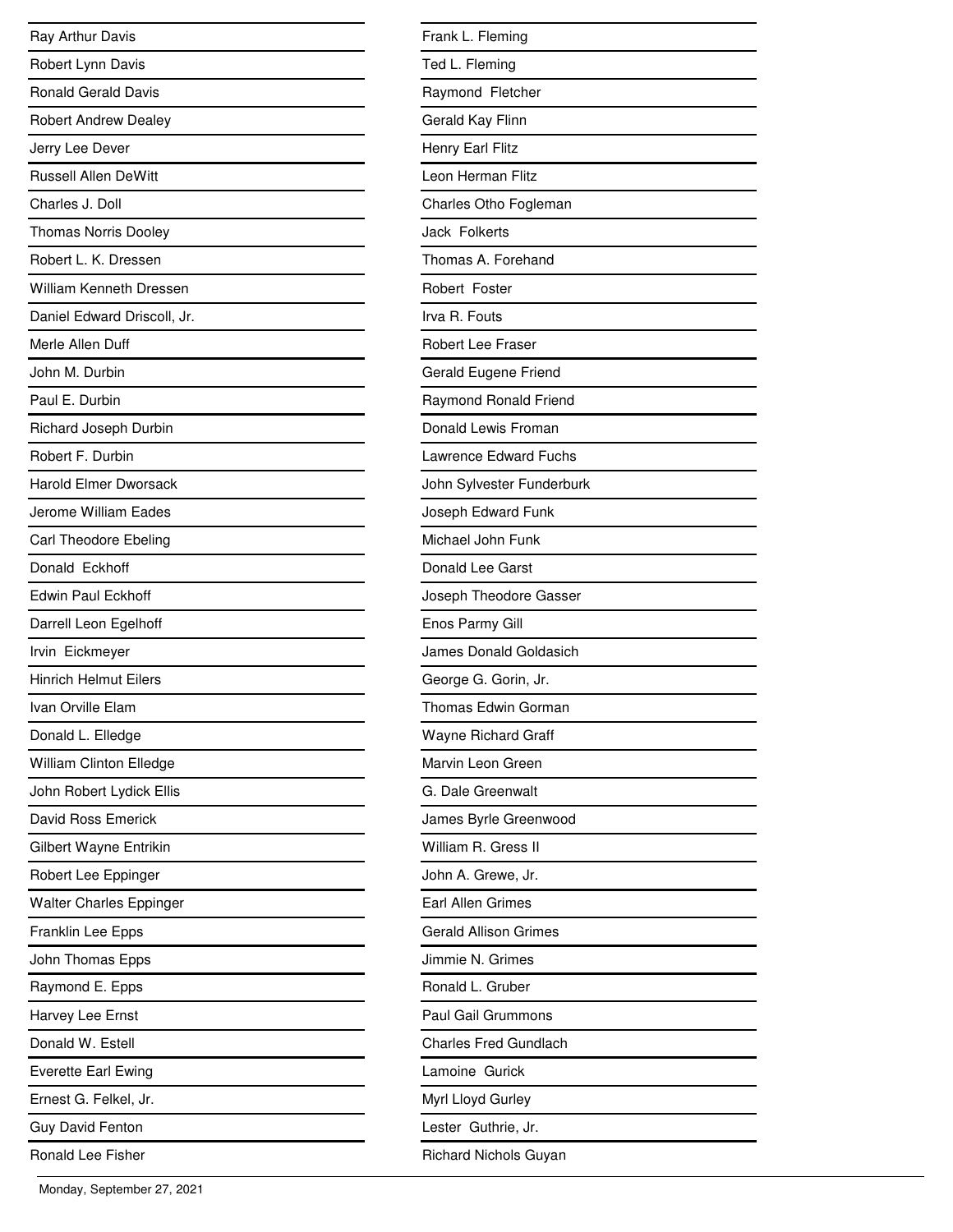| Raymond Louis Hahnenkamp     |
|------------------------------|
| William LeRoy Hahnenkamp     |
| Dean Darrow Hall             |
| Don A. Hall                  |
| Ray N. Hall                  |
| <b>William Charles Hall</b>  |
| Clarence C. Halleman         |
| <b>Clifford Dale Hamby</b>   |
| John Wesley Hamby            |
| John Edward Hammond          |
| Allen Clyde Hampton          |
| Carl Eugene Hampton          |
| Harold Junior Hampton        |
| Charles Maynard Hantla       |
| Jack R. Harshman             |
| Larry Ross Hart              |
| Robert Lee Hart              |
| <b>Howard Ervin Hartke</b>   |
| Maynard Hartke               |
| <b>James Curtis Haserodt</b> |
| Richard H. Hasheider         |
| Robert N. Hauptman           |
| Clarence Hauschild           |
| Kenneth Hearn                |
| C. David Heise               |
| Daniel E. Heise              |
| George Clement Heise         |
| John F. Heise                |
| William F. Heise             |
| Edward W. Helgen             |
| David Lloyd Hemken           |
| Robert Harry Henderson       |
| Robert Paul Hendrickson      |
| John H. Henske               |
| James Andrew Herman          |
| Earl Fredrick Hesterberg     |
| Walter Frederick Hesterberg  |
| Donald Alan Heyen            |
| Maurice Clinton Hickman      |
| Fredrick Earl Hicks          |
| Robert T. Hicks              |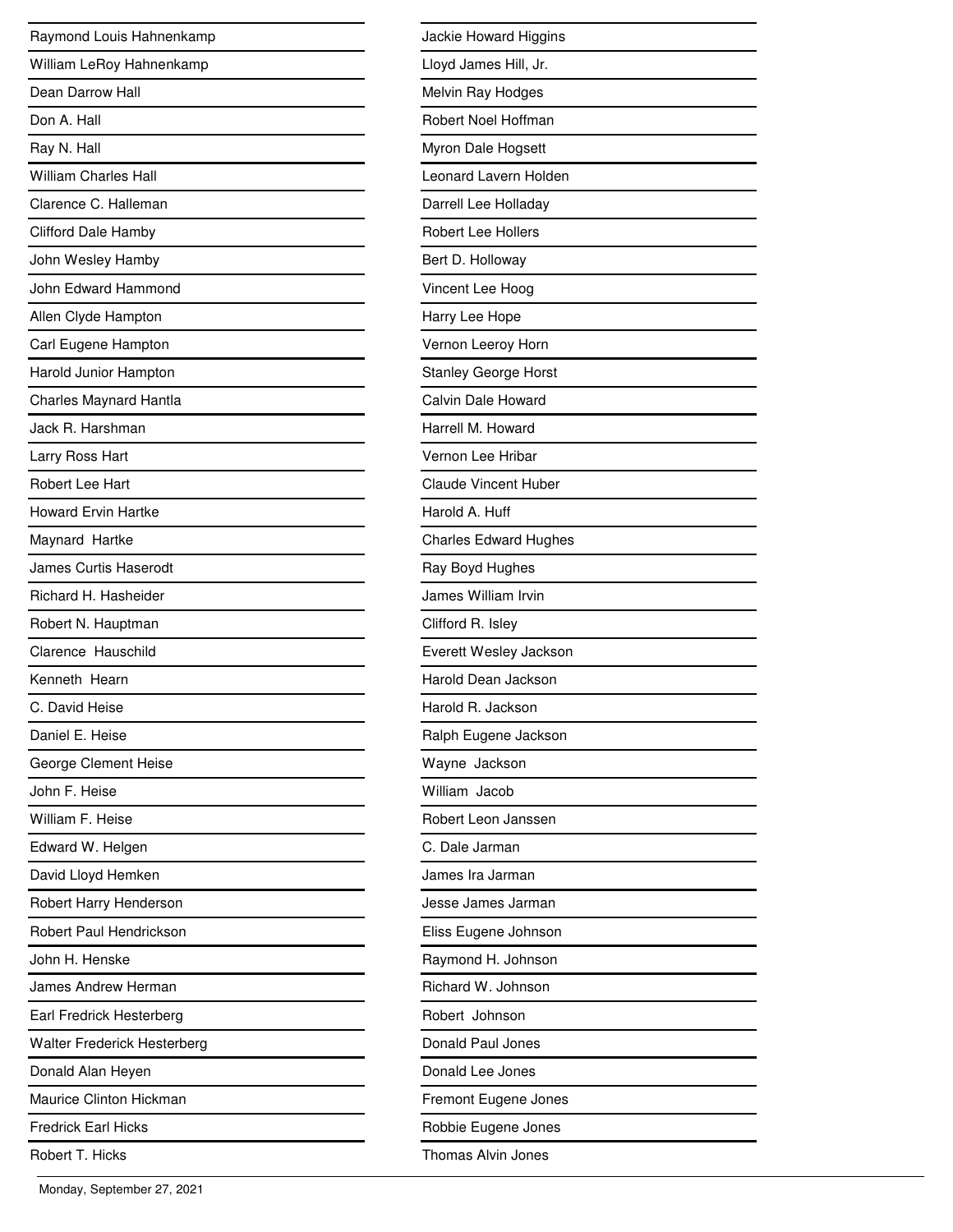| George J. Jones, Jr.          |
|-------------------------------|
| Bobby Dempsey Jordan          |
| Randolph L. Kamman            |
| Carl R. Karrick               |
| Russell Karrick               |
| Bernard V. Kaufman            |
| George W. Kean                |
| Ray Lee Kean                  |
| Donald L. Keele               |
| Clinton LaFayette Keith       |
| Donald Lee Kirby              |
| Harold E. Kirby               |
| Allen Augustus Kleinback      |
| William H. Klekamp            |
| <b>Leonard Fremont Knabel</b> |
| Earl Knight                   |
| Joseph Charles Koniak         |
| Eugene Koonce                 |
| William Eldon Krisinger       |
| John Krohta                   |
| George Alvin Kruse            |
| James Stanley Kuciejcik       |
| Carroll N. Kunz               |
| Martin A. Kutz                |
| Bert Elroy Land               |
| Byron Gene Land               |
| George Albert Lankutis        |
| Jack H. Lanter                |
| Jim Don Lanter                |
| Wayne Leon Lanter             |
| James Russell Larkin          |
| Keith Larkin                  |
| John Blasé Lasko              |
| Joseph Lasko, Jr.             |
| <b>Edward Lee Lassiter</b>    |
| Ivan Clayton Laurie           |
| Russell E. Law                |
| John Lee Leitschuh            |
| Maynard Eugene Leitschuh      |
| Anthony Lee Leitschuh, Jr.    |
| Charles Lee Lewey             |

| Charles A. Lewis            |
|-----------------------------|
| Dane O. List                |
| Charles C. Logsdon          |
| Leslie Delmar Logsdon       |
| Charles Long                |
| Ronald Allen Lounsbury      |
| Henry Leroy Loveless        |
| William Lloyd Loveless      |
| Joseph Dale Lovell          |
| Dewey M. Lowe               |
| Leo D. Lowe                 |
| Lester Leroy Lowe           |
| Fred A. Lowe, Jr.           |
| Richard Lynch               |
| Donald Lee Lynn             |
| <b>Richard James Maahs</b>  |
| Arthur Leo Malcom           |
| Lorman M. Mansholt          |
| Raymond H. Mansholt         |
| Lloyd J. Marburger          |
| Wayne Louis Marfell         |
| R. Earl Marit               |
| Ruby C. Marit               |
| William L. Marit            |
| <b>Wilbur Lee Markos</b>    |
| George S. Markulakis        |
| Edgar Willis Martin         |
| George R. Martin            |
| <b>Terry Owen Martin</b>    |
| <b>William Ross Martin</b>  |
| Philip T. Matthew           |
| Francis Bernard Mazenko     |
| <b>William Kent McBrain</b> |
| Joseph Thomas McBride, Jr.  |
| Woodrow Wilson McCullough   |
| Gloria Maria McDonald       |
| James A. McDonald           |
| Keith Dwayne McGlothlin     |
| Thomas Dwight McGlothlin    |
| Harold J. Mehlberg          |
| Everett Eugene Meicenheimer |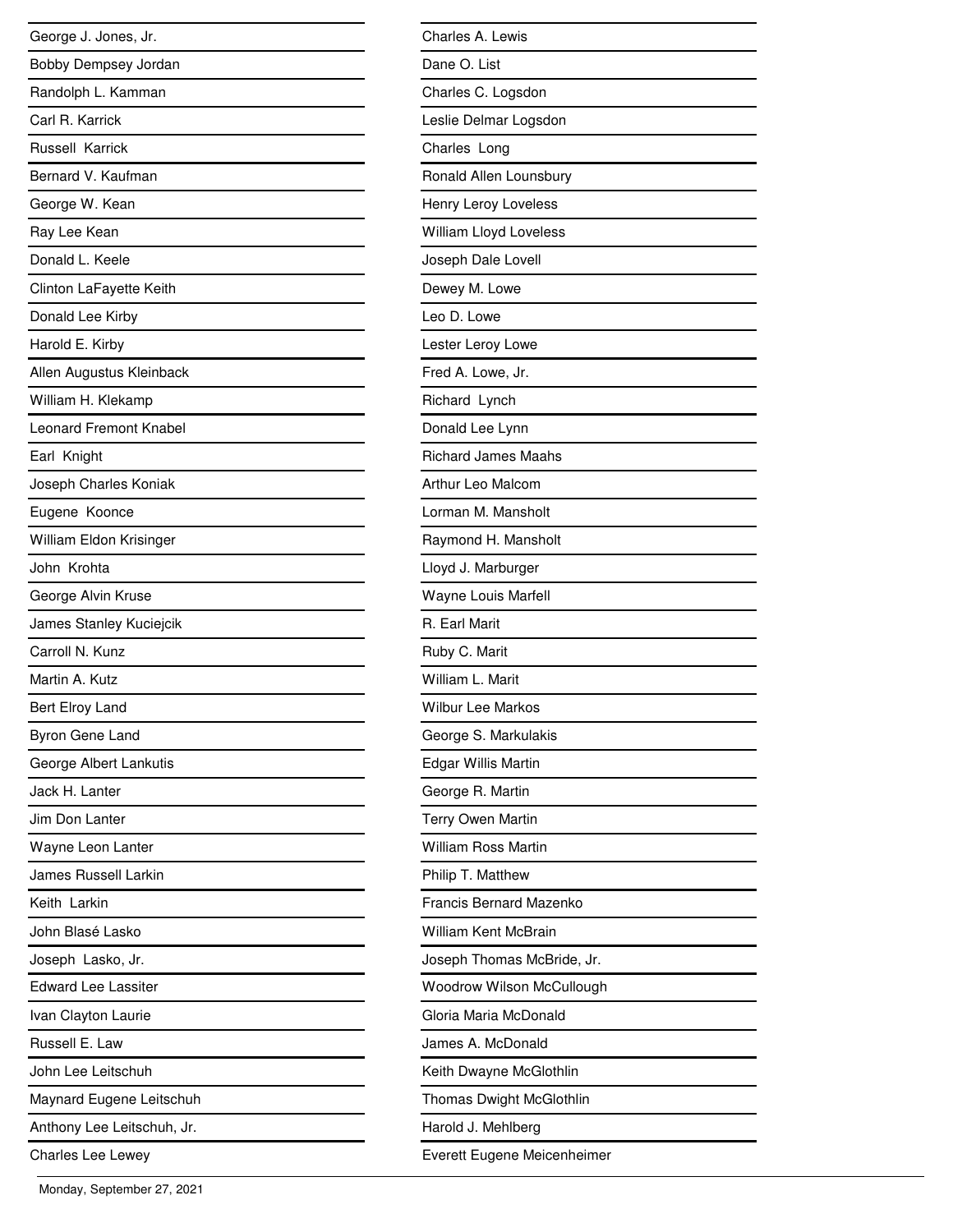| Edward E. Meier               |
|-------------------------------|
| Harry Dean Meier              |
| <b>James Richard Meier</b>    |
| Vernus V. Meier               |
| Theodore Martin Meier, Jr.    |
| <b>Carl Lewis Melchert</b>    |
| Karl L. Miller                |
| Russell W. Miller             |
| Stephen Henry Miller          |
| Robert Lee Milligan           |
| Darrel Kay Morgan             |
| Glen Leroy Morgan             |
| Daniel Lee Morgan, Jr.        |
| Jimmie Motto                  |
| John Philip Murphy            |
| Russell John Murphy           |
| Earl Leroy Nail               |
| Floyd Wayne Nail              |
| Oran E. Nail                  |
| Gary K. Nelson                |
| <b>Harold William Niehaus</b> |
| Marvin William Niehaus        |
| Robert G. Niehaus             |
| William R. Niehaus            |
| Donald Leon Niemann           |
| Gerald Gene Niemann           |
| Harvey Samuel Nobbe           |
| Orin Edwin Nobbe              |
| James George O'Connell        |
| <b>Charles Bernard Odle</b>   |
| H. Dale Odle                  |
| Paul E. Odle                  |
| Joseph Albert Ohren           |
| Paul E. Ohren                 |
| David Henry Oller             |
| John Franklin Oller           |
| Harold L. Osborne             |
| Robert B. Osborne             |
| Fred William Ossick, Jr.      |
| <b>Charles Phillip Owens</b>  |
| John William Page             |

| Carl E. Painter                 |
|---------------------------------|
| John Howard Painter             |
| Maynard S. Painter              |
| Richard L. Panus                |
| <b>Walter Rexford Parnell</b>   |
| <b>Harold Dean Parsons</b>      |
| Melvin G. Parsons               |
| Jack E. Pascoe                  |
| Samuel Peter Pastrovich         |
| Gary June Pease                 |
| George Thomas Pence             |
| Ralph W. Pence                  |
| <b>Robert Bruce Pence</b>       |
| <b>Charles Perrings</b>         |
| Frank Anton Perscha, Jr.        |
| Charles Wayne Peterson          |
| <b>Robert Charles Pickerill</b> |
| Chalmer Eugene Pierce           |
| Gorham L. Pigg                  |
| Roy H. Pluhm                    |
| Leo Thelbert Pope               |
| Charles Dean Poppenhouse        |
| Arthur Elliott Price, Jr.       |
| Jesse Earnest Ray               |
| Jesse Glenn Ray                 |
| Donald Blair Rea                |
| <b>Richard Dean Reeder</b>      |
| <b>James Alfred Reener</b>      |
| Roy Lee Reener                  |
| Robert Joseph Reents            |
| <b>William Frank Reents</b>     |
| Leonard W. Renken               |
| Gerald L. Reynolds              |
| <b>William Lee Rice</b>         |
| William Charles Richardson, Jr. |
| Ray C. Riemenschneider          |
| Robert C. Riemenschneider, Sr.  |
| Victor Billo Rister             |
| <b>Charles Leonard Roach</b>    |
| Edward Allen Roach              |
| Oral Wyant Roach                |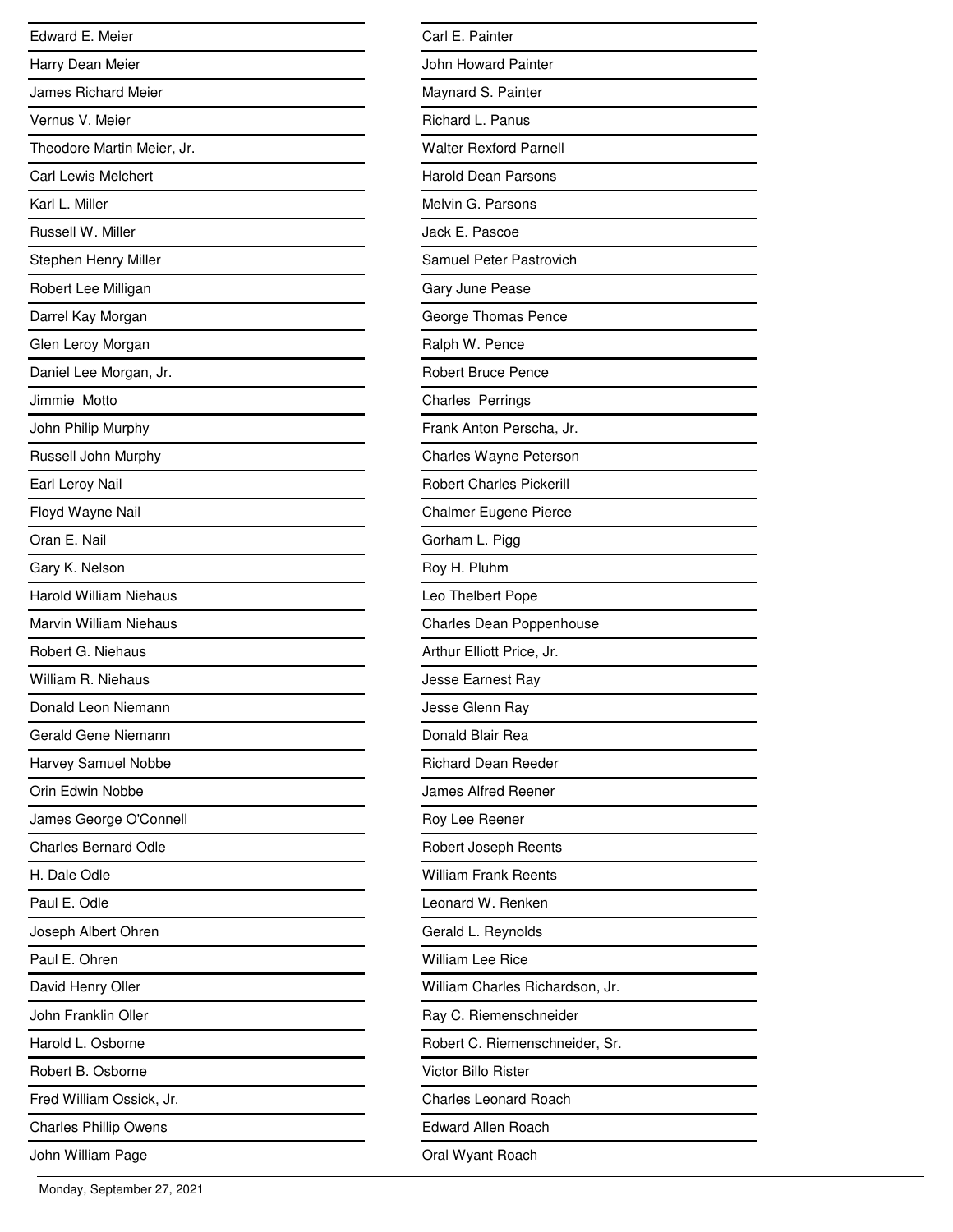| Victor M. Roach               |
|-------------------------------|
| Warren Lee Roach              |
| Lanston Robinson, Jr.         |
| <b>Barton Lavern Rogers</b>   |
| <b>Billy Harold Rogers</b>    |
| Frank A. Ronco                |
| Harold Evan Ronen             |
| William Ronen                 |
| Arthur Raymond Roth           |
| Norman Warner Rull            |
| L. Jack Rutherford            |
| James Carlson Ryals           |
| Harold Eugene Ryan            |
| James Arnold Saathoff         |
| <b>Lloyd Thomas Saathoff</b>  |
| Alfred A. Sample              |
| <b>Jesse Donald Satterlee</b> |
| <b>Ronald James Satterlee</b> |
| Donald Lee Savage             |
| Dave Sawyer                   |
| Ronald Lee Saxby              |
| Robert E. Schmelter, Jr.      |
| Earl August Schmidt           |
| Robert Lee Schmidt            |
| Roy Lee Schmidt               |
| Edward O. Schneck             |
| Everett Leslie Schoen         |
| Daniel Charles Schoenewies    |
| Leo H. Schoenewies            |
| John Patrick Schomer          |
| Darrell L. Schwab             |
| John Charles Schwab           |
| Robert Dee Schwab             |
| William Leroy Schwab          |
| Ross W. Schweppe              |
| <b>Alvin Lemar Scott</b>      |
| James Seago                   |
| Joseph Lawrence Sebeschak     |
| <b>Robert Earl Sevier</b>     |
| Kenneth G. Sewing             |
| Kenneth Gordon Sharp          |

| William Allen Sharp               |
|-----------------------------------|
| J. Harold Shaw                    |
| George William Shepherd           |
| James R. Sherman                  |
| Larry Shrader                     |
| <b>Richard Ralph Shroyer</b>      |
| <b>Raymond Arthur Sievers</b>     |
| <b>Edward Sihler</b>              |
| Joseph George Sikorski            |
| John Jacob Sikorski, Jr.          |
| Carl Raymond Simmons              |
| Elwin Laverne Simmons             |
| Charles Simmons, Jr.              |
| <b>Billy L. Sipes</b>             |
| John Peter Skelton                |
| Roy G. Skoglund, Sr.              |
| Darrel D. Slightom                |
| Thomas Matthew Slightom           |
| Melvin Lloyd Slusser              |
| <b>Clarence Maynard Smith</b>     |
| <b>Stanley Louis Smith</b>        |
| Donald Winston Sneed              |
| Kenneth Albert Snow               |
| Don F. Snyder                     |
| Donald L. Sperry                  |
| Dwane Stowe Stamer                |
| Rollin Lane Stehlin               |
| John E. Stephenson                |
| <b>Alexander Hamilton Stewart</b> |
| Raymond S. Stewart, Jr.           |
| <b>Harold James Stockstill</b>    |
| Harold R. Stokes                  |
| Elmer M. Stolte                   |
| Melvin Eugene Stolte              |
| Roy Arthur Straub                 |
| Roy Arthur Street                 |
| Russell Allen Striplin            |
| Jarrell Ray Sutton                |
| Robert H. Swires                  |
| Donald Pink Sykes, Sr.            |
| John Joseph Tabaka                |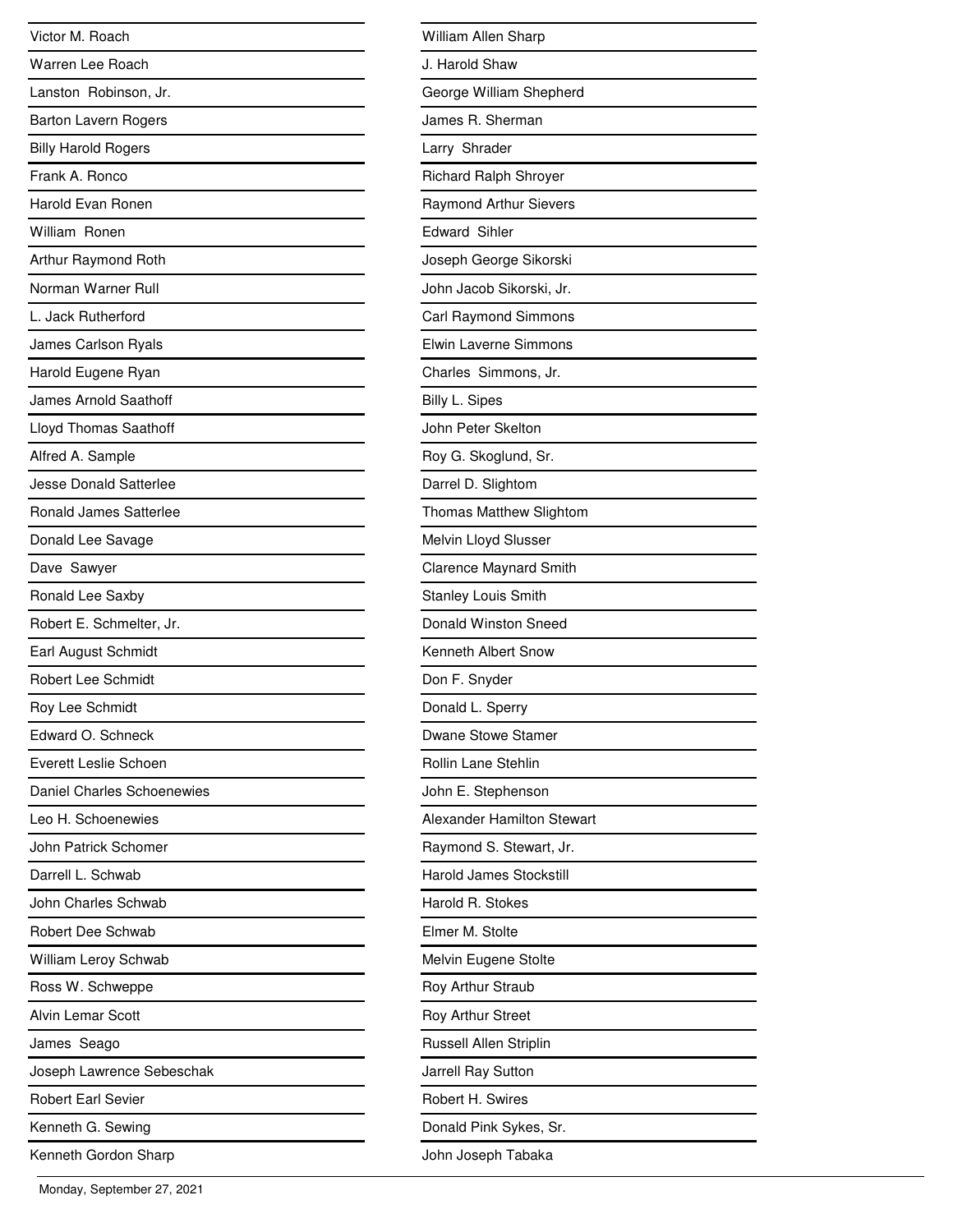| James Edward Tackaberry         |
|---------------------------------|
| Kenneth Tackaberry              |
| Wilbur Lee Tackaberry           |
| John Frederick Taylor           |
| Mary Marjory Taylor             |
| Robert L. Taylor                |
| Ruth Mable Taylor               |
| William W. Taylor               |
| <b>Ronald Gene Thiessen</b>     |
| Harley Lee Tibbs                |
| <b>Richard Earl Tierce</b>      |
| <b>Charles Oren Titsworth</b>   |
| Donald Lee Titsworth            |
| Ramona L. Todt                  |
| Bob B. Towell                   |
| <b>Rex Loren Trader</b>         |
| Earl Geraldin Traeger           |
| Alfred Tunnell                  |
| Carl Frederick Uchtman          |
| Paul Buscher Uhlenhop           |
| <b>Ronald Francis Urban</b>     |
| <b>Charles Roy Vancil</b>       |
| Clarence Vancil                 |
| William Vogelsang               |
| Randal Lynn Vollintine          |
| Don F. Warren                   |
| Donald Lee Watson               |
| Paul E. Watson                  |
| Arthur Ray Watts                |
| <b>Glen Fabrain Watts</b>       |
| Donald J. Waugh                 |
| Jack Weatherford                |
| <b>Russell Dean Weatherford</b> |
| Merris Orville Webb             |
| <b>Richard Lee Webb</b>         |
| Ronald M. Webb                  |
| Dwight O. Weber                 |
| Donald L. Weeks                 |
| Paul A. Welge                   |
| Jack Lee Weller                 |
| Marvin Dean Weller              |

| Edgar Junior Weller, Jr.       |
|--------------------------------|
| Theodore W. Wells              |
| A. John Wendel, Jr.            |
| James E. Wendt                 |
| Fredrick E. Werner             |
| Carl John Wessel               |
| Donald L. Westbrook            |
| Kencil E. Westervelt           |
| <b>Charles Otto Wey</b>        |
| Norman Lee Wey                 |
| Ernest L. White                |
| Marvin L. White                |
| Robert White                   |
| Ronald Eudean White            |
| William White                  |
| <b>Bernard Russell Whitlow</b> |
| <b>Alvin Frank Whitsell</b>    |
| James S. Widner                |
| Orville Wildhaber, Jr.         |
| Burl W. Wilson                 |
| Edward E. Wilson               |
| <b>Ross Everette Wilson</b>    |
| Vernon June Wilson             |
| Ira E. Wilson, Jr.             |
| Charles W. Wolfe               |
| James Frederick Wolfe          |
| William George Wolfe           |
| Charles Phillip Wolfe III      |
| Marion Louis Wolff             |
| Thomas C. Woodman              |
| Willis Woods                   |
| <b>Harold Gordon Worley</b>    |
| Allen J. Worms                 |
| Lavern William David Wreath    |
| Carl Eugene Wuench             |
| James Montgomery Yates         |
| <b>Robert Brooks Yates</b>     |
| Arthur H. Young                |
| Benjamin Andrew Young          |
| Harry Franklin Young           |
| James Young                    |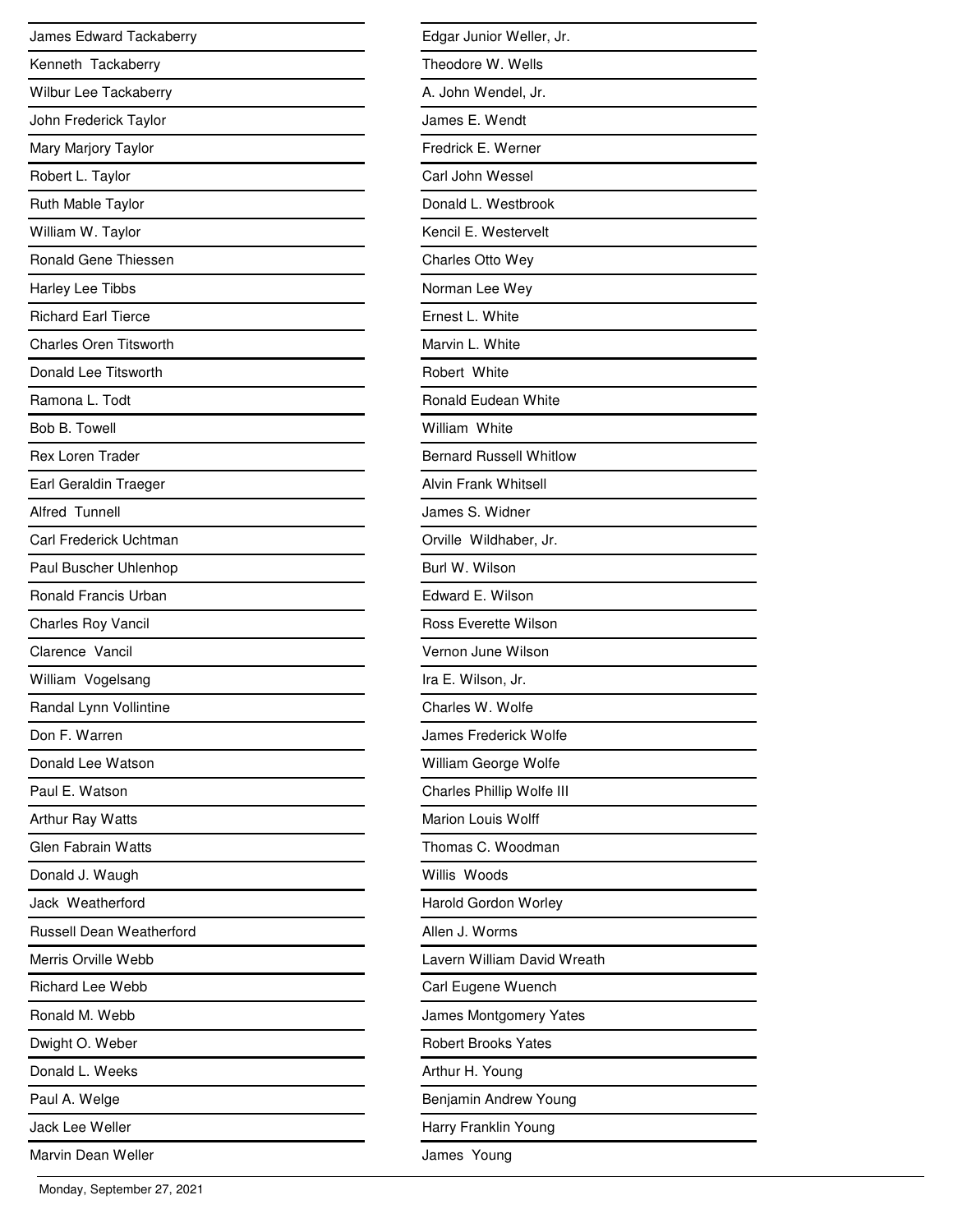Steven Mathew Young

Thomas Gust Zangriles

William C. Zanton

Gary L. Zenner

Donald William Ziegler

James Henry Zuber

Charles David Zumwalt

#### Vietnam War

| John Everett Abel            |
|------------------------------|
| Eugene Garth Aber            |
| Nicholas Adam                |
| John P. Adams                |
| Roger Carl Ahrens            |
| Darrell Lee Akeman           |
| Darrel Lee Allen             |
| George Franklin Anderson     |
| George J. Anderson, Jr.      |
| Charles D. Armstrong         |
| Don Paul Armstrong           |
| <b>Richard Lee Atteberry</b> |
| Robert P. Bain               |
| Claude Thomas Baker, Jr.     |
| George Michael Balen         |
| Leroy Russell Bandy          |
| Michael Steven Bandy         |
| Robert Gene Bandy            |
| Stephen Craig Bandy          |
| Thomas Edward Bandy          |
| John Gaskill Bandy, Jr.      |
| Jerry Dale Barnoske          |
| Frank Lee Barringer          |
| Frederic Aaron Barringer     |
| Paul L. Barringer            |
| Wayne A. Barringer           |
| Larry L. Bates               |
| Michael Dean Bates           |
| James Emerson Batty          |
| John Wayne Batty             |
| <b>William Dean Batty</b>    |
| Larry Eugene Bauerle         |
| Larry Leroy Becker           |
| James Michael Beechler       |
| David William Belcher        |
| James Le Veril Benton        |
| William David Bergen         |
| Dallas Harold Bergman        |
| Dennis Keith Bergman         |
| Jerry Lee Bergman            |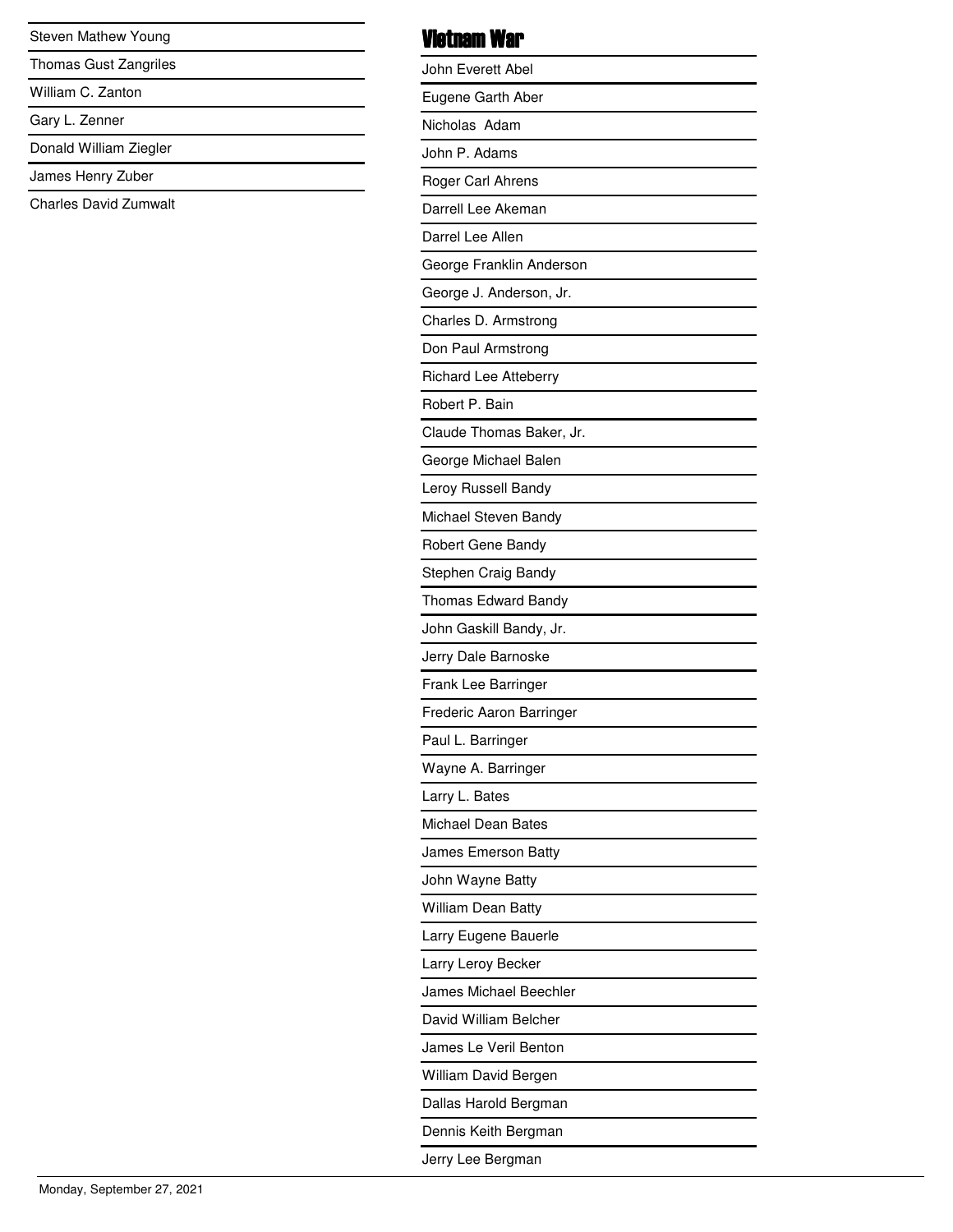| Jesse David Berkshire          |
|--------------------------------|
| D. Ross Billiter               |
| Ellis Edward Billiter, Jr.     |
| Donald L. Bilyeu               |
| Terry Ray Birkenkamp           |
| Charles Wayne Bishop           |
| David Lee Bishop               |
| Larry Dwight Bishop            |
| Ronald Lee Bishop              |
| Gary Dean Black                |
| Ronald E. Black                |
| <b>William Dale Black</b>      |
| <b>William Howard Blaeuer</b>  |
| Dale Alan Blevins              |
| Joseph Edward Blevins          |
| <b>Robert Leroy Blevins</b>    |
| Robert William Boden           |
| Donald E. Boehme, Jr.          |
| <b>Richard Lee Bolar</b>       |
| Matthew Thomas Bolar, Jr.      |
| Danny Kaye Borror              |
| Joseph F. Boucher              |
| Gary James Boyce               |
| Don M. Brackenhoff             |
| Larry Jan Brackenhoff          |
| <b>Albert Houston Bradburn</b> |
| Billie Rae Bradburn            |
| Dale Marion Brakenhoff         |
| James Albert Brandt            |
| Steven P. Brewer               |
| Cathy A. Brown                 |
| Donald Joseph Brown            |
| Pat M. Brown                   |
| <b>William Lee Brown</b>       |
| George Douglas Browning        |
| Anthony GL. Brozich            |
| Steven Brubaker                |
| Tony Blake Bruce               |
| Dale E. Bruhn                  |
| Robert Lee Bryant              |
| Donald R. Budd                 |

| John L. Budd                   |
|--------------------------------|
| Albert James Buffington, Sr.   |
| Kenneth Burch, Jr.             |
| Phillip Dennis Burdell         |
| Rex L. Burge                   |
| Clarence Lee Burkhart, Jr.     |
| <b>William Grover Burleson</b> |
| Delmar Ray Buske               |
| Glen Eugene Butts              |
| William J. Calcari, Jr.        |
| <b>William Perlie Calcott</b>  |
| Floyd Wayne Carder             |
| <b>Harley Richard Carroll</b>  |
| <b>Thomas Arthur Carroll</b>   |
| Mark S. Carter                 |
| Donald R. Caudle               |
| Edwin Lavern Caulk             |
| <b>Ronald Lewis Caulk</b>      |
| Lawrence B. Cayce              |
| Albert A. Chaney               |
| Larry Wayne Childers           |
| Robert L. Claytor              |
| James Jameson Clelland         |
| <b>Billie Chester Clesson</b>  |
| David L. Clesson               |
| Harvey Leo Cline               |
| Dennis Edwin Coatney           |
| John Albert Cohn               |
| David Leon Compton             |
| Paul Connolly                  |
| Barbara Ann Cook               |
| Gary Eugene Cook               |
| Michael Steven Cook            |
| William Henry Cope             |
| Charles Wayne Cornman          |
| Robert O. Corrado              |
| <b>Andrew August Corso</b>     |
| Anthony John Corso             |
| Michael Sansone Corso          |
| Daniel R. Cox                  |
| Darrell Lee Cox                |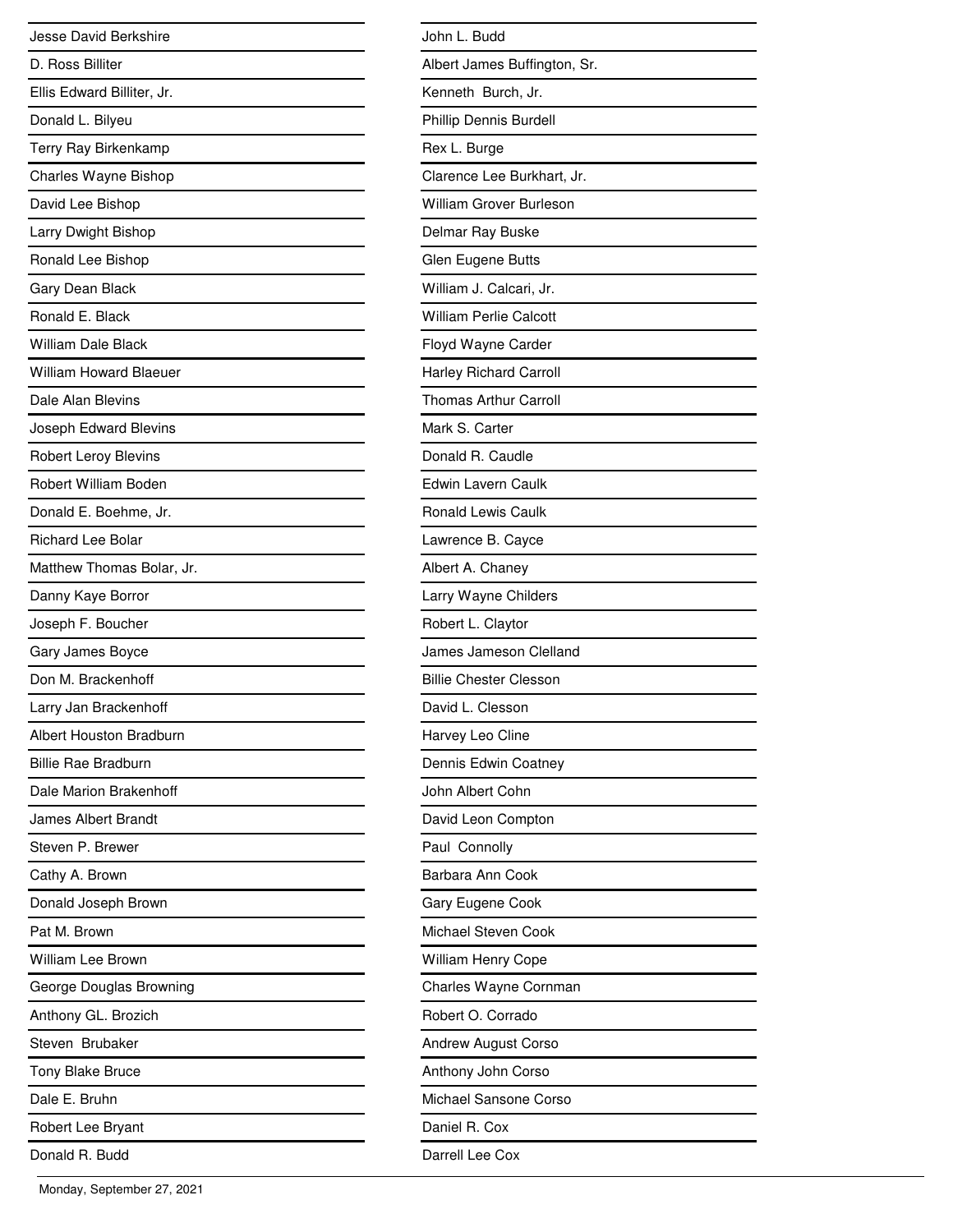| <b>Billy Eugene Crabtree</b>  |
|-------------------------------|
| Kenneth Wayne Cress, Jr.      |
| <b>Gerald Rodney Cruthis</b>  |
| Don J. Cui                    |
| Dennis Dwight Culberson       |
| William Harry Cunningham, Jr. |
| L. Thomas Currie              |
| George William Dagon          |
| Thomas W. Damm                |
| Dan A. Danahy                 |
| Kenneth Allen Dann            |
| William Gene Dann             |
| David Alan Darte              |
| William J. Darte              |
| James Ernest Davidson         |
| Arthur E. Davis               |
| Dale L. Davis                 |
| John Ray Davis                |
| Willard Avery Davis, Jr.      |
| Charles J. Dees               |
| Frank W. Dees                 |
| <b>Timothy Roy Dees</b>       |
| James R. DeMoulin             |
| Herschel Leroy DeWitt, Jr.    |
| Harry Leslie Diamond          |
| <b>Gary Bruce Dilley</b>      |
| Ross E. Doll                  |
| Meredith Eugene Dooley        |
| <b>Reneh Benett Dooley</b>    |
| Dean Donald Drewel            |
| James B. Droste               |
| Raymond Edward Duff           |
| <b>Clifford Andrew Duke</b>   |
| John L. Dunkirk, Jr.          |
| Gary D. Durbin                |
| V. Paul Dutton                |
| James A. Dworsack             |
| Terry Ray Dyer                |
| John Stephen Eades            |
| David Glenn Eatock            |
| Walter Lee Edrington          |

| <b>Ted Edward Elizondo</b>   |
|------------------------------|
| William Leslie Elledge       |
| James Clifford Ellerbrook    |
| <b>Charles Martin Ellis</b>  |
| Harold L. Ellis, Jr.         |
| Michael David Elmore         |
| <b>Daniel Robert Emerick</b> |
| <b>Richard Alan Eskew</b>    |
| Larry Francis Estell         |
| Donald Eugene Evans          |
| <b>Larry Alfred Evans</b>    |
| Gerald Lee Faris             |
| John Richard Farmer          |
| Dennis L. Farrar             |
| Wally L. Fearn               |
| James Harold Feldmann        |
| Truman Lee Felts             |
| Clarence Wayne Fenton        |
| James David Fenton           |
| Melvin Lee Fenton            |
| Charles Ray File             |
| William Douglas File         |
| David J. Finch               |
| Paul William Finke           |
| Joseph Edward Finn, Jr.      |
| William Leon Fischer         |
| James Joseph Fiscor          |
| Ronald D. Fisher             |
| David W. Fleming             |
| Ross Allen Fletcher II       |
| John Michael Floreth         |
| Howard Richard Flynn         |
| John Ward Flynn              |
| Lewis Edwin Fogle            |
| Janet Sue Foreman            |
| Charles Wayne Frame          |
| David Leo Frank              |
| Roxie Lee Frederick, Jr.     |
| John E. Frerichs             |
| Karl F. Frerichs             |
| Paul William Frerichs        |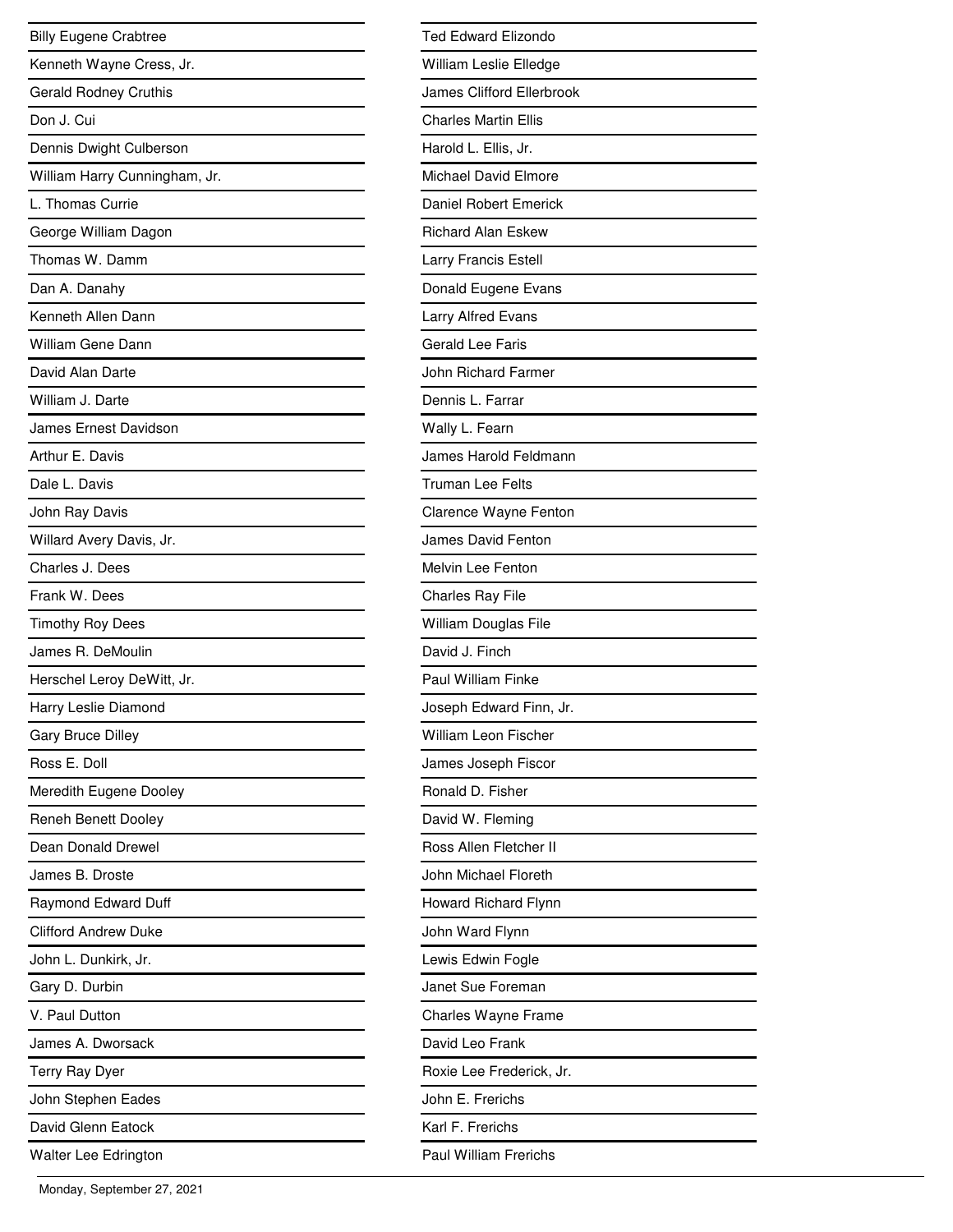| Terry Dean Frey              |
|------------------------------|
| Henry H. Gartner             |
| Thomas James Garwood         |
| Thomas Andrew Geletka        |
| Gary Wayne Gerdes            |
| David W. Gibson              |
| James E. Gibson              |
| Franklin Delano Gill         |
| Joseph Conrad Goeke          |
| Leo Gogolek                  |
| Michael R. Goldasich         |
| <b>Robert Paul Goldasich</b> |
| Ronald Leo Graiff            |
| <b>Steven Edward Graul</b>   |
| Donald Earl Green            |
| John R. Green                |
| Steven Vernon Green          |
| Harry Earl Grove             |
| John S. Grove                |
| Russell Werner Gruber, Jr.   |
| S. Eugene Guinn              |
| John Lee Gurley              |
| Lewis Emery Gurley           |
| Richard L. Hailstone         |
| Johnny B. Hale               |
| Sidney Bruce Halford         |
| Robert Wayne Hall            |
| Robert A. Halteman           |
| Lawrence E. Hamilton         |
| Fletcher Lyman Hammond       |
| Paul William Hammond         |
| Maynard Leroy Hampton        |
| Paul Maynard Hampton         |
| Richard Lee Hampton          |
| William P. Hampton           |
| Albert Lamoine Hand          |
| G. Bradley Hantla            |
| H. Lynn Hantla               |
| Kenneth L. Hantla            |
| Edwin E. Hardt               |
| Michael Ray Harkey           |

| Thomas Leroy Harley             |
|---------------------------------|
| Glenn Allen Harrington          |
| Gerald Dean Hart                |
| Larry Arthur Hartke             |
| Charles Leroy Hartman           |
| Robert W. Hasquin               |
| Monacita Heaps                  |
| Stephen A. Heeren               |
| Ronald Lee Hefley               |
| Patrick Barry Heise             |
| Philip Edward Heise             |
| Thomas Stephen Heise            |
| Larry Lee Heisman               |
| Gary Norman Helfrich            |
| Jerome Walter Helfrich          |
| <b>Thomas Lamar Hendrickson</b> |
| Norman Laverle Henry            |
| David Carl Hermsmeyer           |
| Mark Charles Heyen              |
| <b>Charles Thomas Hoban II</b>  |
| Darrell R. Hockett              |
| Thomas Wayne Hodge              |
| Roger Dale Hogsett              |
| Ronald Gene Hogsett             |
| Mark Bentley Hogue              |
| Ronald Gene Hogue               |
| James Edward Holderread         |
| Gerald Lee Holliday             |
| Brian Wilbur Hollo              |
| Charles Ray Hollo               |
| Dale Aloyeius Holmer            |
| Theodore R. Hook                |
| Carl Curtis Hopwood             |
| Melvin Eugene Horn              |
| <b>William Charles Houser</b>   |
| Loren Dean Huddleston           |
| Aloys Lawrence Huene            |
| A. James Hughes                 |
| Dale L. Hughes                  |
| Larry W. Hughes                 |
| <b>Billy Dean Hull</b>          |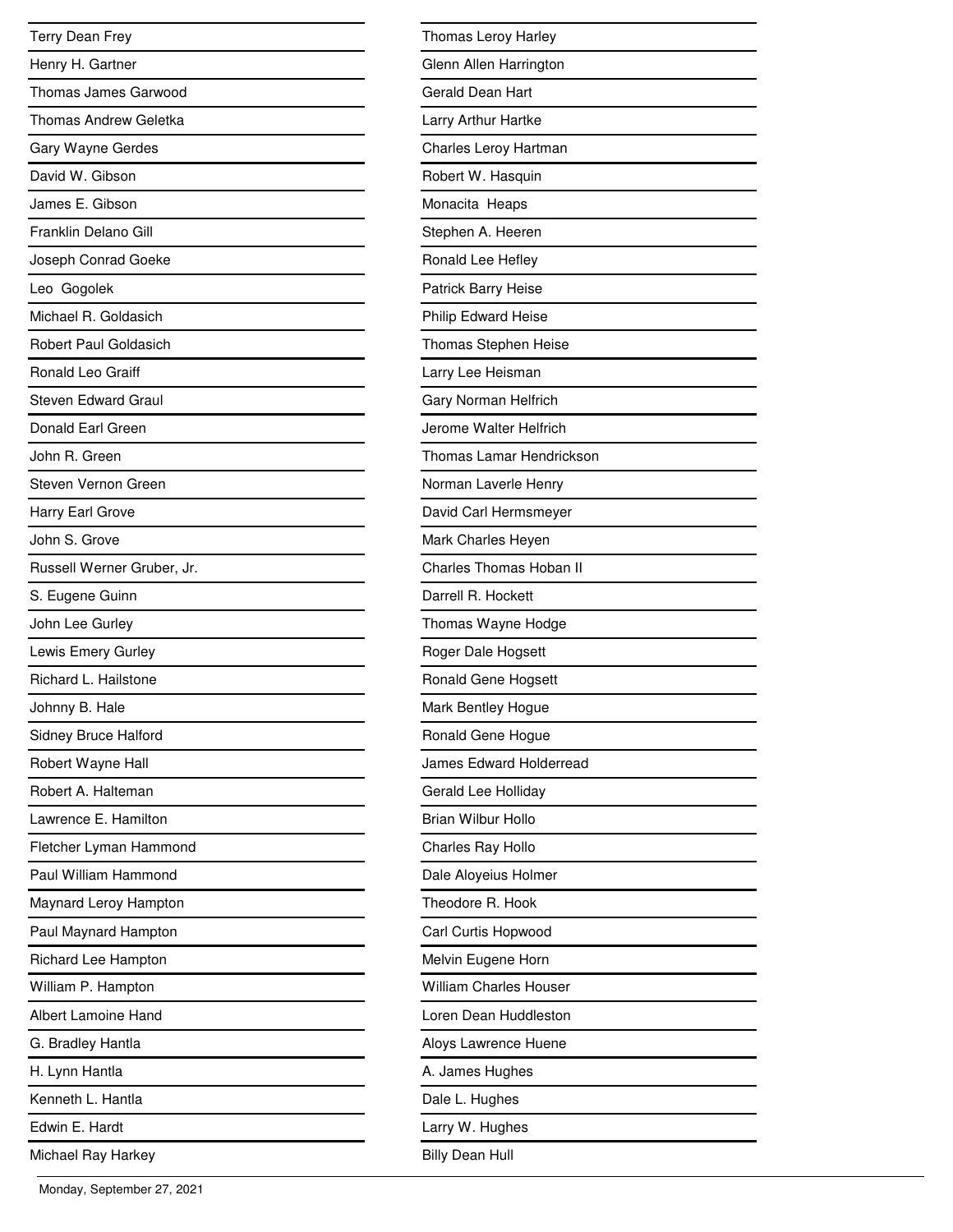| Sharon David Husman           |
|-------------------------------|
| <b>Darrell Gene Hutter</b>    |
| William Allen Ivey            |
| Carl Dean Jackson             |
| Donald Wayne Jackson          |
| Floyd Jackson                 |
| James David Jackson           |
| Norman P. Jackson             |
| Phillip Lloyd Jackson         |
| William R. Jackson            |
| William L. Jackson            |
| <b>Charles Edward Janssen</b> |
| Dwayne Lee Jarman             |
| <b>Richard Lee Jarman</b>     |
| Chlorus Donald Jarman, Jr.    |
| Robert Ralph Eugene Jeffers   |
| Dale Allen Jett               |
| Donald Cleo Jett              |
| Rocky L. Jett                 |
| Thomas Melvin Jett            |
| Leland B. Johns               |
| Darrell R. Johnson            |
| Jerald Lee Johnson            |
| <b>Richard Glenn Johnson</b>  |
| Robert R. Johnson             |
| Robert A. Johnson             |
| Ronald Harwell Johnson        |
| Calvin D. Jones               |
| Donald L. Jones               |
| Larry A. Jones                |
| Thomas Franklin Jones         |
| William J. Jones, Jr.         |
| John Wayne Jurgena            |
| Louis John Kaminski           |
| Kenneth Dale Keiser           |
| James Douglas Keith           |
| Ray Dean Kellenberger         |
| Richard Lee Kellenberger      |
| Lynn Meredith Kelley          |
| Michael Lee Kessinger         |
| Dean Charles Keune            |

| Michael J. Kilgus          |
|----------------------------|
| Roy Eugene King            |
| Ralph Joseph Kirbach, Jr.  |
| Byron R. Kirby             |
| Rusty Lee Kirby            |
| Michael J. Kivlehen        |
| Phillip G Klein            |
| John H. Klekamp            |
| John Lee Klekamp           |
| James Francis Komor, Sr.   |
| Donald Lee Koonce          |
| James Lee Koonce           |
| John William Koonce        |
| Wayne H. Kruger            |
| Stanley Ray Kunz           |
| Dannie P. Lamb             |
| Roger M. Land              |
| Gerald Wayne Lane          |
| James Alan Lankutis        |
| Glenn W. Laurent           |
| David D. Law               |
| Earl Wesley Law, Jr.       |
| Junior Ray Lawson          |
| Charles Jeffrey Leach      |
| Donald Joseph Leach        |
| John Joseph Leitschuh      |
| Michael Earl Leitschuh     |
| Mark Edward Leitschuh, Jr. |
| Danny Charles Leonard      |
| William Van Lewis, Jr.     |
| Gary Lee Lindsay           |
| Michael Lindsay            |
| Kenneth L. Littrell        |
| John Elsworth Lively       |
| Albert A. Lockwood         |
| Stephen George Loew        |
| David Logsdon              |
| David Dean Logsdon         |
| Dennis Earl Logsdon        |
| Melvin Leroy Logsdon       |
| Ronald A. Lounsbury, Jr.   |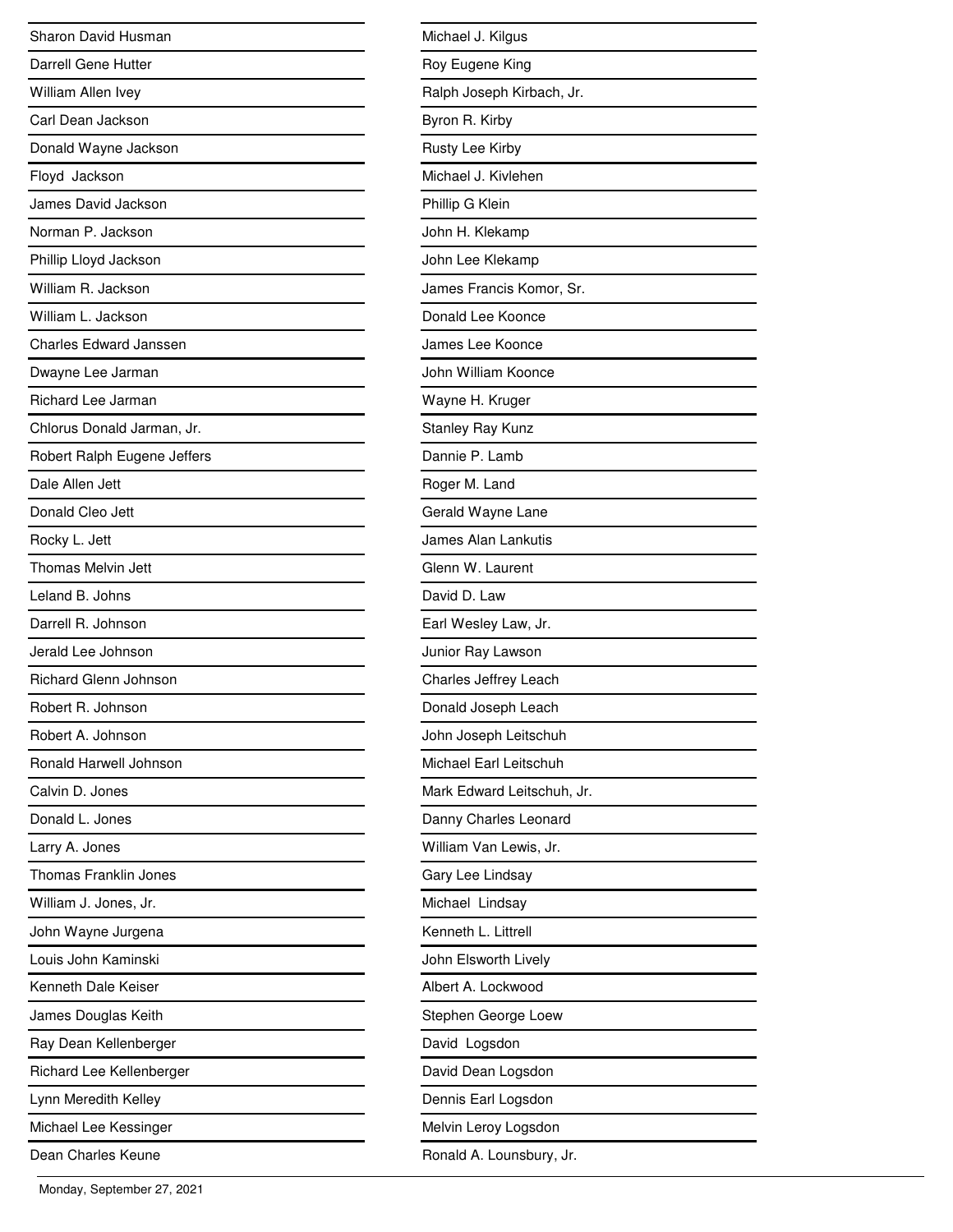| Ronald L. Lovejoy           |
|-----------------------------|
| Dennis Wayne Lucykow        |
| Michael Edward Lucykow      |
| Jack Farl Luttrell          |
| Theodore Russell Lynn       |
| Thomas D Lynn               |
| Arthur Lee Maguire          |
| Phil Norman Maguire         |
| William Earl Maguire        |
| Charles William Major       |
| <b>Charles Wesley Marit</b> |
| Donald F. Marit             |
| Norman Dale Marit           |
| Robert L. Marit             |
| Kenneth Earl Marsh          |
| Anthony B. Marten           |
| Stephen M. Martin           |
| Roger Dale Matthews         |
| Frank W. Mattioda           |
| Michael Mattli              |
| Michael Joseph Mazenko      |
| Stephen Thomas McBrain      |
| Loy W. McCart               |
| Robert W. McEwen            |
| Samuel Onis McKenzie        |
| Edwin E. McLarty            |
| Jackie Wayne Means          |
| <b>James Edward Mentz</b>   |
| Wilbert B. Mersinger        |
| Gary Wayne Meyer            |
| George E. Meyer             |
| Kenneth E. Meyer            |
| Larry Eugene Meyer          |
| Michael W. Meyer            |
| Gary Wayne Meyers           |
| Harold W. Meyers            |
| Jerry W. Meyers             |
| Larry Rae Meyers            |
| <b>Larry Clinton Mills</b>  |
| Donald Stephen Mix          |
| Hans Michael Mizera         |

| <b>James Patrick Monke</b>      |
|---------------------------------|
| <b>Thomas Arthur Monke</b>      |
| David Alan Morgan               |
| J. Don Morgan                   |
| Paul Allen Morgan               |
| Richard James Morgan            |
| Robert L. Morgan                |
| Kenneth B. Morton               |
| Robert James Mosser             |
| Ray Walter Mueller              |
| Michael Joseph Nemesh           |
| Kenneth M. Niehaus              |
| James R. Niemann                |
| Ray D. Niemann                  |
| Robert Lawrence Niemann         |
| David Thomas Nimmons            |
| Larry Clark Norman              |
| Harry Dale Odle                 |
| John C. Odle                    |
| Larry Gale Odle                 |
| Harold Elmer Odle, Jr.          |
| Robert Joseph Ogden             |
| <b>Charles Richard Ohren</b>    |
| Floyd Lee Oller                 |
| Melvin LaRue Oller              |
| Meadow John Olson               |
| Larry Robert Ondrey             |
| John Kenneth Orzel              |
| James R. Owens                  |
| Kenneth William Pahlmeyer       |
| Jerry L. Painter                |
| <b>Robert Rexford Parnell</b>   |
| John Everette Pass              |
| Eugene A. Pastrovich            |
| <b>William David Pastrovich</b> |
| John Marshall Patton            |
| Dennis Leroy Peacock            |
| <b>Richard Eugene Peacock</b>   |
| Clyde John Pence                |
| James R. Pence                  |
| Michael Wayne Pence             |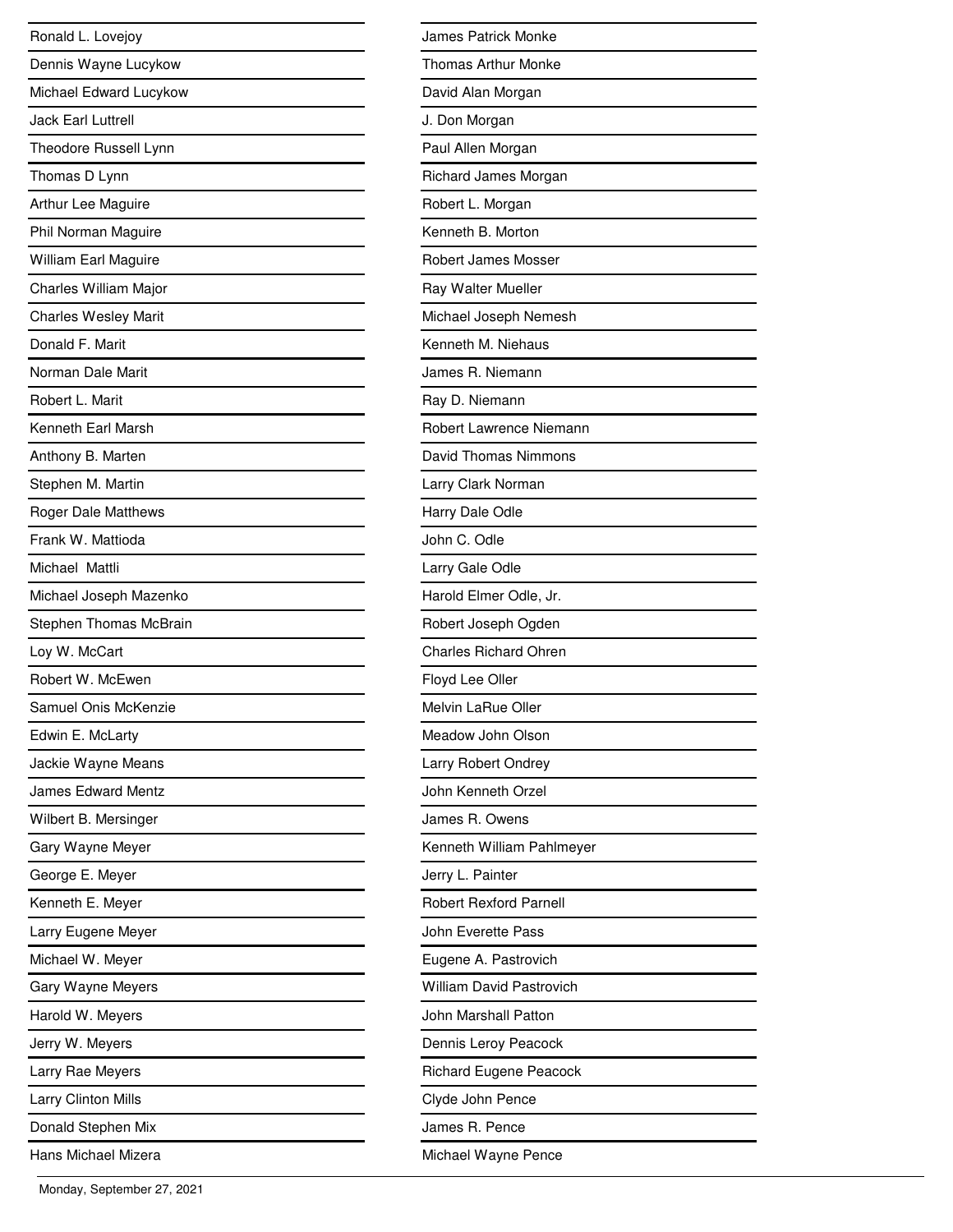| Ray Gene Pence                |
|-------------------------------|
| Sean P. Penticoff             |
| Timothy G. Pfahler            |
| Harry Lester Pinkerton        |
| August J Plozizka III         |
| Lawrence R Plunkett           |
| Charles R. Pollard            |
| Clay R. Pollard               |
| Frank W. Pollard              |
| <b>Richard Norman Pollard</b> |
| Stephen Kelly Poppenhouse     |
| James D. Porterfield          |
| <b>Richard Lee Prewitt</b>    |
| <b>Carl Edward Price</b>      |
| Larry June Price              |
| Delbert Leon Priddle          |
| <b>Gerald Glen Priddle</b>    |
| Ronald H. Pursell             |
| Richard Henry Rademacher      |
| David Wayne Ragland           |
| Harold R. Ramey               |
| William Richard Ramsay        |
| Roger Dean Ray                |
| Leonard Louis Re              |
| Wayne Jacob Redenbarger       |
| Gerald E. Reed                |
| Jerry Lee Reed                |
| Roland C. Reed                |
| Shirley M. Reed               |
| <b>Walter Lewis Reed</b>      |
| Ronald Earl Reener            |
| William Russell Reid          |
| David Carl Rentz              |
| James Richardson              |
| Andrew Scott Ritchie          |
| Glen Maynard Ritchie          |
| <b>Charles Samuel Roach</b>   |
| Fred E. Roach                 |
| Gene Monroe Roach             |
| Ronald Roach                  |
| Thomas Edward Roach           |

| Virgil D. Roach              |
|------------------------------|
| Frank Roach, Jr.             |
| Dale Landreth Robbins        |
| Daniel Lavern Robbins        |
| Donald Dean Roberson         |
| Dennis Allen Roberts         |
| <b>Richard F. Roberts</b>    |
| Steven Wayne Roberts         |
| H. Ross Robinson             |
| Clifford L. Robinson, Sr.    |
| Ray S. Roccaforte            |
| <b>Charles Stephen Roche</b> |
| <b>Barton Wayne Rogers</b>   |
| Harold Lee Rogers            |
| <b>James Preston Rogers</b>  |
| <b>Richard Allen Rogers</b>  |
| <b>Stephen Harry Rogers</b>  |
| Daniel Hill Ronen            |
| Dennis Stephen Ronen         |
| Wayne Edwin Rottinghaus      |
| David Lee Rovey              |
| James Joseph Rupert          |
| Kent J. Rutherford           |
| Robert Layne Salmon          |
| Dennis Ray Satterlee         |
| Gary L. Satterlee            |
| Larry Eugene Savage          |
| Thomas Ira Saxby             |
| Kurt Robert Schmidt          |
| Arnold A. Schmitt            |
| Craig Schmitz                |
| Larry Gene Schneck           |
| Lawrence A. Schneck          |
| Leonard Allen Schneck        |
| Ron Schneider                |
| Dietrich Echard Schoennagel  |
| Larry Carl Schroeder         |
| Alvin Schuette               |
| <b>Hilbert Leroy Schulte</b> |
| Harry Walter Schwab          |
| Louis Andrew Schwab          |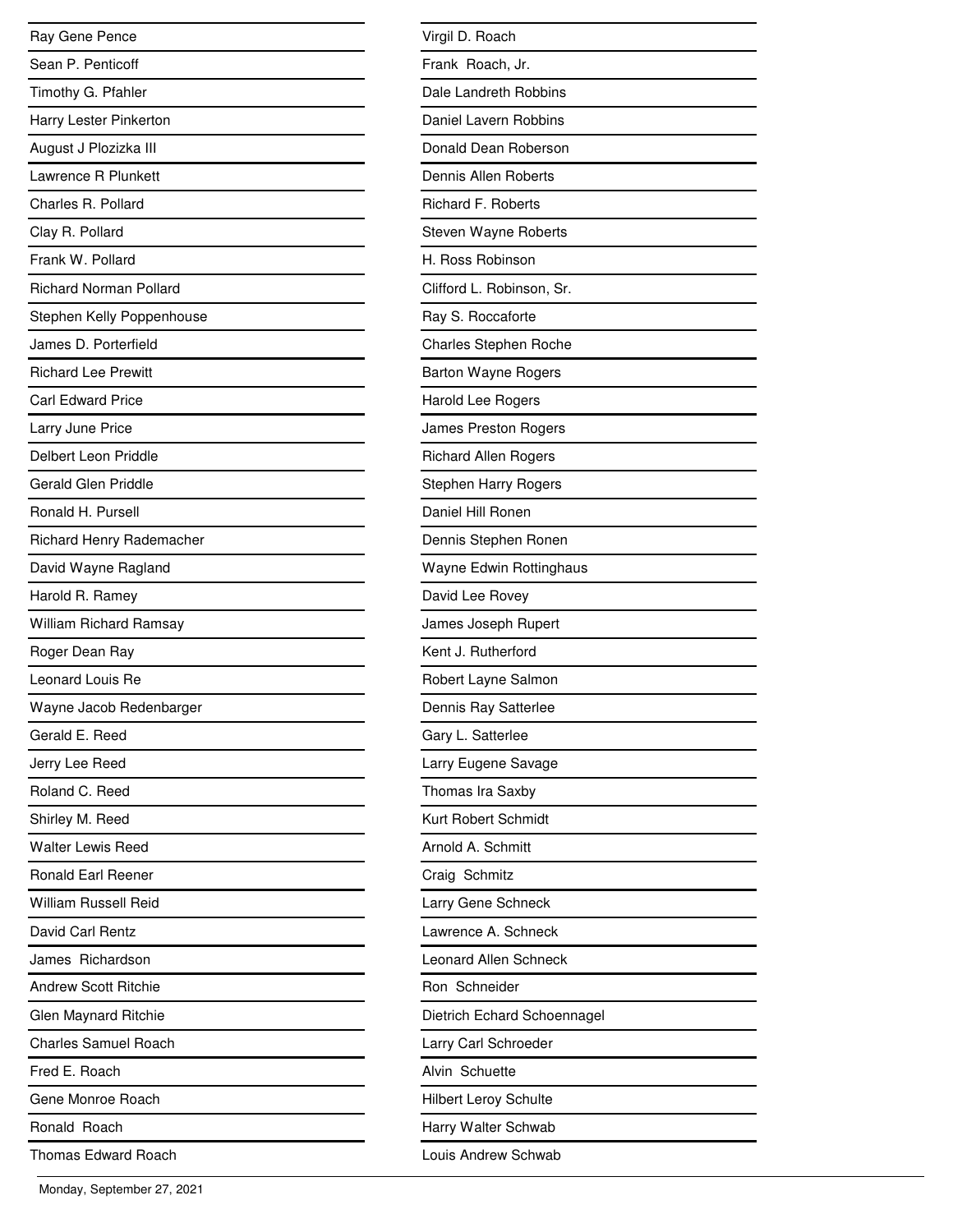| Ronald Loren Schwab             |
|---------------------------------|
| Thurman Ambers Schweitzer, Jr.  |
| Ronald W. Scott                 |
| Rudy Arnold Scott III           |
| David R. Seifert                |
| <b>James Kenneth Sellers</b>    |
| <b>Merl Franklin Sellers</b>    |
| Danny J. Settles                |
| <b>James Marion Sevier</b>      |
| Gary Lee Sewing                 |
| James A. Shade                  |
| Kenneth Nelson Shade            |
| Kenneth Lloyd Sharp             |
| Roger Bruce Sharp               |
| David Shaw                      |
| Larry Eugene Shaw               |
| <b>Clifford Carol Shehorn</b>   |
| David Lee Shelton               |
| <b>Edward Everette Shepherd</b> |
| <b>Herbert Lee Shepherd</b>     |
| Henry C. Shero                  |
| Donald Lee Shoemaker, Sr.       |
| Larry Eugene Shoop              |
| <b>Richard Wayne Shreve</b>     |
| William E. Sielschott           |
| Roy Alan Simmermaker            |
| Dennis Lee Simmons              |
| Kenneth Eugene Simmons          |
| Melvin Lee Simmons              |
| R. Larry Simmons                |
| <b>Samuel Michael Simmons</b>   |
| Wilton Roland Simmons, Jr.      |
| James Gordon Slightom           |
| <b>Ohren Frank Sluder</b>       |
| George Albert Small             |
| Roy Lee Small                   |
| <b>Richard Lee Smith</b>        |
| <b>Robert Dale Smith</b>        |
| Elbert H. Smith, Jr.            |
| John S. Sneed                   |
| <b>Robert Perry Sneed</b>       |

| <b>Charles Terry Snell</b>     |
|--------------------------------|
| Robert L. Solomon              |
| George Lessell Speed, Jr.      |
| Norman Eugene Spencer          |
| Louis E. Spires                |
| Arnold Spiroff                 |
| Terry Lee Steinbach            |
| Roy Edward Steinmann           |
| George Michael Stephenson      |
| Paul T. Stephenson             |
| Dallas W. Steward              |
| James A. Steward               |
| Larry Dean Stockamp            |
| Michael Henry Stockamp         |
| Charles R. Stratton            |
| Melvin Leroy Street            |
| <b>Robert Lee Street</b>       |
| <b>Ronald James Street</b>     |
| <b>Russell Wayne Stretch</b>   |
| Gerald Ray Striplin            |
| Marianne Jacqueline Strope     |
| Francis Leon Sturgeon          |
| Kent Louis Sturgeon            |
| Robert Eugene Stuttle          |
| Dewey R. Suits                 |
| James L. Suits                 |
| Kevan Lyn Summers              |
| Walter Surgis, Jr.             |
| Ronnie Earl Tackaberry         |
| David Gene Taylor              |
| John Anthony Taylor            |
| Joseph Francis Taylor          |
| Michael S. Tegrar              |
| <b>Charles Alben Thacker</b>   |
| James Patrick Thacker          |
| Kevin Neil Thacker             |
| William Henry Thiessen         |
| Walter D. Thomack              |
| John William Thompson          |
| Kevin W. Thompson              |
| <b>Stanley Nelson Thompson</b> |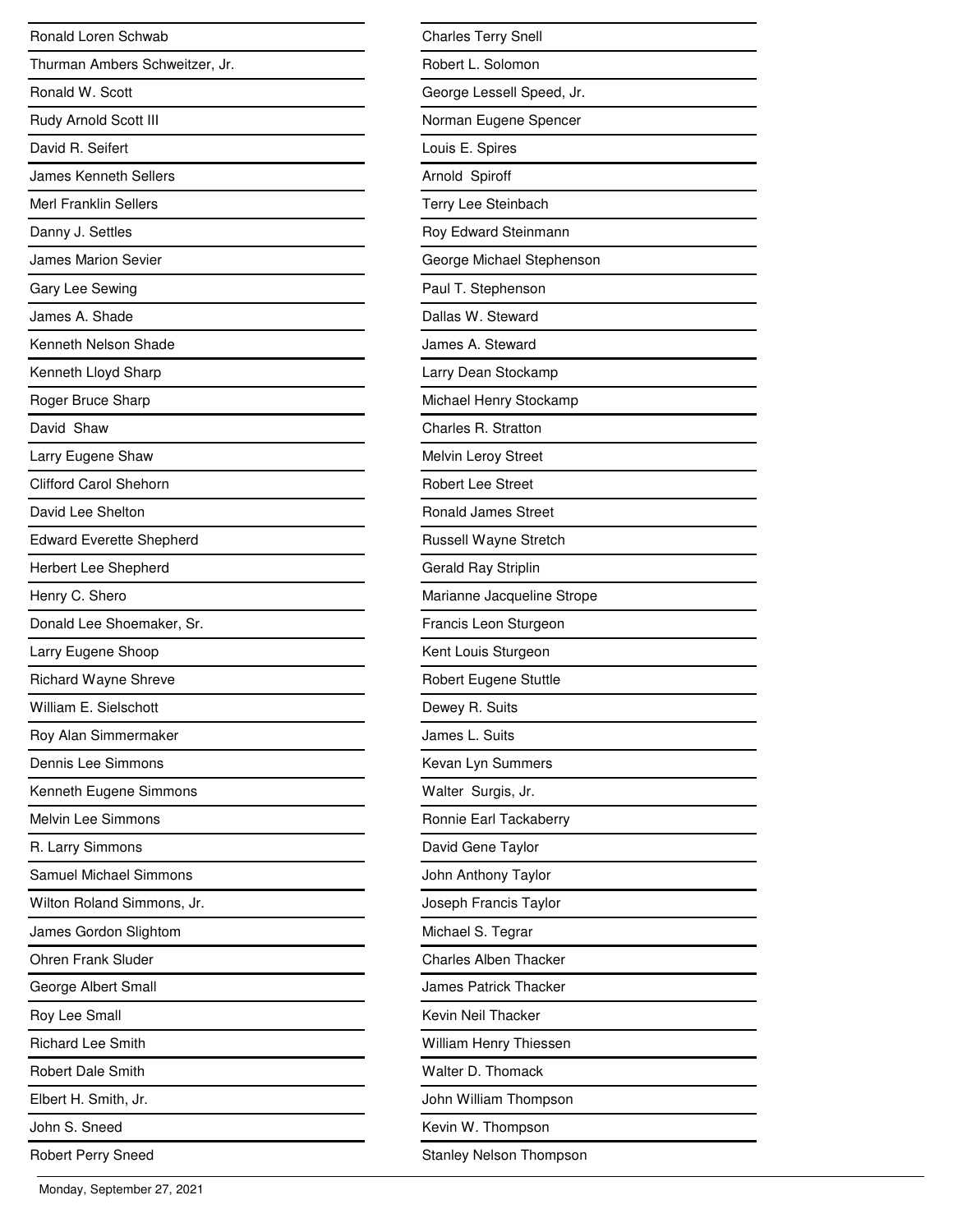| John Nicholas Thull           |
|-------------------------------|
| Howard Ray Tiemann            |
| Donald J. Timo                |
| Allan Ray Titsworth           |
| Daniel W. Titsworth           |
| David Wayne Titsworth         |
| Elvis Lee Titsworth           |
| Jim Lee Titsworth             |
| Larry Lynn Titsworth          |
| Ernest J. Tooley, Jr.         |
| Roy Lee Towell                |
| Gary Trobeck                  |
| Michael H. Uhlenhop           |
| John H. Ussery                |
| James Henry Vancil            |
| Dennis J. Vath                |
| Thomas James Vath             |
| Vincent William Vath, Jr.     |
| Gary Dean Vega                |
| Jerry Lee Vega                |
| <b>Charles Thomas Vollmer</b> |
| Stan Voyles                   |
| Harry Eugene Wagner           |
| William R. Wagner             |
| Fred Eugene Walden            |
| David Lawrence Walker         |
| Philip Howard Walker          |
| <b>Charles Robert Wall</b>    |
| Stephen M. Wallace            |
| Michael Eugene Walz           |
| <b>Thomas Edward Walz</b>     |
| James Cecil Wanger            |
| Gerald Louis Warren           |
| <b>Richard Ray Warren</b>     |
| David William Waugh           |
| Donald G. Weatherford         |
| Marvin L. Weatherford         |
| William Leowen Webb, Jr.      |
| Kevin G. Wegener              |
| Tonya J. Weir                 |
| <b>Leonard Kenneth Weiss</b>  |

| Dennis Ray Weller            |
|------------------------------|
| Dewey Keith Weller           |
| Harry Edwin Weller           |
| LeRoy Lavern Weller          |
| Richard Wayne Wendel         |
| Kenneth Ray Werner           |
| Gary Lee West                |
| Dick George Westhoff         |
| Benno A. White               |
| Stephen Earl Whitlock        |
| Clark Oliver Whitman         |
| Jimmy L. Whitten             |
| Paul W. Widner               |
| Albert C. Williams           |
| David Eugene Williams        |
| Harold D. Williams           |
| John D. Williams             |
| <b>Mark Ellis Williams</b>   |
| Michael Henry Williams       |
| <b>Richard Glen Williams</b> |
| Terry L. Williams            |
| James Russell Williamson     |
| Dennis Wayne Wilson          |
| James Steven Wilson          |
| Jimmie Lee Wilson            |
| Larry Eugene Wilson          |
| Paul D. Wilson               |
| Richard D. Wilson            |
| Wayne Lee Wilson             |
| Ross Everette Wilson, Jr.    |
| Richard N. Wimberly          |
| Wayne Lee Wise               |
| Gary Melvin Wolfe            |
| Harry J. Wolfe               |
| Jack Leo Wood                |
| James Douglas Wood           |
| Michael Dean Wood            |
| Sanders Paul Woodland        |
| Stephen Kent Woodland        |
| James Allen Wright           |
| Timothy W. Wright            |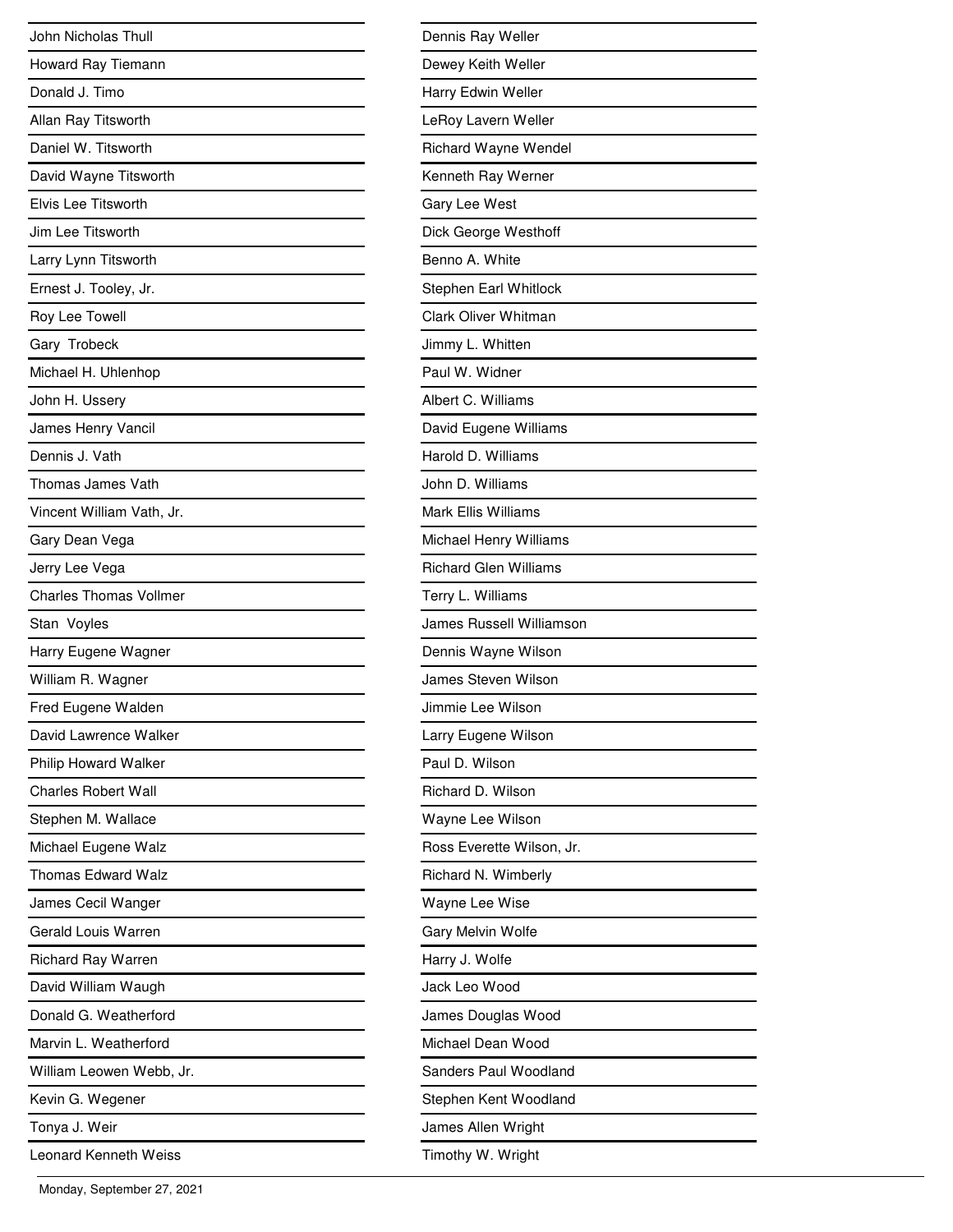| Michael Cyril Wynn   |
|----------------------|
| Harry Edward Yaeger  |
| James R. Young       |
| David W. Young, Jr.  |
| Joseph Anton Zalar   |
| Peter G. Zangriles   |
| William Wayne Zeller |
| William W. Zenner    |

<u>expertise</u> L  $\overline{\phantom{0}}$ 

#### Howard Zumwalt

Rosetta Mae Zumwalt

### Lebanon-Grenada-Panama Conflicts

| Gene Aber                      |
|--------------------------------|
| John Aber                      |
| Dustin L. Angle                |
| Mark W. Angle                  |
| Jesse Gene Arnold III          |
| John David Babington           |
| Michael Eugene Ballard         |
| Dale A. Ballowe                |
| <b>Timothy David Bandy</b>     |
| Steven Wayne Bates             |
| Charles A. Beadle              |
| Rodney Lee Bergmann            |
| Kevin Jon Blankenship          |
| Roger Allen Boden              |
| <b>Brian Lee Brakenhoff</b>    |
| Daniel Christian Brown         |
| James T. Brown, Jr.            |
| Kimberly Sue Burdell           |
| <b>William Mose Burdell</b>    |
| <b>Charles William Carlsen</b> |
| Harold L. Carter               |
| Darren G. Cartwright           |
| Roger Wayne Clevenger          |
| Glen R. Cornman                |
| <b>Charles Clifton Cox</b>     |
| Terry Lynn Darrah              |
| Mark S. Davis                  |
| Todd A. Davis                  |
| Vera M. Durston                |
| Ronald E. Eaton, Jr.           |
| Jerry Karl Edwards             |
| Mark A. Edwards                |
| Chad Eric Eichelberger         |
| Kevin L. Elizondo              |
| Mark E. Elizondo               |
| Joseph Estrada                 |
| Roy Merle Farrar               |
| Jay A. Fetter                  |
| Kevin Lee Fireman              |
| Dennis Wayne Friend            |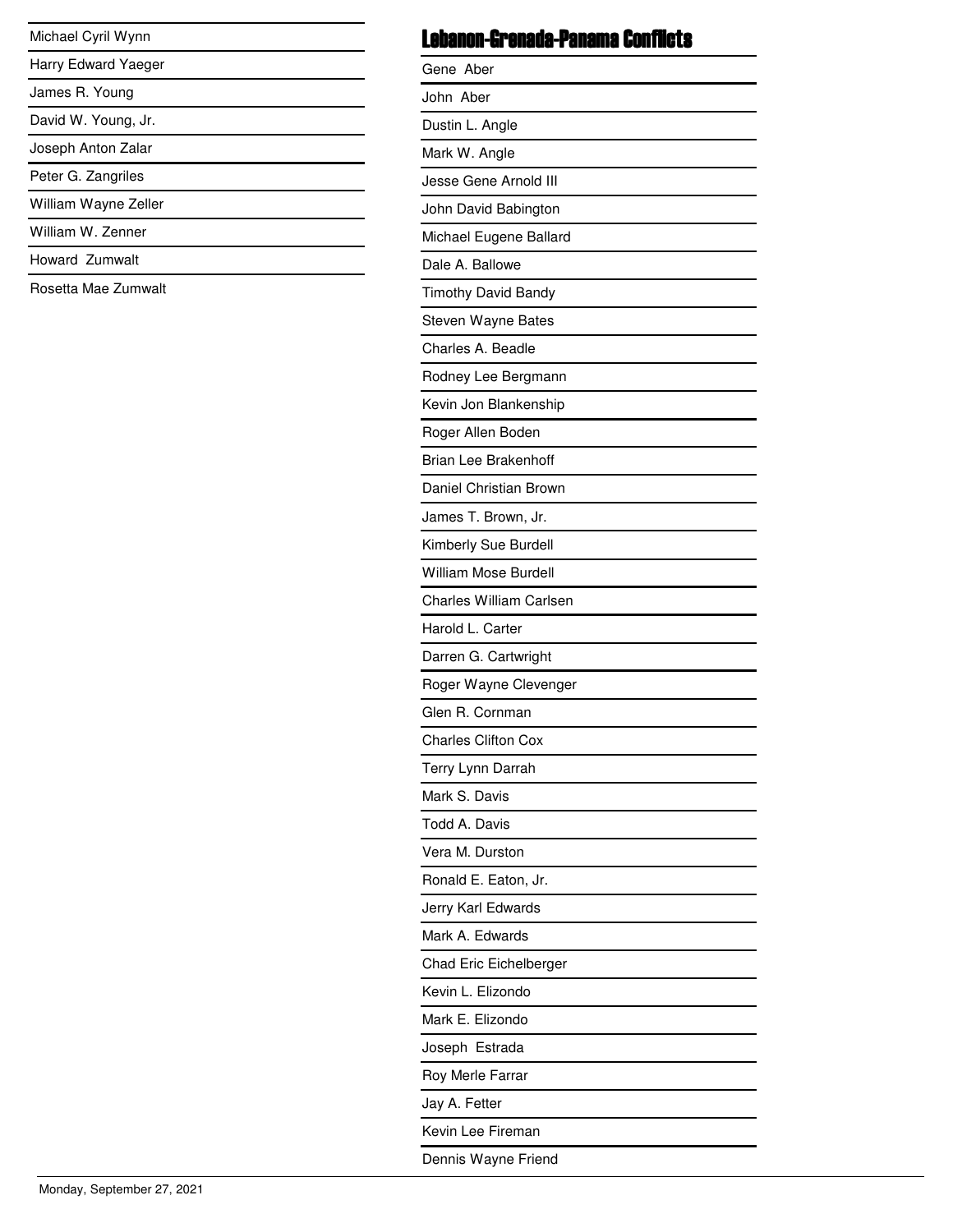| John C. Guinn                |
|------------------------------|
| Deborah Lea Hahnenkamp       |
| <b>Thomas Gerald Hall</b>    |
| David Jonathan Hammond       |
| Jonathan Brian Hart          |
| Scott C. Henske              |
| Eric Allan Hollo             |
| Dolan G. Holloway            |
| Michael J. Houlihan          |
| Pamela Marie Houlihan        |
| Gregory J. Houser            |
| Ronald Kent Howard, Jr.      |
| Perry Anthony Jackson        |
| Susan Marie Jackson          |
| David Steven Jarden          |
| David N. Jarman              |
| Paul S. Jenkins              |
| <b>Randle Scott Jenkins</b>  |
| Mark E. Kalaher              |
| Ronald Gene Kean, Jr.        |
| <b>Todd Kenneth Kerin</b>    |
| Loren Earl Kessinger         |
| Julie A. Law                 |
| Alan G. Leitschuh            |
| Dennis Michael Lewey         |
| Kathryn M. Lodes             |
| Robert G. Lovejoy            |
| Irvin C. Maguire             |
| James E. McGinnis            |
| K. Dean Meyer                |
| <b>Richard William Meyer</b> |
| David Hans Mizera            |
| David Allen Monroe           |
| Donald G. Morgan             |
| Jeffrey A. Morgan            |
| William Andrew Morgan, Jr.   |
| <b>Brian Paul Niemann</b>    |
| John Tracey Odle             |
| <b>Thomas Patrick Oller</b>  |
| Kevin Sterling Painter       |
| Randy J. Painter             |

| Sean Paul Pass              |
|-----------------------------|
| Scott Perrine               |
| Tomi Lynn Phillips          |
| Ronald Steven Rakey         |
| Debbie L. Roach             |
| Doreen M. Roach             |
| Ronald G. Roach             |
| Kathy J. Shafer             |
| Sean Patrick Skelton        |
| <b>Ernest Russell Smith</b> |
| <b>Richard Keith Stamer</b> |
| Darren Keith Street         |
| David Clinton Strowmatt     |
| Donald Pink Sykes, Jr.      |
| <b>Bradley Allen Taylor</b> |
| George M. Taylor            |
| Mark E. Titsworth           |
| David Paul Vollmer          |
| Andrew J. Warring           |
| Katherine L. Warring        |
| Dennis William Weatherford  |
| Douglas Arthur Webster      |
| Cheryl Ann Weller           |
| Ted L. Wells                |
| Matthew Jay Wertin          |
| Harvey C. Woodman, Jr.      |
| Timothy C. Wright           |
| LaMarr R. Young             |
| Scott A. Young              |
| Linda Fay Zaleski           |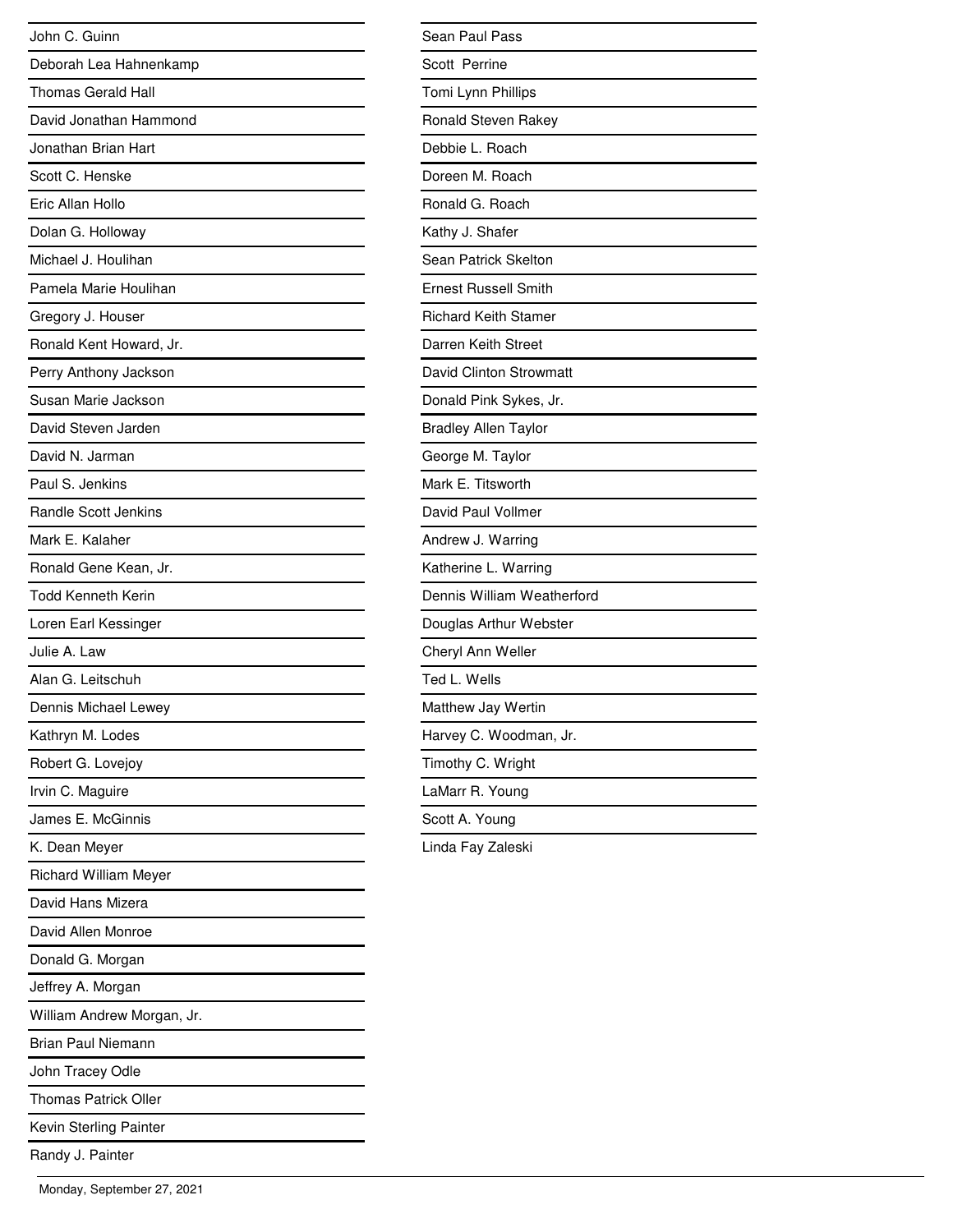# Persian Gulf War to Current

| Travis Brian Akalan              |
|----------------------------------|
| <b>Robert David Allen</b>        |
| Gary Lee Applegate               |
| Scott Archibald                  |
| Carl M. Armes                    |
| <b>Brent Dale Austin</b>         |
| Freddy J. Baker                  |
| Kristie L. Baker                 |
| Lee E. Baker, Jr.                |
| Dena Dawn Ballowe                |
| Donald E. Ballowe                |
| Nathen P. Barto                  |
| Keith Ryan Bates                 |
| William Thomas Beckham, Jr.      |
| Clinton J. Bennett               |
| Joseph Bess                      |
| William W. Bierbaum              |
| Karen Kay Biggs                  |
| Cory Emmett Bilyeu               |
| Joshua W Birkenkamp              |
| Cory Edgar Bishop                |
| Donald L. Bishop                 |
| Ronald Lee Bishop, Jr.           |
| Gary Gene Black                  |
| Jason Eugene Black               |
| Benjamin Lee Booher              |
| James L. Boyd, Jr.               |
| <b>Bradley Miller Brakenhoff</b> |
| Douglas Campbell Britton         |
| Patrick James Broyles            |
| Cynthia L. Brune                 |
| <b>Brian Burke</b>               |
| <b>Andrew Brian Cailey</b>       |
| Phillip Gene Cailey              |
| Sandra Michele Chvala            |
| Kathryn A. Clelland              |
| <b>Andrew Cletis Cline</b>       |
| Anna C. Cline                    |
| James D. Cline                   |
| Kenneth Wayne Cress III          |

| James Matthew Dagon          |
|------------------------------|
| John R. Dalhaus              |
| Robert Dalton                |
| Jeffrey A. Davis, Jr.        |
| Pamela Gail Drum             |
| Chad M. Durston              |
| John D. Edwards              |
| Nicole Lynn Emelander        |
| T. Adam Eppinger             |
| <b>Matthew Scott Everett</b> |
| Bruce A. Faris               |
| Hannah M. Feldmann           |
| Dwayne A. Fenton             |
| John T. Fergerson            |
| Andrew Robert Frey           |
| Adam Douglas Fuchs           |
| James Edward Gall, Jr.       |
| <b>Scott Eric Gardner</b>    |
| Randy Dean Garwood           |
| J. Tony Geninatti, Jr.       |
| James Dillard Gipson         |
| Robert Allen Gipson          |
| Larry W Graham               |
| W. Dutch Grove               |
| Cody John Hadley             |
| Donald James Hadley          |
| Nicholas Ryan Hahnenkamp     |
| Jason Wayne Hale             |
| Larry Daniel Hantla          |
| Eddie L. Hardt               |
| J. Douglas Hart              |
| Diane Lynn Hartel            |
| Keith A Hauter               |
| Robert Lawerence Hawley      |
| David C. Heironimus          |
| Daniel G. Helfrich           |
| Adam Quentin Hempken         |
| Nathan David Hering          |
| Jami Lynn Hinz               |
| Craig N. Hires               |
| Gregg D. Hires               |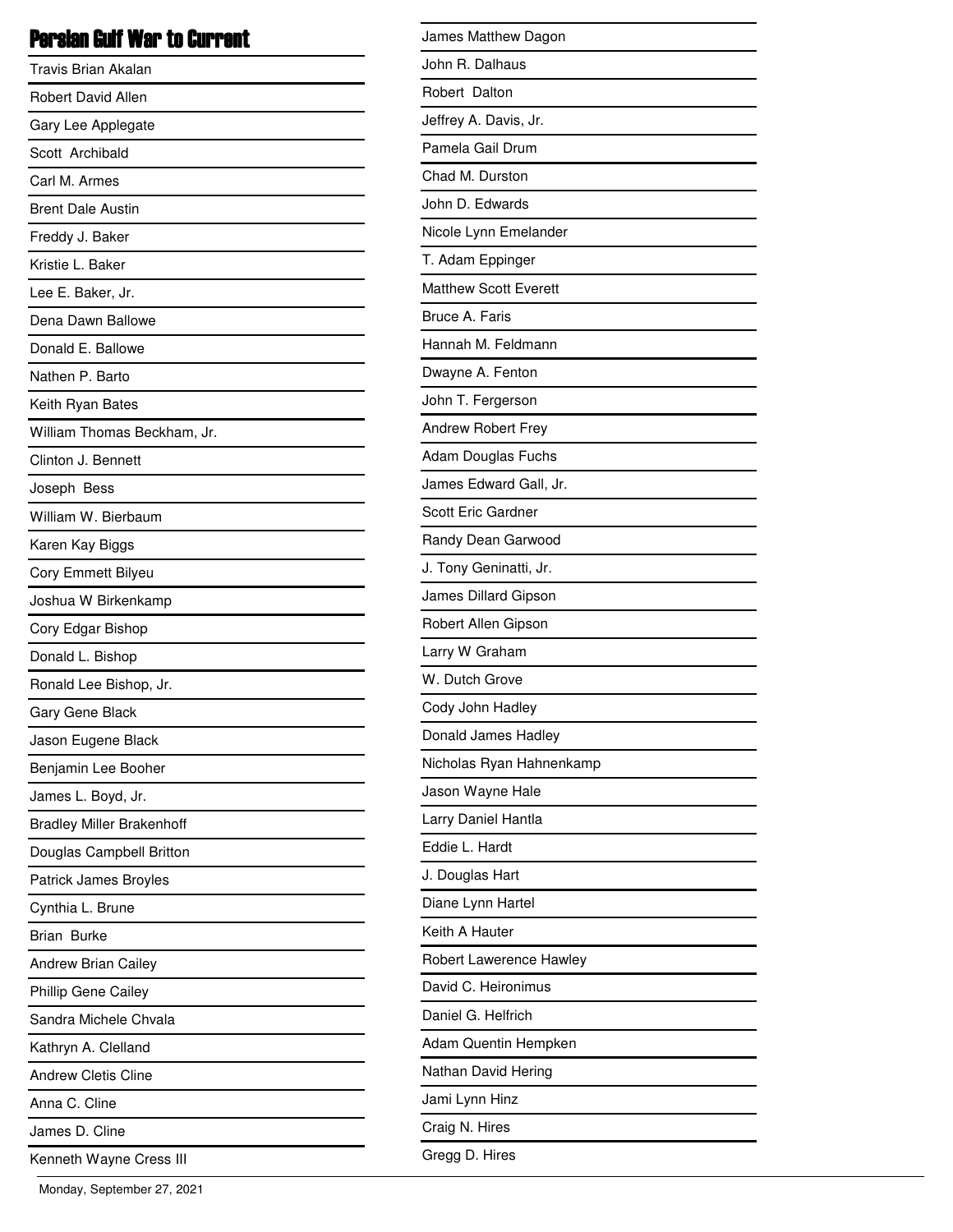| Craig Alan Holan            |
|-----------------------------|
| Mark W. Hollo               |
| Michael Brian Hollo         |
| Eric G. Holloway            |
| Timothy W. Holloway         |
| James Horn                  |
| Luke E Hortenstine          |
| Jared Ray Jackson           |
| Ryan D. Jackson             |
| Leisa K. Jarman             |
| Scott Allen Jett            |
| Steven Lester Lewey         |
| Ronald L. Lovejoy II        |
| Brian W. Lowe               |
| Edward C. Markle            |
| Clinton Dale Massey, Jr.    |
| Justin Mix                  |
| Angela D. Morgan            |
| Shaun William Morgan        |
| John G Noe                  |
| Curtis M. Oller             |
| Robert J. Oller             |
| William Oller               |
| Lucas John Ostendorf        |
| Clyde A. Pence              |
| David Gene Pence            |
| Lukas Wayne Pence           |
| Todd J. Petersen            |
| Ryan William Petrosky       |
| <b>Ronald Dwight Phares</b> |
| David T Pritchard           |
| Charles Woodrow Pryor       |
| Zachery Michael Pryor       |
| William Norman Rensing      |
| Edward C. Riemenschneider   |
| Matthew D. Rinker           |
| Terry Jo Ritchie            |
| <b>Chad Bennett Roach</b>   |
| Thomas E. Robichau          |
| Yvonne Evette Robinson      |
| Walter Newton Robinson, Jr. |

| Jason Dale Rovey              |
|-------------------------------|
| Michiel Schertz               |
| <b>Todd Robert Schwehr</b>    |
| Tim N. Shade                  |
| Donald Lee Shoemaker II       |
| Amber Nicole Smith            |
| <b>Brian Lawrence Spencer</b> |
| Donald L. Sperry              |
| Jennifer Lynn Stamer          |
| James Ryan Stark              |
| Robert S. Street              |
| Gregory Lee Strong            |
| Steven J. Taylor              |
| Christopher John Thull        |
| James Anthony Thull           |
| Lisa L. Thurman               |
| Odessa L. Thurman             |
| Sheila A. Tice                |
| <b>Matthew Alan Tiek</b>      |
| Michael R. Tilley             |
| Chad A. Titsworth             |
| Daniel T. Traylor             |
| Kelli Lynne Ulrich            |
| Branden Lee Vega              |
| Richard A. Vollmer            |
| Frank Edward Walden           |
| Wayne Leroy Wallace           |
| Donald P. Webb, III           |
| Daniel Scott Webster          |
| Justin Henry Weiss            |
| Megan Marie Welge             |
| Shay Lee Westhoff             |
| Janna R. West-Witherell       |
| James B. White                |
| Robert Willette               |
| <b>Brian Keith Wilson</b>     |
| Jeffery R. Wilson             |
| Michael William Winstead      |
| William James Wolfe           |
| Alicia Diane Woodson          |
| Roger A. Wujek                |